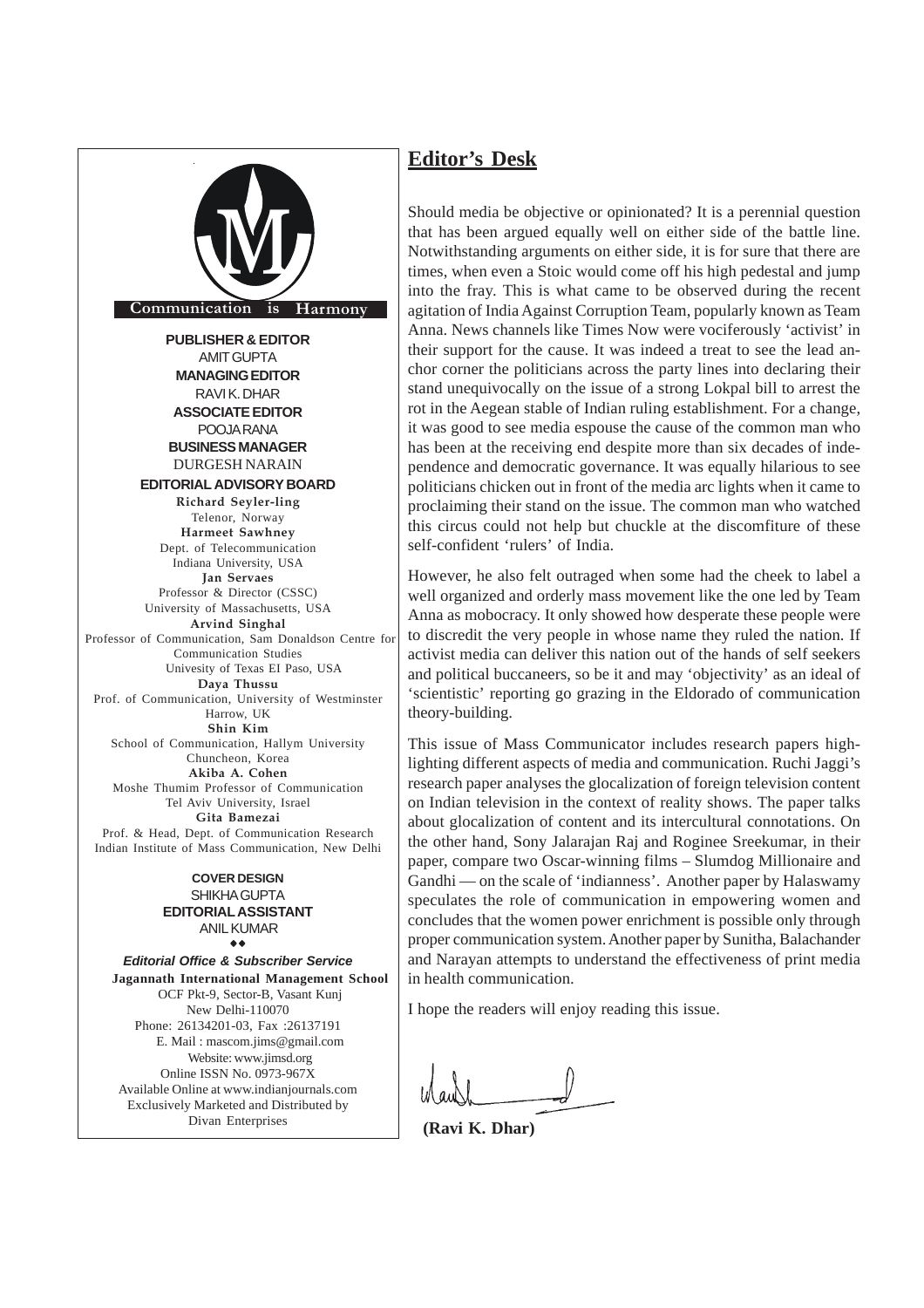As an active practitioner and scholar in the field of communication, you must have experienced the need for a journal with conceptual richness, which is normally missing in various mass communication magazines. In response to this need, a team of competent and dynamic professionals, at JIMS, Vasant Kunj, publishes a journal titled **Mass Communicator**.

**Mass Communicator** is a quarterly communication journal, contributions to which are made by academics, consultants, and communication practitioners for covering various areas of mass communication. A fully refereed journal, **Mass Communicator**, explores the latest research and innovative thinking in the field of mass communication. The journal has an international focus and offers a variety of perspectives from around the world to help you gain greater insight into current mass communication theory and practice.

**Views and factual claims expressed in individual contributions are personal to the respective contributors and are not necessarily endorsed by the editors, their advisors, or the publishers of the journal.**

# **Guidelines to Authors**

**Mass Communicator** solicits articles and papers on contemporary communication issues by academicians, communication experts and researchers. The journal is published with the aim of providing well conceptualized and scholarly perspectives, edited for easy reading.

1. Articles must be sent by e-mail / floppy along with a hard copy to : The Publisher, **Mass Communicator**, at the address given below.

## **The Managing Editor Mass Communicator, JIMS OCF Pkt-9, Sector-B, Vasant Kunj, New Delhi-110070 40619300, Fax: 40619333 E. Mail : mascom.jims@gmail.com**

- 2. The length of the article should be between 5000 to 7000 words. Each article must be accompanied with an abstract of 150-200 words.
- 3. All drawings, graphs, and tables should be provided on separate pages.
- 4. The author's name, designation, and affiliation must be provided on a separate sheet.
- 5. Editorial decisions will be communicated within a period of 4 weeks of the receipt of manuscript.
- 6. References must follow APA style sheet.
- 7. Contributors will receive two copies of the journal.
- 8. Articles submitted for consideration in **Mass Communicator** should be accompanied with a declaration by the author that they have not been published or submitted for publication elsewhere.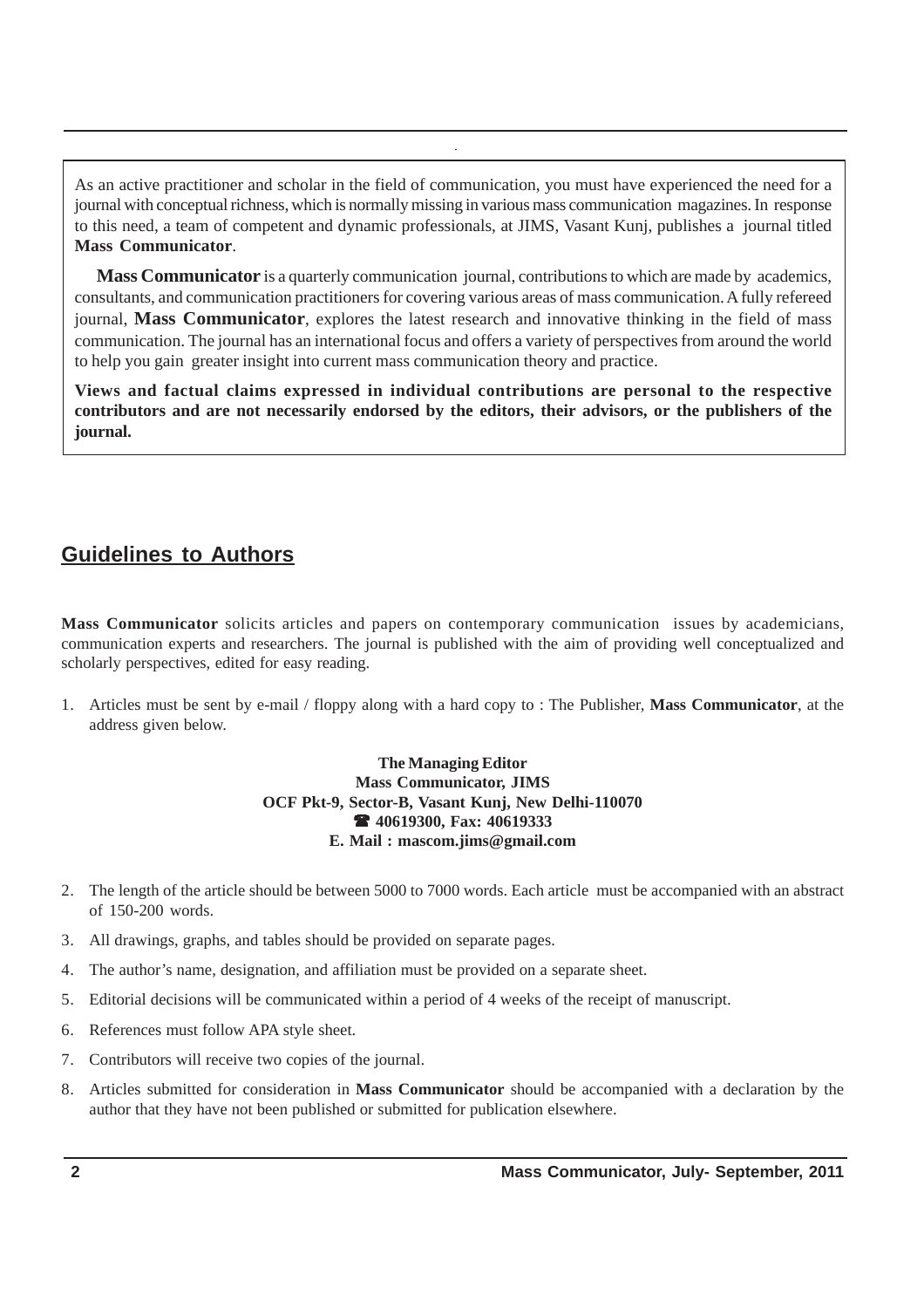# **SUBSCRIPTION FORM**

*Subscription Rates-2011*

| <b>Subscription Rates (4 issues)</b> |               |        |  |  |  |  |  |
|--------------------------------------|---------------|--------|--|--|--|--|--|
| <b>CATEGORY</b>                      | Print*        | Online |  |  |  |  |  |
| Indian {INR}                         |               |        |  |  |  |  |  |
| <b>Institutions</b>                  | 650.00        | 350.00 |  |  |  |  |  |
| Individuals                          | 300.00        | 200.00 |  |  |  |  |  |
| Single Copy / Article                | 150.00        | 75.00  |  |  |  |  |  |
|                                      | Foreign {USD} |        |  |  |  |  |  |
| <b>CATEGORY</b>                      | Print*        | Online |  |  |  |  |  |
| Institutions                         | 125.00        | 100.00 |  |  |  |  |  |
| Individuals                          | 100.00        | 80.00  |  |  |  |  |  |
| Single Copy / Article                | 30.00         | 20.00  |  |  |  |  |  |

## *Terms & Conditions:*

- 1) Print\* Subscription includes online access.
- 2) Students\*\* should send a photocopy of their identity cards.
- 3) Print Subscription is Volume Based, whereas Online Subscription is Calendar Year Based and is subject to renewal.
- 4) Online Subscription includes current subscriptions + back files (for last 2 yrs, if available)
- 5) Indian Subscribers to add Rs. 50.00 for Non- Delhi Cheque.

### *Ordering Information*

The Business Manager, Divan Enterprises B-9, Basement, Local Shopping Complex, "A" Block Naraina Vihar, Ring Road, New Delhi-110 028

Dear Sir,

|     | I/We would be interested in subscribing to Mass Communicator for | year(s). I/We would be interested                                |                                     |
|-----|------------------------------------------------------------------|------------------------------------------------------------------|-------------------------------------|
|     | in availing myself/ourselves of the subscription offer in the    | category. I/We am/are enclosing a cheque/DD                      |                                     |
| No. | dated                                                            | drawn on                                                         | (specify Bank), favouring Jagannath |
|     |                                                                  | International Management School, Vasant Kunj, New Delhi, for Rs. |                                     |

## **My/our particulars are as under :**

| <u>For immediate attention please contact:</u>   |
|--------------------------------------------------|
| <b>Divan Enterprises</b>                         |
| B-9, Basement, Local Shopping Complex, "A" Block |
| Naraina Vihar, Ring Road, New Delhi-110 028      |
| Ph: 91-11-25770411, 45055559                     |
| Fax: 91-11-25778876                              |

**Mass Communicator, July - September, 2011** 3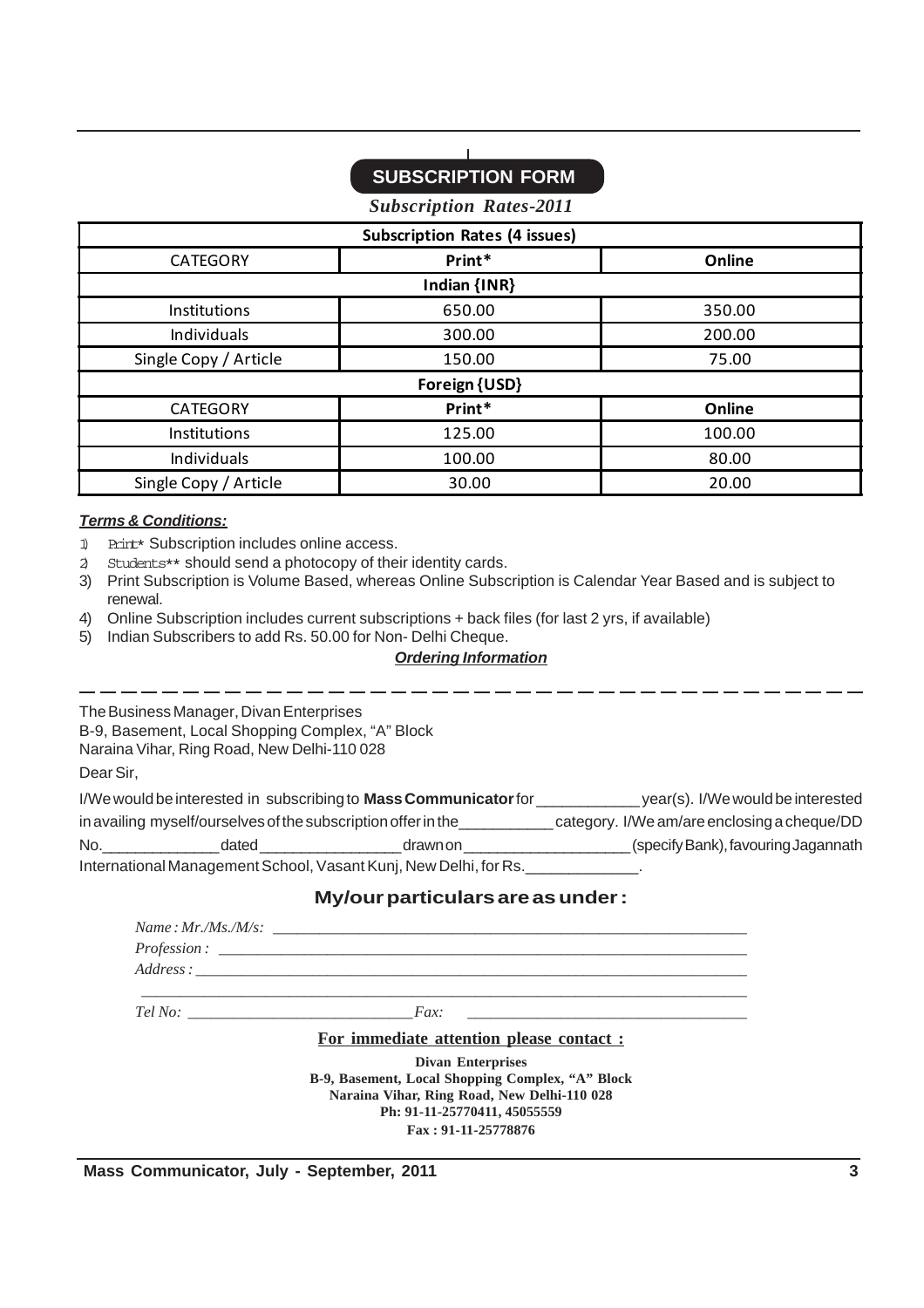# **SLUMS, OSCARS AND MARKETS: 'INDIANNESS'** *IN SLUMDOG MILLIONAIRE*

### **Sony Jalarajan Raj**  $\star$  **Roginee Sreekumar**  $\star \star$

*The star of the 2008 Academy Awards was Danny Boyle's directorial effort, Slumdog Millionaire. Winning 8 Oscars., the movie was the subject of wild discussion across all realms of life. But some of the media tagged a sense of inherent "Indianness" to the film. A story of the poverty and atrocities of slum life, the film has critically been used to demean the integrity and sovereignty of one of the world's largest democracies. It angered many Indians because it tarnishes the image of the country which is a rising economic power. How can an outsider show authenticity in portraying the conditions of an Indian slum without ever being there except for the purposes of making the film? This article tries to explore the truth that Slumdog Millionaire is merely a British-American produced movie with an Indian cast. With many other Indian made movies exploring the same theme over the years without consideration from the Academy, is it possible that the buzz generated by Slumdog Millionaire can be attributed to its financiers' and director's countries of origin? The article also comparatively studies Slumdog Millionaire and Richard Attenborough's Gandhi. Gandhi, the multiple Oscar winner, too was an English movie with an Indian theme- a reverential look at the life of Mohandas Karamchand Gandhi, the father of the Indian nation. It was a vivid picture of the important incidents in the life of Gandhi and is considered as one of the classics of world cinema. It was a genuine conveyance of India's national freedom struggle and Gandhiji's policy of 'non-violence'.*

Indian cinema has never enjoyed a dominant position in world cinema. If a sample of film classics were to be taken, it's hardly possible an Indian movie would be in it. This doesn't mean Indian films lack the quality films from other countries seem to hold. However, because of the alienation resulting from Occidentalism, Indian films have always been looked down upon.

But these prejudices and conceptions were apparently contradicted at the 81st Academy Awards when an 'Indian film' grabbed eight Oscars. Danny Boyle's Slumdog Millionaire is one of the most celebrated films in recent times, telling the rags-to-riches story of a love-struck Indian boy who, with a little help from 'destiny', triumphs over his wretched beginnings in Mumbai's squalid slums. Adapted from Vikas Swarup's book Q&A, Slumdog is nothing more than a transglobal movie- funded with British and American money, shot entirely in India by a British director with a largely Indian cast and crew.

The film premiered at big North American film festivals in Telluride and Toronto, initially receiving a cold response but was eventually crowned an 'underdog Oscar contender' (DENNIS LIM, Slate.com, 2009). The media itself became an ambassador for the promotion of not only the film but Mumbai and its people. The false representations and pitfalls of the film were brushed aside by projecting the so called atrocities of the Dharavi slum of Mumbai shown in the film.

No other film received such vast coverage and promotion, and media hype added another \$100 million to the film's box-office takings. The unity the media showed in promoting this film elevated the prominence of the Academy Awards in India. The print media, especially newspapers and magazines, showered praises over what they dubbed an 'Indian' film. Never had the media exhibited such startling unity in its coverage of Oscar night - 'India celebrates Slumdog Millionaire Oscars'. These same newspapers were reluctant to provide little more than four column reports on Chandrayaan, India's first moon mission, with follow

Ì *School of Arts & Social Sciences, Monash University, Malaysia*

 $\star$  **★ School of Arts & Social Sciences, Monash**  *University, Malaysia*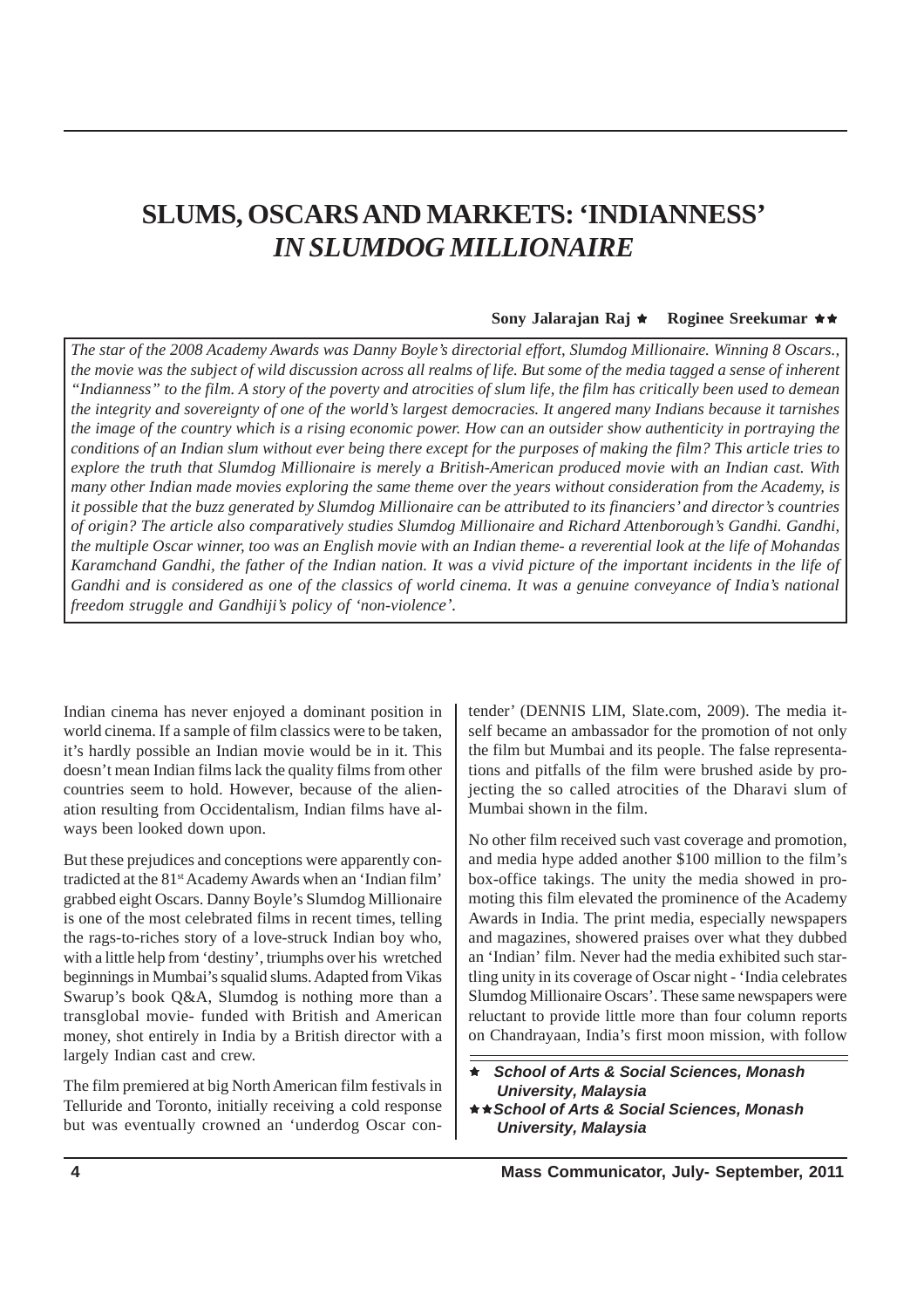up stories of two columns at best. Where Chandrayaan failed to make news, Slumdog surely did. It was the cover story for almost every Indian magazine's first week issue of February 2008, with most cautiously avoiding highlighting the film's negative portrayal of the country except for a few which vehemently criticized the film as a sham. A dozen Indian films have been showcased at major international film festivals, but none were as 'newsworthy' as Slumdog, not even in entertainment news. The 'half –educated' media in India failed to recognize that Slumdog Millionaire is not a Bollywood film but a Hollywood movie with Indian actors.

The media hype has obviously affected the public. People took it for granted that Slumdog is 'our' film. Within a fortnight, slum dwellers became heroes. Journalists vied to interview the children who acted in the film. Dharavi, the largest slum in Asia, suddenly became a 'hot-spot' for cinema. The poor slum dwellers, while admitting that the film is an exaggeration of their lives, had no other option but to dance to the music. No one even criticized the demeaning usage of 'dog', nor was it changed in the dubbed Hindi version.

## **Slumdog India- 'Indianness' as a Mockery of Indian Society**

The film has been a subject of discussion among people in India and abroad alike. Slumdog has angered many Indians because it tarnishes the perception of their country as a rising economic power and a beacon of democracy. India's English-language papers, read mainly by its middle classes, have carried many bristling reviews of the film that convey an acute sense of national pride (Sengupta, M; 2009).

Dharavi lies on prime property right in the middle of India's financial capital, Mumbai. A major portion of the film is shot in this slum which is a home to more than a million people. Yet, Dharavi is not wholly the filthy, dirty area as portrayed in the film. It's true that Dharavi is hardly heaven but it is not so much the hell where Jamaal Malik, Salim and Lathika live. It is estimated that the annual turnover from Dharavi's small businesses is between \$50 to \$500 million. Dharavi's lanes are lined with cell-phone retailers and cybercafés, and according to surveys by Microsoft Research India, the slum's residents exhibit a remarkably high absorption of new technologies. The government has also come out with various plans and projects, the latest of which is the 'Dharavi Redevelopment Project' which proposes to convert the slums into blocks of residential and commercial high rises.

Only the negative side of the slum - squalor, corruption and prostitution - is shown. It gives an idea that life there is like this all over India. The film doesn't have the sincerity and honesty of Mira Nair's Salaam Bombay nor Roland Joffe's City of Joy nor does this slime covered fairy tale have the integrity or rootedness of the aforementioned scripts. There is a scene in the film in which a young slumdog is beaten up by the police after cheating American tourists; he then remarks, "This is India where they beat up young boys like animals". The next shot is one in which the integrity of India is muddled. The tourists give him a hundred dollar bill and say, "This is American kindness." Still the media and the public at large praised the plot and screenplay of the film as 'flawless'.

Mumbai doesn't only have slums. There is both a middle class and high class unexplored by the film. Mumbai is a rising city, but the positive side of the city is not reflected in the film. Yet, some critics showed the courage to question this selective portrait of Mumbai. Some slum residents, meanwhile, have taken exception to being called 'slumdogs'-a term invented by Simon Beaufoy.

"It's not that there aren't kids who get maimed to make them better beggars. There are some. I'd say not many. It's not that people haven't been killed because of unrest between the Muslims and the Hindus. Some have been. Its not that there isn't any organized crime in India. There is. And it's not that the police wouldn't torture a person in India. Some do…here is a movie that piles on all the worst India offers on its worst days and shows seemingly endless scenes of torture and child endangerment…"(JAMIE RHEIN; 2009)

India is one of the biggest secular democracies in the world. Even though religious conflict at times rears its head, there is a sense of brotherhood rampant in every Indian heart despite creed or color. If an Indian director had made this film, the outcome would have been different. The film largely depicts negative aspects of India, and its winning of so many awards and nominations only goes on to strongly prove that the paradigm of cinema and recognition of films are still influenced by remnants of the age of imperialism. Arindam Choudhury rightly says,

"When the West wanted Indians to embrace them and their companies to come to India and capture the lucrative markets, suddenly we had all the Indian women, some very beautiful and some not necessarily so, winning all the Miss Universe and Miss Worlds. Today, they are in a crisis and India is looking unstoppable despite its slums and poverty, and they are losing their businesses to us. Isn't it the best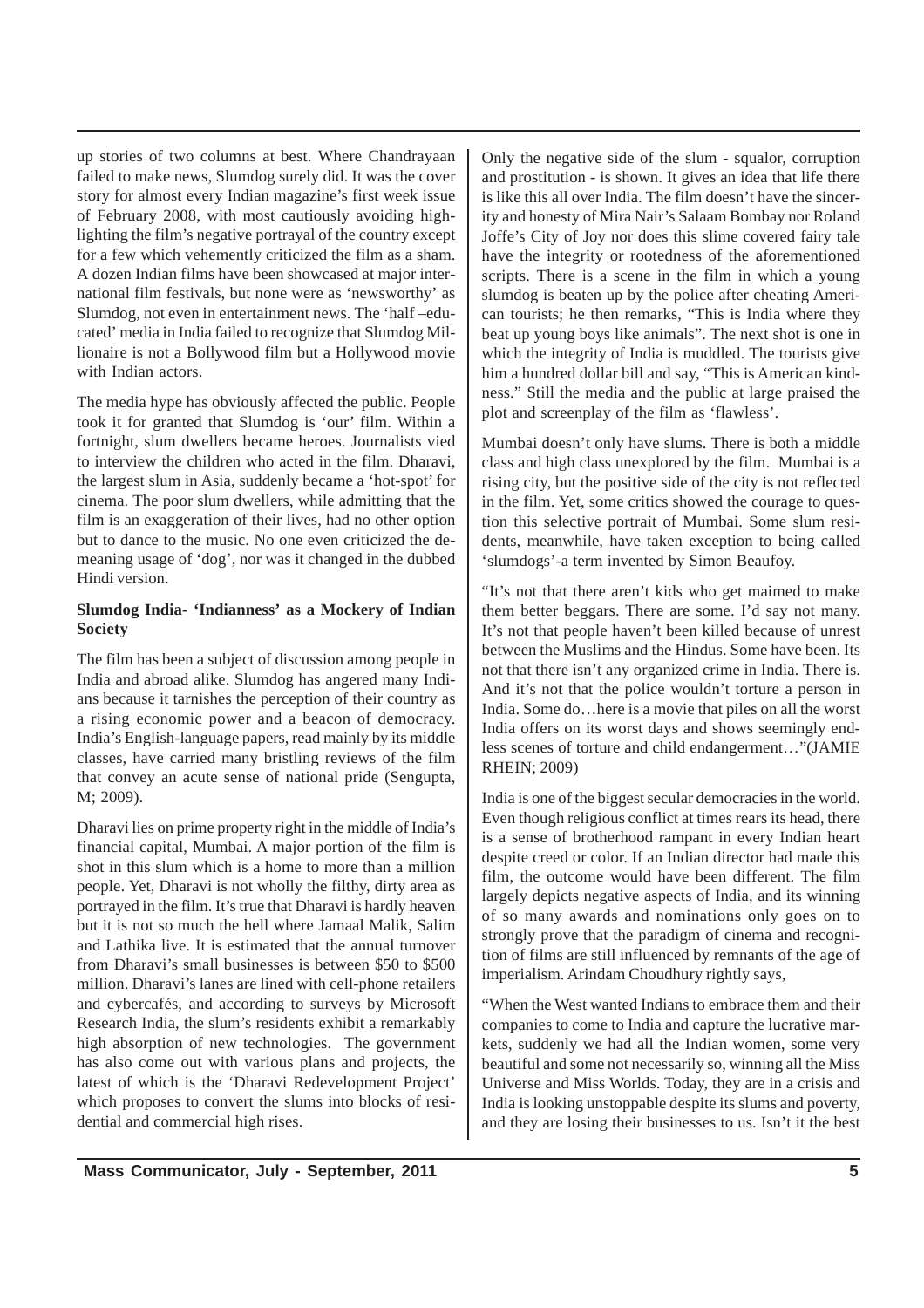time to paint India as the Slumdog Millionaire? All in all, the film is nothing but an endorsement of an erstwhile imperial mindset of the West and its blinkered vision of India. An English master has made an Indian slumdog."

A different sentiment played out in the country's reaction to 'White Tiger', Aravind Adiga's Booker Prize-winning novel, which presents a very dark and disturbing view of India and its poverty. The international recognition that the book has garnered was not reflected in the country. Adiga was accused of presenting a negative image of Indians to win praise abroad, but such a reprimand was missing for Slumdog. Even politicians readily accepted the film, for example by using its soundtrack as campaign themes, thus giving it national recognition.

Indian classics have differed in the treatment, approach and movement of plot, and have examined a plethora of themes. Hence, the storyline of Slumdog is hardly novel. Many an Indian film, such as The Apu Trilogy, Salaam Bombay, and Thakara Chenda, has used poverty and wretchedness as the central theme.

The subaltern approach the film tries to take is evident in trivial shots of the film - whether slum life or the game show. As such, the shabby aspects of so called third world countries are brought out in a way that implicitly underscore notions of Western superiority. It's a tricky entanglement of neo-realism where the exaggeration of 'reality' reigns over truth. The film appears to be more like a fairy tale story – the hero finally winning his love by overcoming hardships and terrible circumstances, with his exploits culminating in a group-dance. Arundhati Roy says,

"…the stockpiling of standard, clichéd, horrors in Slumdog, are, I think, meant to be a sort of version of Alice in Wonderland- 'Jamal in Wonderland'. It doesn't work except to trivialize what really goes on here."(Roy; 2009)

A sort of 'magical- realism' works throughout; i.e. the atrocities pictured may happen in real life which can make the film realistic but the magic is made explicit through the connection between Jamaal's hellish life and the questions posed in the game show. The film underscores disparaging notions of India  $-$  e.g. the attitude of the cops, the hostility of the host, prostitution, or the inefficiency of law which prevented the gangster Maman from being arrested by the police. What Slumdog does is collect all the depressing qualities associated with India, work in Danny Boyle's own contributions and arrange it in a sequence ultimately coming out as a 'genuine caricature'. The path the director chose to understand Mumbai's pulse was riotous. This resulted in the unipolar stand of the West with Asian countries positioned as the 'the other' throughout the film.

Edward Said has argued that the Western European notion of the orient was created as a theory based on cultural hegemony to re-structure and maintain authority over the orient. In this way, the 'natural representation' the film claims is the strategic presentation of what Occidentals feel about Orientals. The crew behind Slumdog, asserted they produced something genuine with the aid of the real slum dwellers and local people. In order to add to its authenticity, digital cameras were used which captured the lives of slums without any sort of manipulation. For slum dwellers, there isn't any distinction between American films or ethnic ones and the film world itself is a dream world for them. The film exploited the innocence and ignorance of the local people for the mere thirst for publicity.

It is possible that depicting utter poverty in the film adds relief and consolation for the West during a period of economic futility. Radha Chanda says,

"… the audience burst into spontaneous applause at the end of the movie- people clapped spellbound as the lights came on. The bunch in the elevator going out discussed the movie in extremely positive way and one of them claimed it is the best movie she had ever seen…so what is it about Slumdog Millionaire that has the world raptured?..."(Radha Chanda;2009) .

What is the spice that moved an American audience to such action? Perhaps it is the 'poverty tourism' of "real India"– a picaresque view where misfortune - begging, prostitution, Hindu-Muslim riots - is smeared on a nice canvas. The film tries to paint life as a lottery, the lottery of the American dream in making millions after leaving the penniless life of the slums.

Slumdog is a cultural commodity of a neo-liberal world. The added advantage was the low cost of production of shooting in India. Minimal expenditure led to maximal profit. The slum-dwellers are said to have been paid a meager amount for 'living' in the film with the "rest of the money funded for the upliftment of the slums" (Danny Boyle, 2009).

An 'Alice in Wonderland' story line adds to the artificiality of the proposed reality. As we move through the plot of the film, one feels one is walking through a 'national highway' with potholes. Hence it becomes necessary to evaluate the film semiotically. The movie begins by showing the protagonist on the brink of winning a game show's prize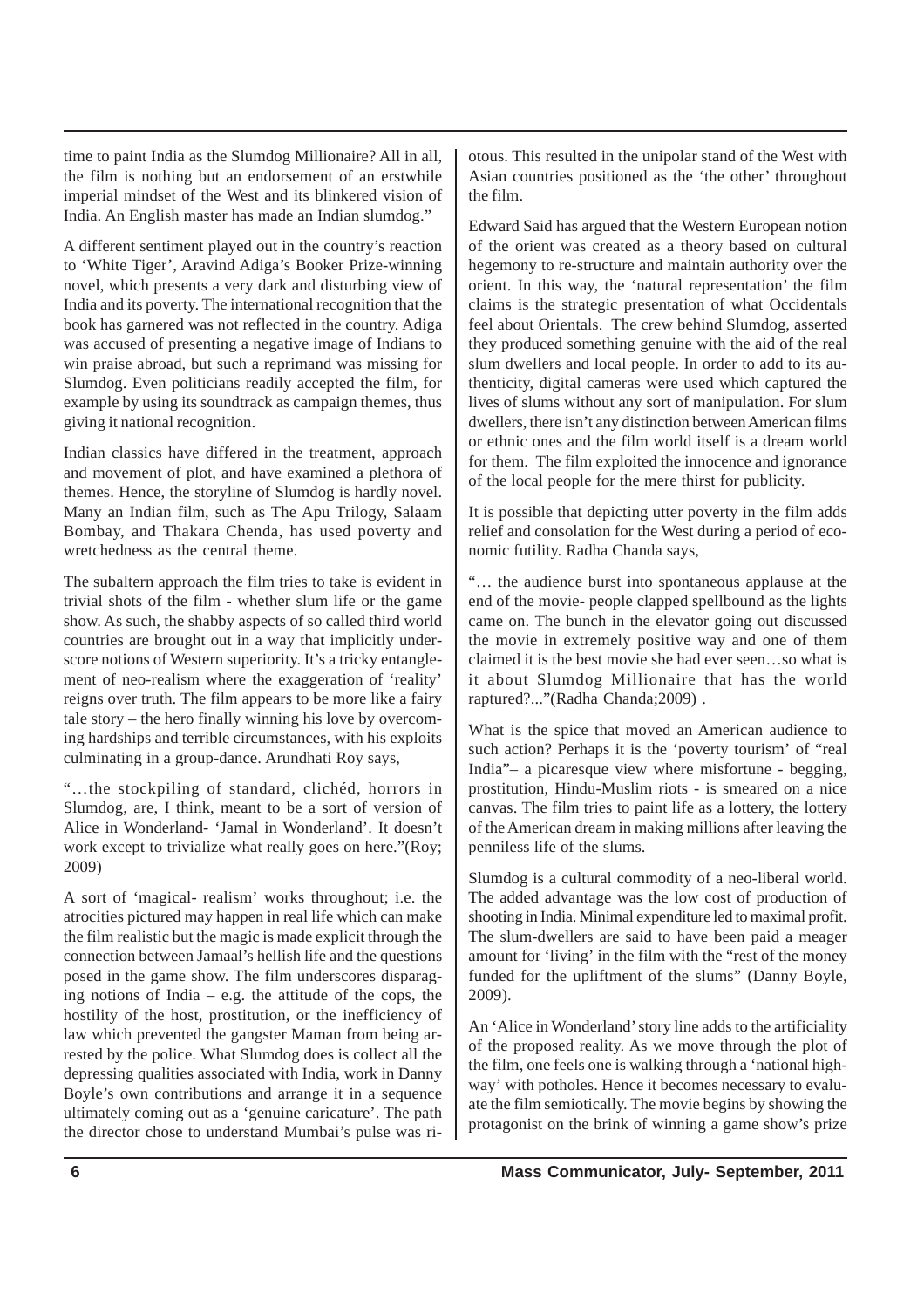of 10 crore and subsequently getting arrested. The torture scene really maligns the image of Indian cops who in the film indulge in all sorts of torture including electrocution. The plot begins here when Jamaal reveals his early life experiences. For Boyle who aesthetized poverty, the slums are above all an endless source of motion and colour. At the same time, slums are deemed synonymous with Mumbai, i.e. both connote Indian society. The scene that best projects his attitude to Indian slums is when little Jamaal, locked in an outhouse, jumps into a pool of waste in an urge to get the autograph of his idol, Amitabh Bachchan. Making use of the innocence of kids, the scene explicates the lunacy of star-admiration and adoration in India.

"If I hadn't lived in India or the Gambia, I might have liked the movie better. But I feel it took an outsider's view under the guise of capturing reality. Some might say that the movie showed what poverty is like. Really? Only the beginning scenes showed the closeness and organization that occurs in a jugghi colony…in my mind poverty was not the biggest reason the three kids were in jeopardy. Religious unrest and hatred was…that was barely addressed in the movie and was used as a vehicle to kill off the mother so the rest of the story could occur…" (Jamie Rhein; 2009))

In the next step of the picaresque journey, we stumble upon Maman. Jaws drop when this apostle of virulence scoops out the eyes of kidnapped children, scenes which are highly sensationalized by the accompanying soundtrack of Surdas' (a famous blind Indian poet) duplets, in order to get more money by inducing public sympathy.

A scene at the Taj Mahal – which appears highly manipulative of audience sentiment - finds the children in disguise as 'Guides' who mislead the tourists with wrong data. This cultural demolition of the iconic Taj Mahal through a series of deeds – stealing, theft, cheating etc- wind the sentiments of Indian audiences. Such a portrayal deeply undermines the Taj's credibility as a major tourist destination. Furthermore, there isn't any clear-cut plot purpose for the scene nor is it directly connected with Jamaal's answers in the game show. Just to show 'the real India', such a scene was squeezed in to include Western characters portrayed as 'innocent victims' of cheating, and hence symbols of sympathy. Boyle tries to capture the savvy of the young boys and the cluelessness of the tourists - 'This is the American way of love'.

A glaring slip in the plot is the use of language. Even though Jamal, Lathika and Salim are bought up in a slum, it is possible that they could learn English on their voyage through the terrible experience of life, but impossible that all have a British accent, or that they would choose to converse amongst each other in a foreign language.

"…despite the plausible explanation that Jamal and Salim picked up English, posing as tour guides at the Taj Mahal, it is highly implausible that they would come out of that experience speaking perfect British English as Dev Patel does in portraying the grown up Jamal. Its highly implausible that he would speak to Lathika and Salim in English as an adult too, but somehow, in the context of the movie we buy it…"(yahoo movies; 2009)

The occasional use of Hindi (the official language of India) is nothing more than an attempt to cement the film's authenticity - to make it somewhat 'indigenous'. If they really meant to make the film realistic, the complete dialogue could have been completely written in Hindi or at the very least the conversations between Salim, Jamaal and Lathika. A major implication derived from this is that Indians forget their nationality once they taste foreign ways.

The effort to include Slumdog Millionaire in a classic-artsy list of films is folly. Evaluating the history of Indian films, Slumdog is undoubtedly within the category of a commercial masala movie.

"…if all movies are placed broadly on a spectrum of artsy to masala, this one's unabashedly on the masala end. It is very well made, the cinematic equivalent of a page-turnerit grabs you with the opening shot and you only resurface when it ends. But if you have been raised on a constant dose of Bollywood films, you have wondered if this is serious Golden Globe and Oscar material...while Monsoon Wedding and Bend it like Beckam and The Namesake did their bit to stir global audiences, unlike them Slumdog is the first full frontal masala assault with not even a wink to artsy-dom…"

While the Indian media and the public at large failed to recognize the pitfalls of the film, the Chinese media were quick to pick up on this. Chinese critics and media claimed that Slumdog Millionaire's success at the Oscars was due to its political content. Similar charges have been levied at some Chinese filmmakers. When Chinese filmmaker Jia Zhangke won international acclaim for his film, Still Life , he was accused of 'trading the sufferings and sorrows of his motherland for the good impression of Westerners.' With regard to Slumdog, Shanghai Business Daily wrote:

"Slumdog cannot be described as an Indian version of the American dream because the film was about luck. American values are about striving for love and wealth. The film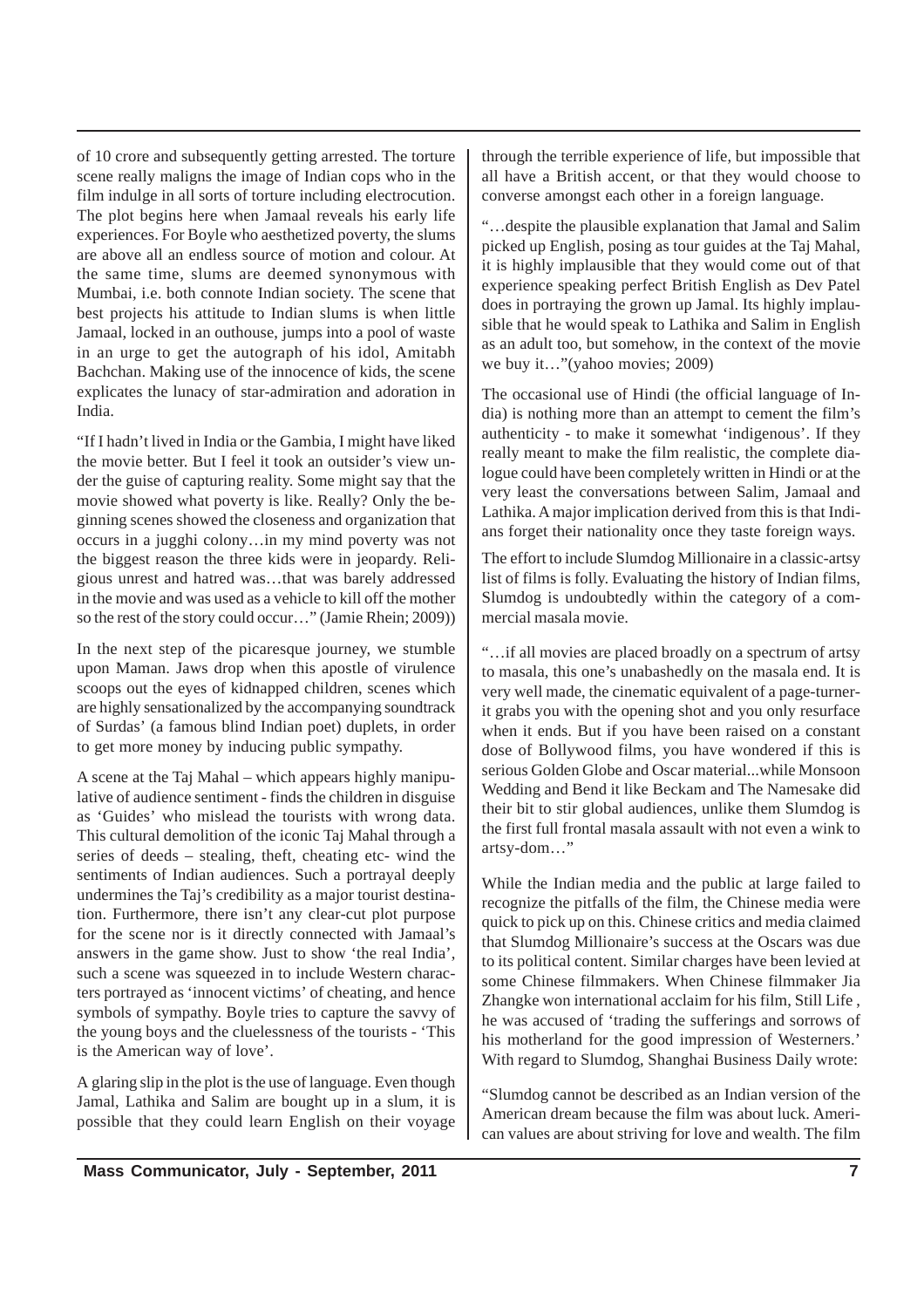looks at the third world from the point of view of a country that had colonized India. Such movies do little to help understand and resolve real problems on the ground…"

Slumdog Millionaire is only an exaggerated celebration of Indian culture. The 'inhumanity and the evilness' of Indian society is what the film aims to portray and to an extent this comes across. While the doyens of Indian film industry have lashed out against the film, Indian critics and the media brushed aside negative comments from the Chinese media as jealousy. The pomp and vigour around Slumdog continues. Danny Boyle in an interview reacted to the criticism by saying that 'Slumdog is not a documentary, but something more than that'- it's a complete movie with a 'Bollywood dance number and songs'. The director has tried rigorously to show the film as something authentic and genuine in its plot and narration by including Bollywood gimmicks, but this "'poverty porn' is damaging the image of a country on the brink of becoming a superpower". (IAN JACK; THE GUARDIAN, 2009.

Going back in Indian cinematic history, films dealing with poverty were always frowned upon as offensive. In the late 1960s, a French director, Louis Malle, examined the pathetic condition of Indian society and came out with a documentary series, Phantom India with BBC as the brain behind it. The Indian government was outraged and restrictions were put on BBC to telecast anything related to India. Further, the director was not allowed to enter the country, exemplifying India's 'objection against western intrusion'. Satyajith Ray's 1955 film Pather Panchali brought recognition to Indian cinema despite being criticized for 'selling poverty'. In 2009, where has this same sentiment gone?

## **Cinematography – Making the Slumdog 'Bite'**

Slumdog is a low budget 'R' rated movie shot entirely in India with no superstars. Despite the film's misleading social representations, one must appreciate the director for the challenge undertaken to interweave three story lines together. The film starts at the end with multiple layers peeled off through the use of, at times confusing, flashbacks.

"…the direction is clever, although it does challenge at times with the complexity of three interweaving story-lines set at different moments in the boy's life with a present day narrative driving most of the flashbacks. After about 30 minutes, though, the movie establishes a nice rhythm and I was able to understand the artful storytelling. We discover how Jamal, the boy and one of three 'musketeers' that grow up together in the slums of India, learns the answers to each of the questions from the game show…" (Tom Eden; 2009)

Boyle tried to show 'real' India but his India is hardly attractive. Its exaggerated visualization of slums and the fairy tale narration undermine the director's capability. Dennis Lim rightly described him as an "indiscriminate sensualist". Boyle creates a make-believe India with bleeding colors and promotes it as the genuine article, wrapping Western preconceptions of India in a flowery package.

"…the existence of the slum is never questioned. Yet a real slum-dweller, it is fair to say, would likely never have got on Who Wants To Be a Millionaire? - Itself a kind of wish fulfillment fairytale- in the first place. All this speaks to a larger and more pressing misconception that Slumdog Millionaire is somehow an inherently Indian film, an idea that goes to the heart of issues surrounding so-called national cinemas in an increasingly globalised cinematic landscape…"(MATTHEW CLAYFIELD; 2009)

The game show is merely a plot device yet is central to the story line. However, Slumdog is not the first Indian film to utilize such a device. A Malayalam film entitled One Man Show follows a similar plot but lacks aspects of 'poverty porn', perhaps a reason for never being the subject of discussion in the film industry as is Slumdog.

Danny Boyle himself said in one of his interviews that in addition to  $Q \& A$ , he was directly inspired by many Bollywood films like Deewaar (1975), Satya (1998), and Company (2002). Curiously, none of these movies were given consideration by the Academy for an Oscar in the year following their respective releases while Slumdog was.

The failure of the movie lies in its difficult to digest central theme. It baffles the mind how a slum boy is capable of answering all the questions asked on the show by relating them to his life experience. Furthermore, while it is true that the problems exposed in this film are evident in India, to have them all occur to one person over the course of his short lifetime should create skepticism among audiences.

Screenwriter Simon Beaufoy wrote Slumdog Millionaire based on the prize winning novel Q & A by the writer and diplomat Vikas Swarup. The original work did not indulge in any sort of religious rhetoric to the extent that the name chosen for the main character in the novel was 'Ram Muhammad Thomas'. Even though the name gives us a notion of artificiality, in a country like India where issues of religion and caste are a source of contention, such an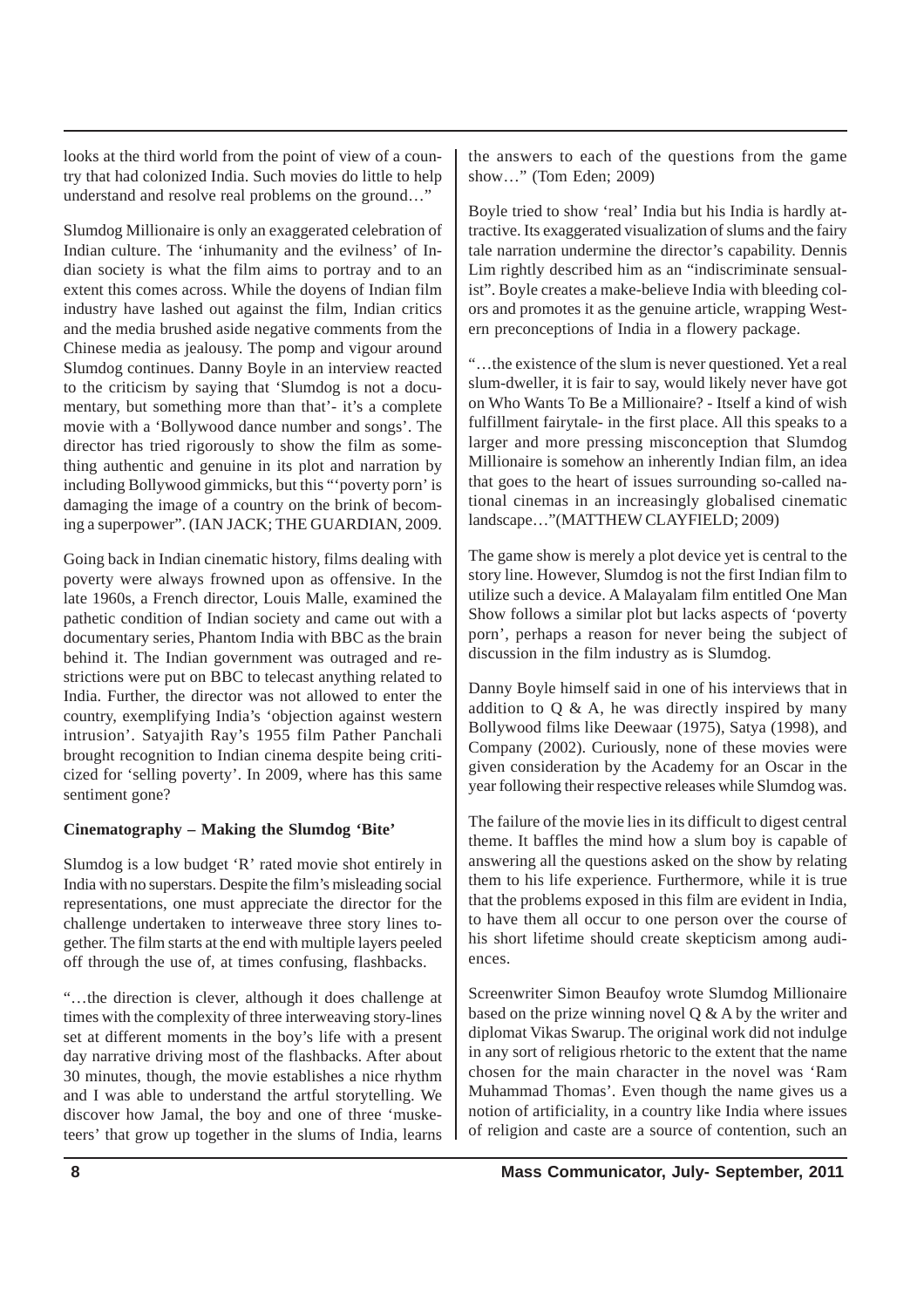adoption was necessary. But this secularism is missing in Slumdog. To use the Muslim names of Jamaal and Salim is a tactic to show how various illegal activities - black money, prostitution and smuggling – can be tied to the religion itself. The characterization was not randomly planned. The Muslim names for the major characters are undoubtedly linked to religion. The scene in which Salim offers obeisance to 'Allah' before committing a crime critically connects the character with the religion.

Each character has been crucially selected. Except for the main characters Jamaal and Lathika, the film is a cauldron of negative characters. From the wretched Maman to the program host, each character gives credence to the notion that India is full of these 'cruel hearted creatures'. However, representations of characters of Western origin are starkly different, almost appearing to be 'apostles of love and sympathy' with the scene juxtaposing the child's beating at the hands of Indian police and American mercy clearly bearing this out. Alongside the police inspectors' torture methods and the host's hostility to Jamaal, such depictions make the film almost anti-national.

Western cinema has generally afforded importance to female characters and their characterization. Going beyond the 'housewife' image, women are portrayed as powerful both figuratively and also literally in the case of action movies. But this approach is lacking in Lathika's characterization. Lathika is shown as a girl who is led to prostitution by destiny. Her helpless, ignorant and slavelike character undermines conceptions of both the everyday Indian woman and the female characters of classics of Indian film like Sakunthala of Water (Mira Nair) and Radha of Mother India (Mehboob Khan). The stereotypical representation of women as a helpless figure, whose final ray of hope is prostitution, is not suitable for a so-called eminent film director and screenwriter. Lathika in this film is shown as a girl whose life goes with the tide. She doesn't have any power to decide or courage to rebuild her life on her own terms. Her character is not enveloped with any remarkable traits except for her 'sincerity in her love'. Focusing on her beauty, the lack of any in-depth characterization is ignored.

The film's composer, A.R. Rahman, has had an illustrious career in Indian film but has been largely overlooked by world cinema. His music for Rang De Basanthi, India's candidate for the 79<sup>th</sup> Academy Awards' Best Foreign Language Film category, was described 'as hot as the spirit of Indian struggle'. Much as the film was ultimately not nominated for an Oscar, the soundtrack met the same fate.

Rahman's award for Slumdog begs the question as to why earlier and arguably better compositions went unrewarded. One can sense that this is due to Slumdog's connection to Western cinema.

Cinematography and sound mixing are other areas where the film tried to be noteworthy. It would not be off the mark to describe this film as a 'marathon race' with chases and running littering the film. Yet, viewers tire from running behind every shot. 80% of the film is shot with a digital camera to get the 'real pulse of Mumbai' and closeups and middle shots are used widely, capturing every nuance of expression. When used, wide angle shots are limited to showing the filth and the absurdity of Dharavi.

The film's sound editing is said to have a real and original tone. Diegetic sound took the film to a different level. Danny Boyle says,

"… with most Indian films, the sound is dubbed, but I insisted we needed live sound, because the sound of the city is remarkable. So we hired one of only two sound recordists in the city who specializes in live sound…and if you shoot in very controlled circumstances, it doesn't feel like Mumbai either. You miss the jolting, the energy, the noise and the excitement. So we shot in semi documentary style, out on the streets and in the crowds…"

Slumdog Millionaire is not unlike an average Bollywood film with a muddled message. The plot is not only farfetched but riddled with clichés: Salim and Jamaal are Muslims, and Lathika is from another caste. When the two boys are separated from Lathika, she is forced to become a prostitute. Danny Boyle clearly goes down the welltrodden path of Bollywood filmmaking.

### **Indian Presence at the Oscars**

Winning an Academy Award is considered the highest honour in the film industry. Until the official category of 'Best Foreign Language Film' was created, the Academy Awards' main ceremony primarily concerned American films. The first Asian film to win the Award was Taiwan's Crouching Tiger, Hidden Dragon. Indian cinema has yet to enjoy such success, making do with just three nominations over the years.

Mother India, directed by Mehboob Khan was the first Indian submission to the Academy Awards for Best Foreign Language Film in 1958 and was subsequently nominated. Coming close, it eventually lost to Frederica Fellini's Nights of Cabiria. Mother India deals with the story of a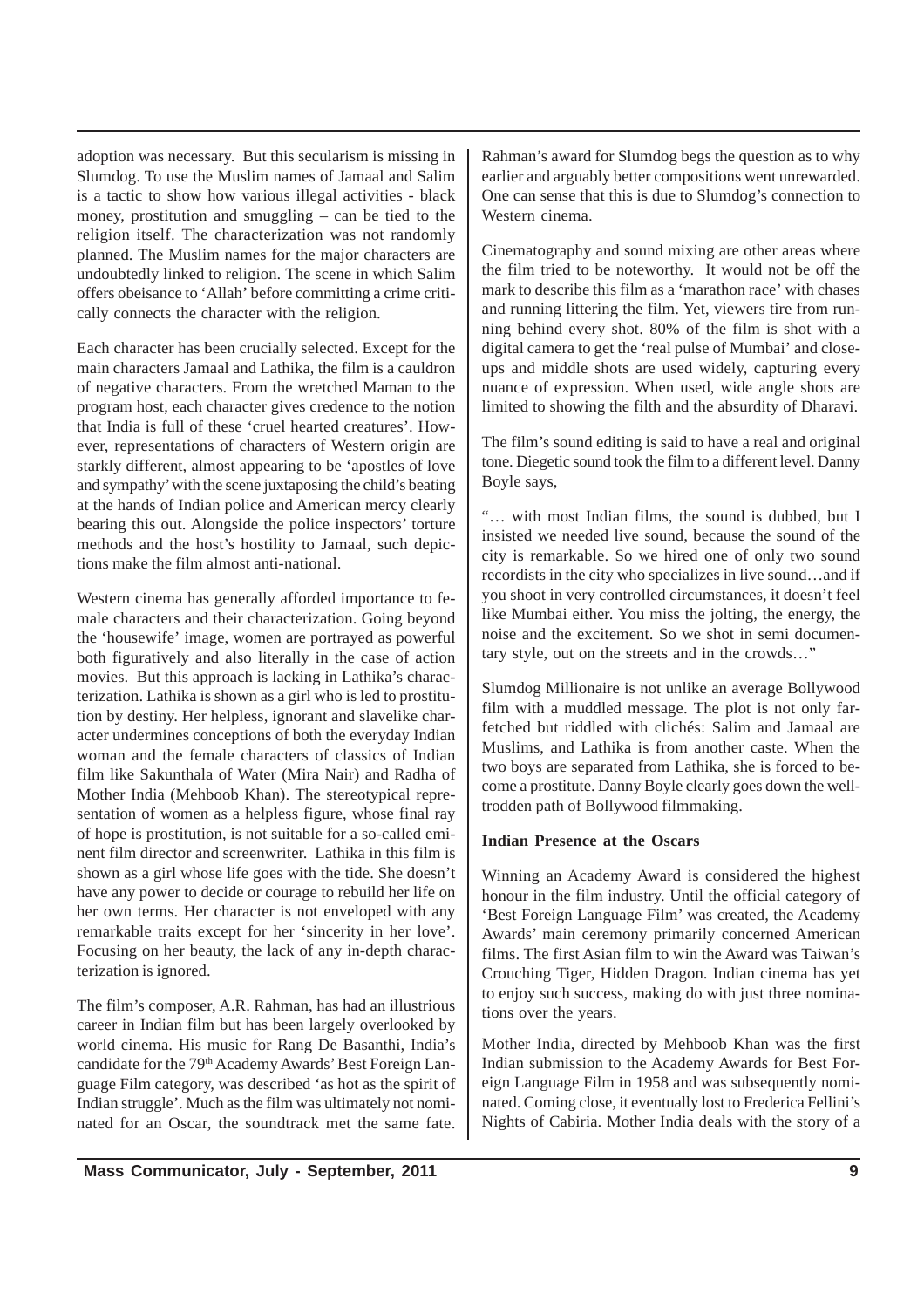woman's struggle to support her family. After a gap of 30 years, a second Indian film - Salaam Bombay by Mira Nair - was finally nominated. Despite winning the National Award for Best Feature Film, the National Board of Review Award for Top Foreign Film, the Golden Camera and the Audience Award at the Cannes festival, and three further awards at the Montreal World Film Festival, the film fell short at the Oscars. Salaam Bombay is an authentic portrayal of the life of children living on the streets of Mumbai. Refraining from sensationalizing, commercializing and celebrating poverty, the main theme of the film is the loss of the innocence of deprived youngsters. Apart from the lack of the game show device, both Salaam Bombay and Slumdog deal with almost the same story. For two films to share such a commonality and yet for one to be recognized and the other ignored at the highest level poses questions as to why this is so. Perhaps again this can be attributed to the involvement of Western filmmakers, production teams and publicists.

Lagaan was the third Indian film to be nominated for an Oscar. A period piece directed by Ashutosh Gowariker, the film focuses on a cricket game played between an Indian village team and a British cantonment. Again, an Indian film came up short though this is not surprising given how the film portrays both the literal and symbolic victory of India over its colonial masters.

Ignoring the variety of themes that these films deal with while honouring a masala-movie like Slumdog shows the ignorance of the Academy. Above all, deeming Slumdog an Indian film is an insult to a country that has produced films like Salaam Bombay and Mother India.

### **Gandhi - What Makes it Different?**

Not until 1982, not even in India, did anyone think to make a film on the father of non-violent resistance, Mahatma Gandhi. It was Richard Attenborough's spark that led to the making of Gandhi (1982), a biographical film of Mahatma Gandhi and his movement against British colonial rule in India during the first half of the  $20<sup>th</sup>$  century. Though there is no claim that it is an Indian film, Gandhi has been widely accepted by Indians themselves as a genuine biography. With multiple Oscar wins, Gandhi is a wonderful tribute to India with a strong foundation of history, character and ideas. Unlike other Anglo-Indian movies, Gandhi was a genuine work. Although some critics frequently cite the film's dismissal of supporting character development among its weaknesses, the film itself doesn't demean or tarnish the image of Gandhi or India as whole.

The film doesn't deal with the early life of Gandhi. It begins with a statement from the filmmakers which explains the complexities of the plot in depicting such a long span of Gandhi's life and his struggles.

"No man's life can be encompassed in one telling…least of all Gandhi's, whose passage through life was so entwined with his nation's struggle for freedom. There is no way to give each event its allotted weight, to recount the deeds and sacrifices of all the great men and women to whom he had and India owes such immense debts. What can be done is to be faithful in spirit to record of his journey, and try to find one's way to the heart of the man…"

The film, which sacrifices the complexities of history for an inspirational focus on its subject, begins at the end, showing Gandhi being shot by an assassin at a public event. It is followed by a scene with almost 300000 extras acting as mourners from all across the country flooding to the burial site to pay their respects. In this first scene itself, the image of Gandhi as a national figure is cemented.

 Attenborough took nearly two decades in developing the project before producing it. In order to ensure that the film would be well-liked, he shaved all the rough edges off Gandhi's character that would have made him controversial. At a time where there was a long list of eminent personalities in world politics, the decision of Attenborough to work on a man like Gandhi, a character of different dimensions, was obviously groundbreaking. If he meant to just to depict the biography of Gandhi, the film would have included his early life and experiences. Instead he showed Gandhi as a hero, a man whose words did the job of a sword in the fight for freedom. Some critics went to the extent of arguing that the film's depiction of the English rulers and minions is overly harsh and neglects the colonists' contributions to India. Yet, British rule in India was indeed known to be tyrannical. Hence, the film depicts nothing more than reality.

Gandhi is an amalgamation of two cultures - Indian and Western - each clearly distinct. Authenticity is maintained throughout in the dress, attire and costumes of both. Props are suited to the time period, particularly transportation. For example, for the early scenes in South Africa and rural India, rickshaws and other horse-drawn forms of transport were used. Clothing is another feature that punctuates moments in the film's overall timeline. This is difficult to see in the clothes of the Indians but with the British and other Westerners, it is easy to see the changes in attire across the duration of the film.

There was much speculation as to who would play the role of Gandhi. The choice came down to Ben Kingsley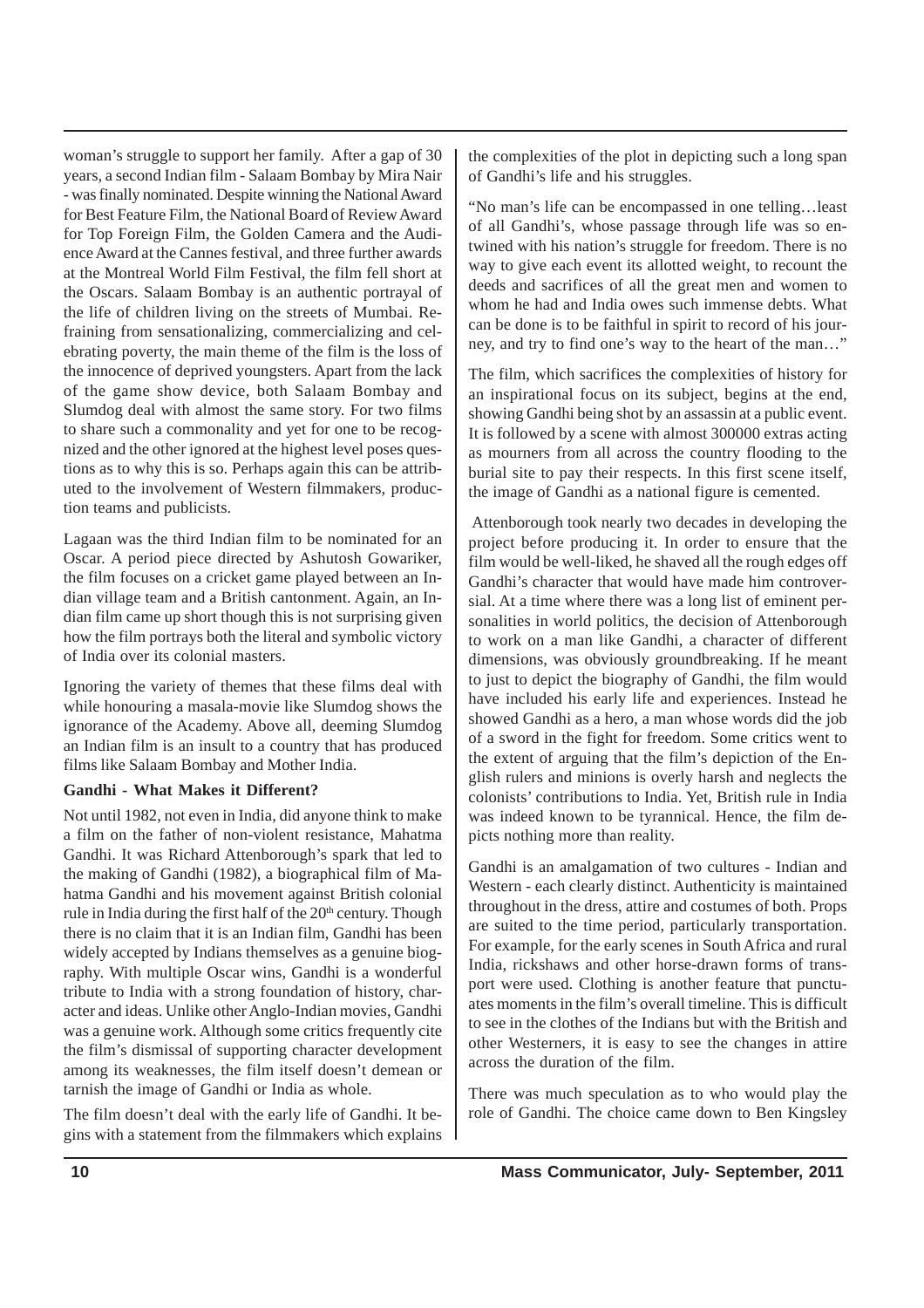who is partly of Indian heritage. With depth of character, his realistic performance masked the film's limitations.

Even though Gandhi is given prominence, which the title itself suggests, other major heroes in the freedom struggle of India are portrayed somewhat overtly. Rohini Hattangadi lives through the character of Kasturba Gandhi. The role of Nehru, India's first Prime Minister, is played with much compassion by Roshan Seth. But some critics asserted that Jinnah, the father of Pakistan, was not given prominence as a leader in the film. It is expected that controversies and criticisms arise when an 'outsider' handles an Indian theme, but Attenborough is excused as he meant only to depict the life of a great man like Gandhi. The film covers fifty years of Gandhi's life, in doing so attempting to tell the history of contemporary India, so it is understandable that with such a complex historical timeframe and also due to film runtime limitations, complimentary characters are not afforded the same prominence as the main character.

### **Gandhi Vs Slumdog: Degrees of 'Indianness'**

Slumdog's success on Oscar night drew immediate comparisons to Gandhi from the media. An 'Indian movie' had again hauled in eight Oscars.

Retrospectively, there are similarities. Thematically, both films provide insight into the condition of India, though there are divergences. In terms of critical recognition, both films collected eight Oscars including awards for Best Film and Best Director. Some have even pointed out the lead actors in both films - Ben Kingsley, born Krishna Bhanji, and Dev Patel – are both Indian. However, apart from such trivialities, Slumdog Millionaire and Gandhi are poles apart.

Gandhi was never as celebrated or hyped as Slumdog. At best, the media dubbed the film 'a wonderful tribute to India by the British' but there wasn't any euphoria about it being an 'Indian' movie. Beyond that, unlike Slumdog Millionaire, Gandhi was an authentic and realistic exploration of its theme. Avoiding sensationalism, the film instead tried to create a good image of India by adhering to historical descriptions of the film's primary characters. While Slumdog begins by showing a gratuitous torture scene, Gandhi raises its curtains with a simple but meaningful statement of forgiveness from the film makers - an apology if their efforts to capture the authenticity of the film's events and characters are erroneous. This shows the dedication and legitimacy with which the movie was made which is lacking in Slumdog Millionaire.Both the films belong to the same genre – an English-language film with an Indian theme, making use of Indian locations - a mix of Hollywood and Bollywood. But conceptions of 'Indianness' in Slumdog are inferior when compared to Gandhi. While Slumdog deals only with the dark side of India, Gandhi is a pure rendering of the life of Gandhi as a leader and the condition of the Indian nation as a whole. But this 'condition' unlike Slumdog is about an India colonized by the British. Here the 'villains' are not indigenous, but the outsiders themselves. Here lies the difference between the two films - Slumdog demeans Indians while projecting ' Western qualities', while Gandhi promotes Gandhian ideals with the British as the 'other'.

Gandhi is an epic concerning India's unparalleled struggle for independence, documentary-like and transcending the typical biopic with vivid recreations of important incidents from Gandhi's life. But Slumdog is nothing more than a fairy tale. Despite similarity of plot - a protagonist's fight against a system – each provokes starkly different reactions. Gandhi is more of a politically accurate depiction of India whereas Slumdog merely relies on British sensibilities of India. Catharsis works in both of the films but in two distinct ways, one positive and the other negative. Audiences of each movie take away respective messages - a message of non-violence, tolerance and persistence from Gandhi while Slumdog promotes the false hope of destiny.

One can't question the recognition for Gandhi, but Slumdog's honours for obscuring the status of post-independent India are dubious. The latter's overwhelming praise implicitly established India's shortcomings. Hence the Indianness of Slumdog is far inferior in comparison to the legitimacy of Gandhi's plot.

Slumdog is nothing more than a colonial view of a post colonial country of which the sole purpose was to underline and exaggerate Indian society's frailties. Beyond exaggeration lies the distortion of truth. For example, Savitha Singh, the daughter of Indian poet/lyricist, Gopal Singh Nepali, filed a case in the Chief Judicial Court against the Slumdog crew for 'distortion of facts'. She claimed the song 'Darshan Do Ghanshyam', which formed the basis of one of the game show's questions, was actually written by her father instead of Surdas as was stated in the film. Such an incident casts doubt on the Academy's decision to laud Slumdog Millionaire.

### **The Oscars as a Barometer of Cinematic Success**

The Oscar statuette is not the only thing a winner at the Academy Awards receives; through the American publicity mechanism, glory and the apex of achievement are inseparable from the physical award. Moreso, money poli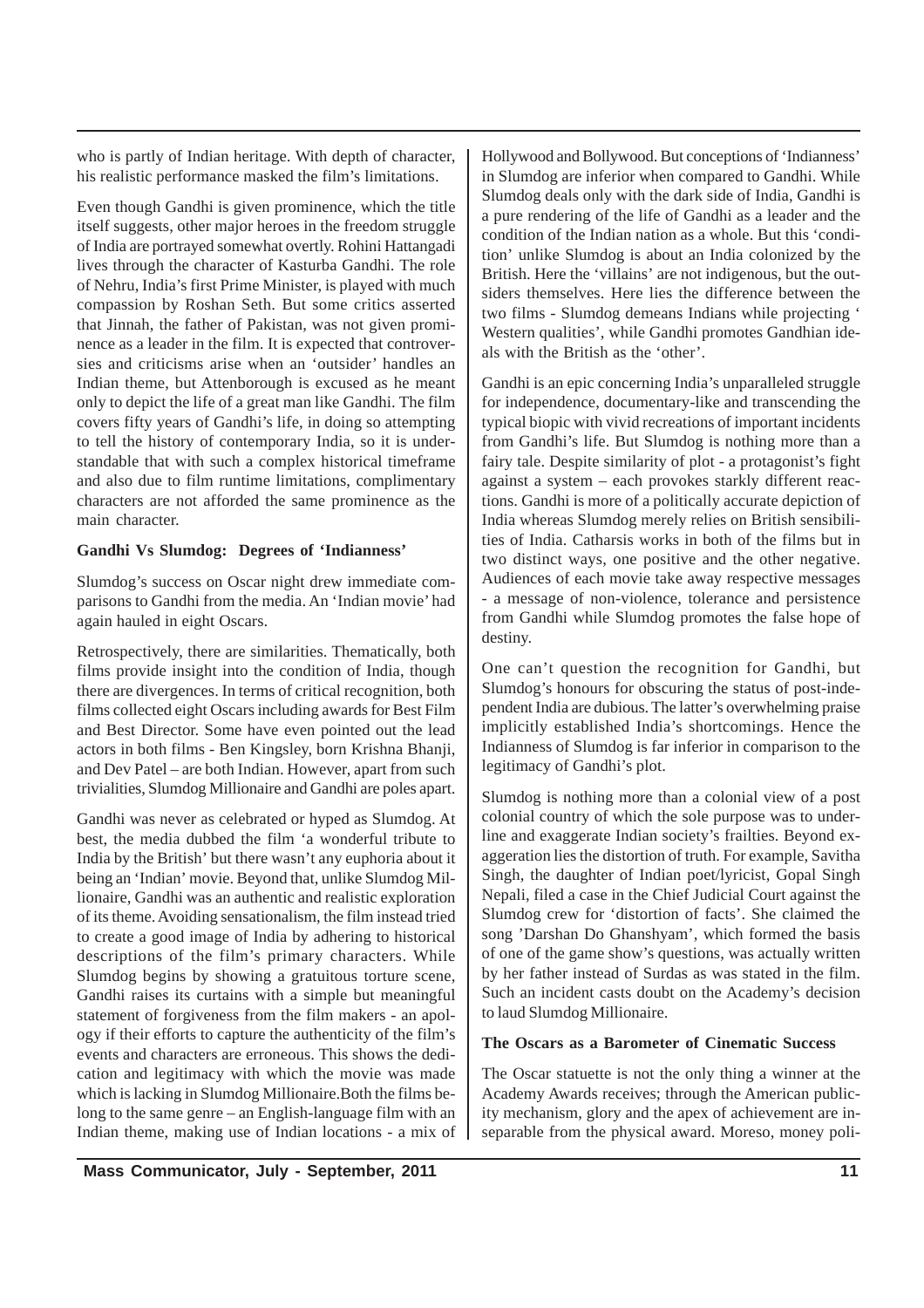tics are fixed to the Oscar. For the American monopolist, films are just like any other commodity to be sold.

Over the years, criticism arose suggesting that reception of an Oscar is based on 'money power'. After rejecting the award for Best Actor in 1970, George C. Scott, openly asserted,

"Oscar ritual is something obscene, vulgar and involves innate malpractices…in order to capture an award one should indulge in all sorts of mountebank- Public Relation activities, Advertising, phone calls and telegrams to jury members and over and above threat, intimidation and bribe will do the job. As far as the Oscar night is concerned, it is only a two hour long 'body display' with pre-planned suspense. The basic reason for all is money…"

The Academy has always preferred Hollywood products and rebuffed worthy foreign films. When the criticism that the Best Film Category appeared to be reserved for American films became chronic, the Academy decided to institute a new category for Best Foreign Language Film though even then European films have chiefly been the winners of this category. Films from third world countries continue to be neglected due to the ignorance of judging committees. The Academy Awards are like any other - BAFTA, Golden Globe, Cannes - but what makes it different and important is its American origin. American monopolists, reinforcing their ideological dominance in world cinema, glorify the relevance of Oscars which is to some extent accepted by the rest of the world.

As George C. Scott commented, the Academy rarely privileges quality over money. Films which please American audience sensibilities are honored, with Slumdog exemplifying this. An Oscar gives a film and filmmakers' unparalleled fame and distorts the market value of a film, leading to film fraternities indulging in lobbying in order to fetch an award. If they succeed, their future is made, but whatever lengths of lobbying they go to, the Oscar is still considered a barometer of a film's quality.

In this article we discussed 'Indianness' in Slumdog Millionaire and how it differed from another Oscar winning film, Gandhi. Despite Danny Boyle's efforts to 'Bollywoodize' his film by including song and dance, Slumdog tarnishes the image of India with its brand of Indianness. Despite other Indian films exploring a similar theme to Slumdog, none were successful at the Oscars. Two reasons can be cited for this inconsistency. Firstly, Slumdog pleases Western audiences through its demeaning depiction of a fast rising India. The representations of India, presented as 'true' and non-political, are actually a form of systematic suppression. Secondly, the film is made by a Western director which appears to be an unofficial criterion needed for winning an Academy Award. It is likely that if the film had been the full product of Indian (or those of another third world country's) hands, the film wouldn't have enjoyed such attention. Gandhi too was a British movie, but unlike Slumdog it is a more accurate depiction of India. It too could have been overlooked if made by Indian filmmakers, but one should not discount the fact that no film on Gandhi, not even by an Indian, had been made at the point of its release. Hence, both films exhibit differences. Slumdog is but a fairy tale story of a hero eventually winning his love. Never in the history of the Oscars has such a simple theme led to winning so many awards. From this, we can infer that Slumdog is a British movie, made with Western preconceptions of third world countries, produced in an Indian setting, for the entertainment of Western audiences at the cost of India's rising image as an economic power. To put it simply, the film is guilty of 'marketing slums'.

## **References**

- Adigal, N. (2009) Gandhi or Slumdog, Jai Ho is for British, Merinews.com, Mar 2009
- Ahmed A.S (1992) Bombay Films: The Cinema as Metaphor for Indian Society and Politics. Modern Asia Studies, 26(2), pp. 289-320
- AFP, 15 Jan 2009. Indian Cinema Entering 'Golden period'.
- Bradshaw, P (2009) Slumdog Millionaire. The Guardian, 9 Jan 2009
- Bhattacharya, S (2009) Slumdog Just a Masala Film, Rediff News, 9 Jan 2009
- Chanda, R. (2009) The Slumdog Millionaire Route to Luxury. www.livemint.com,17 Mar 2009
- Chandrasekhar, A (2009) India exciting Hollywood. Malayalam, 06 Mar 2009
- Chaudhuri, A (2009) Don't See Slumdog Millionaire. It Sucks!. The Sunday Indian, 25 Jan 2009
- Clayfield, M (2009) Escapist Fantasy Slumdog Is a Poor Guide to the Real India. The Austrailian, 04 April 2009
- Dargis, M (2009) Orphan's Lifeline Out of Hell Could Be a Game Show in Mumbai. New York Times, 12 Nov 2008
- Dasgupta, S. (2009) Slumdog Success helps Chinese Critics Complain about Freedom. Times of India, 2 Mar 2009
- Deshpande, S (2009) A Million Slumdogs Now. Little India, 02 Mar 2009
- Dwyer, R: Patel, D (2002) Cinema India: The Visual Culture of Hindi Film. The Journal of Asia Studies, pp. 240
- Eden, T. (2009) Slumdog Millionaire review. www.StartSilvercreek.com, 22 Feb 2009
- Garga, B. (2006) The Art of Cinema London: Penguin Books.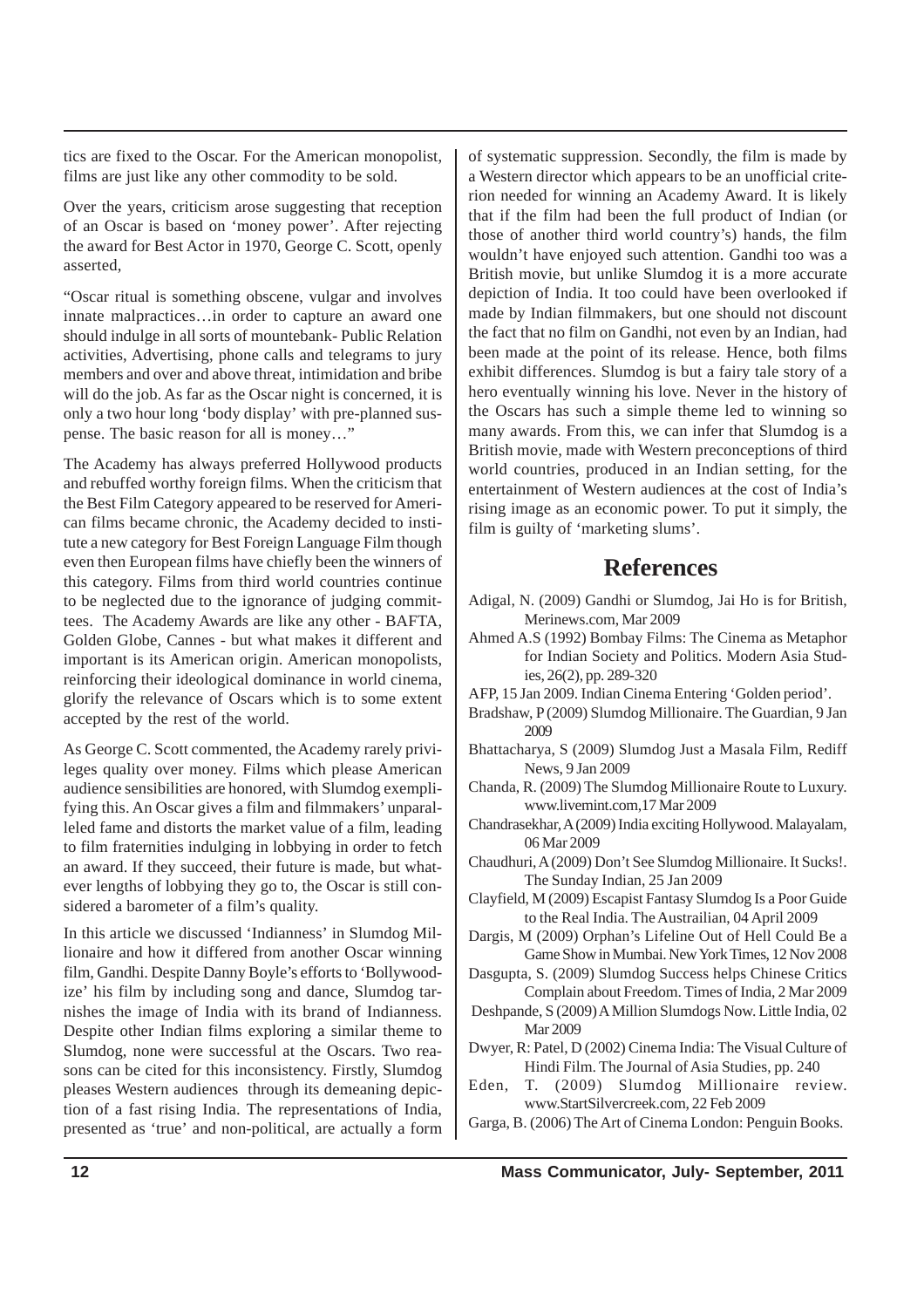- Geduld, H.M. (1983) Celluloid Mahatma. Humanist, 43(3), 37
- Govindan, V. (2006) Chalachitra Darshanam Kerala: Mathrubhumi Books
- Gritten, D. (2009) Slumdog. The Telegraph, 5 Feb. 2009
- Hill, L. (2008) Slumdog's Underdog. Yahoo movies, Mar 2009
- Horsley, C.B (2002) Gandhi. The City Review.com, Mar 2009
- Its India Time (2009) Gandhi and Slumdog
- Jack, I (2009) Some Say it Poverty Porn- But Not Many. The Guardian, 24 Jan 2009
- Jarmick, C. J. (2002) Gandhi: Mahatma Kingsley Saves Bland Oscar Winning Epic. Cultural Cartel, Mar 2009
- Koehler, R (2009) Slumdog Millionaire, 01 April 2009
- Lim, D (2009) What exactly is Slumdog Millionaire. www.Slate.com, 26 Jan 2009
- Malone, A (2009) The Real Slumdog Millionaires. www.Mail Online.com, 24 Jan 2009
- Mazumdar, R (2007) Bombay Cinema: An Archive of the City. The Journal of Asian Studies, 37, p.257
- Mazumdar, S (2009) Man Bites 'Slumdog' Newsweek, 02 Mar 2009
- Mehta, M (2009) Its Slumdog Vs Slumdog in India, NDTV Movies, 30 Jan 2009
- Mehta, J (2009) The Story of Slumdog Millionaire Decoded. www.Expressindia.com, 17 Feb 2009
- Nabar, V (2009) Slumdog Millionaire Bizarrely Plausible? Daily News of India, 10 Jan 2009
- Narain A (2009) Rethinking Post-colonial Representation after Slumdog Millionaire. 09 Mar 2009
- Nayar, M. (2009) Slumdog to Millionaire. The Week, 8 Mar 2009
- Premchand, (2009) Slumdog Lottery. Deshabhimani, 08 Mar 2009
- Priya, J. (2006) Cinema at the End of empire: A Politics of Transition in Britain and India. The Journal of Asian Studies, p.318
- Ramachandran, G.P (2009) Pride and Dishonour. Malayalam, 08 Mar 2009
- Review, NewYork Movies, New York Times, 03 Mar 2009
- Rhein, J. (2009) Slumdog Millionaire: Not too Crazy about It. Yahoo Movies, 21 Feb. 2009
- Roy, A (2009) Caught on Fire: India not Shining. Dawn, 02 Mar 2009
- Sandhu, S (2009) Slumdog Review. Yahoo movies, 19 Jan 2009
- Schneeberger, M. (2009) Is Slumdog Millionaire Worth the Praise. Rediff News, 30 Jan 2009
- Sengupta, M (2009) Despite all the Hype, Slumdog Delivers a Patronizing and Ultimately Sham statement on Social Justice. Toronto Star, 23 Feb 2009
- Simon, J. (1983) Political Antithesis. National Review 35(4), 269
- Singh, M (2009) Slumdog Millionaire , an Oscar Favorite, is Not Hit in India. TIME, 26 Jan 2009
- Sircar, A (1995) Of Metaphorical Politics: Bombay Films and Indian Society. Modern Asia Studies 29(2), pp. 325- 335
- Sojcher, F. (2002) The Economics of Cinema. Contemporary European History 2(2), p. 305-316)
- Sreenivasan, T.P (2009) Slumdog: Exploiting India. Rediff.Com 17 Feb 2009
- Sussman, P. (2008) Slumdog Highlights India's Forgotten Poor, CNN.Com, 3 Dec 2008
- Thangaprakasam, A (2008) Slumdog Millionaire: Loved Everywhere But India?. Asia Society India Centre .com, April 2009
- The Straits Times, 13 Jan 2009 Is Slumdog India's?
- Tyler, J (2009) Slumdog Millionaire is not a Joyous Celebration of Indian Culture. 12 Jan 2009
- Unni, V (2009) Politics of Slumdog Millionaire. Deshabhimani, 08 Mar 2009
- Venugopal, A (2009) Modern Indian Cinema Draws from Work of Satyajith Ray. www.wnyc.com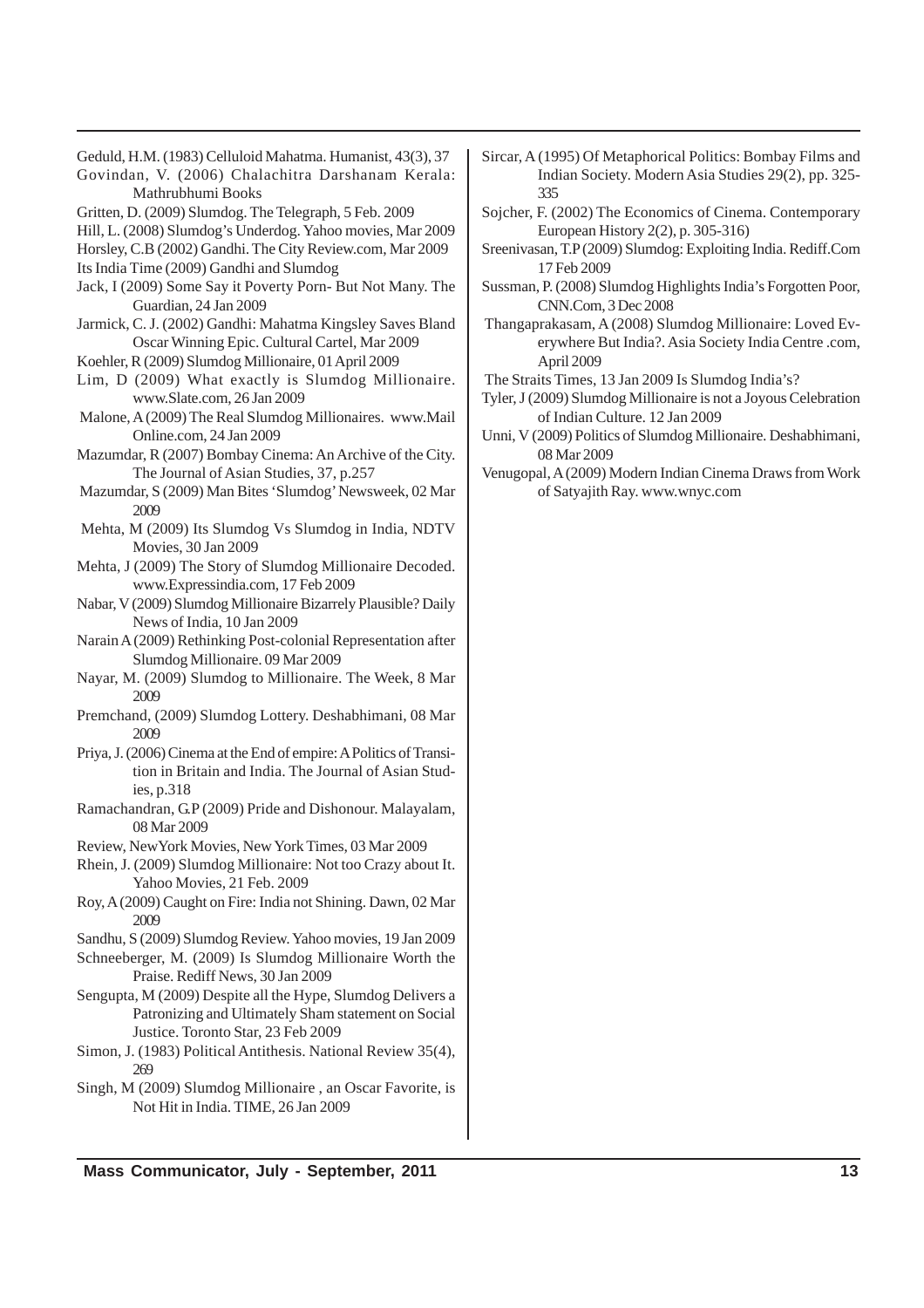# **WHEN 'BIG BROTHER' BECAME 'BIG BOSS' GLOCALIZATION OF REALITY SHOWS ON INDIAN TELEVISION**

## **Ruchi Jaggi**  $\star$

*Dallas and Baywatch ushered a new era in Indian television. The audiences were exposed to never-seen-before images on television. With more deregulation and foreign investment opening up, the media landscape kept expanding. From one TV channel to hundreds of them jostling with each other to catch the viewers' attention, there were umpteen opportunities to experiment with content and serve versatility. One of the offshoots of this experimentation is reality television, which has carved a niche for itself in the Indian viewer's mindscape. Reality TV is a well-established genre in the West. The Indian television has hugely borrowed the Western concepts. The twist in the tale comes from the Indianisation of the format and treatment. The Indianisation of content is fusion of global with the local or precisely, glocalization. This research paper seeks to study the glocalization of foreign television content on Indian television in the context of reality shows. The paper would seek to understand glocalization of content and its intercultural connotations. The paper has used the case-study approach to study the subject. It would look at some reality shows that have been inspired by the Western television and examine their content in detail.*

Globalization is a glamorous term with multiple connotations. Globalization has powerful economic, political, cultural and social dimensions. Globalization refers to "the compression of the world and the intensification of consciousness of the world as a whole" (R. Robertson, 1992). In thought and action, it makes the world a single place. What it means to live in this place, and how it must be ordered, become universal questions. These questions receive different answers from individuals and societies that define their position in relation to both a system of societies and the shared properties of humankind from very different perspectives. The confrontation of their world views means that globalization involves "comparative interaction of different forms of life" (Robertson, 1992). The concept of globalization has been used to both identify and explain sweeping social, cultural, institutional and cultural changes.

The 'World Culture Theory' of Globalization interprets globalization in the intercultural perspective. The theorists of this school of thought propound that the globalized world is an integrated world, not necessarily homogenous. This implies that the existence of global interdependence is amidst an ambience of cultural heterogeneity. This situation adds another connotation to the phenomenon of globalization. The theory of 'Cognitive Dissonance' further explains the presence of such a conflict. The societal and cultural environments play a vital role in the entire process

of interpretation. Globalization, therefore, has to be understood as a complex phenomenon with its share of intricacies and nuances.

That media have been central to the process of globalization is manifested in the different forms that media take. As technological forms, media have penetrated the entire world by transmission of messages and creation of a robust technical infrastructure. The rise of multinational media conglomerates has provided the technological means to 'globalize' the media systems of the world. As institutional and organizational forms, media corporations have been at the forefront of international expansion of their market reach and the development of new sites of production and distribution, and media industries are highly dynamic on a global scale. As cultural forms, global media constitute a core means through which people make sense of events in distant places, and the information and images that they carry are central to the existence of common systems of meaning and understanding across nations, regions and cultures.

Viacom's MTV localized strategy in Asia including South Korea, China, and Japan is also a case in point to find a

Ì **Asst. Professor, Symbiosis Institute of Media & Communication, Symbiosis International University, Pune, India**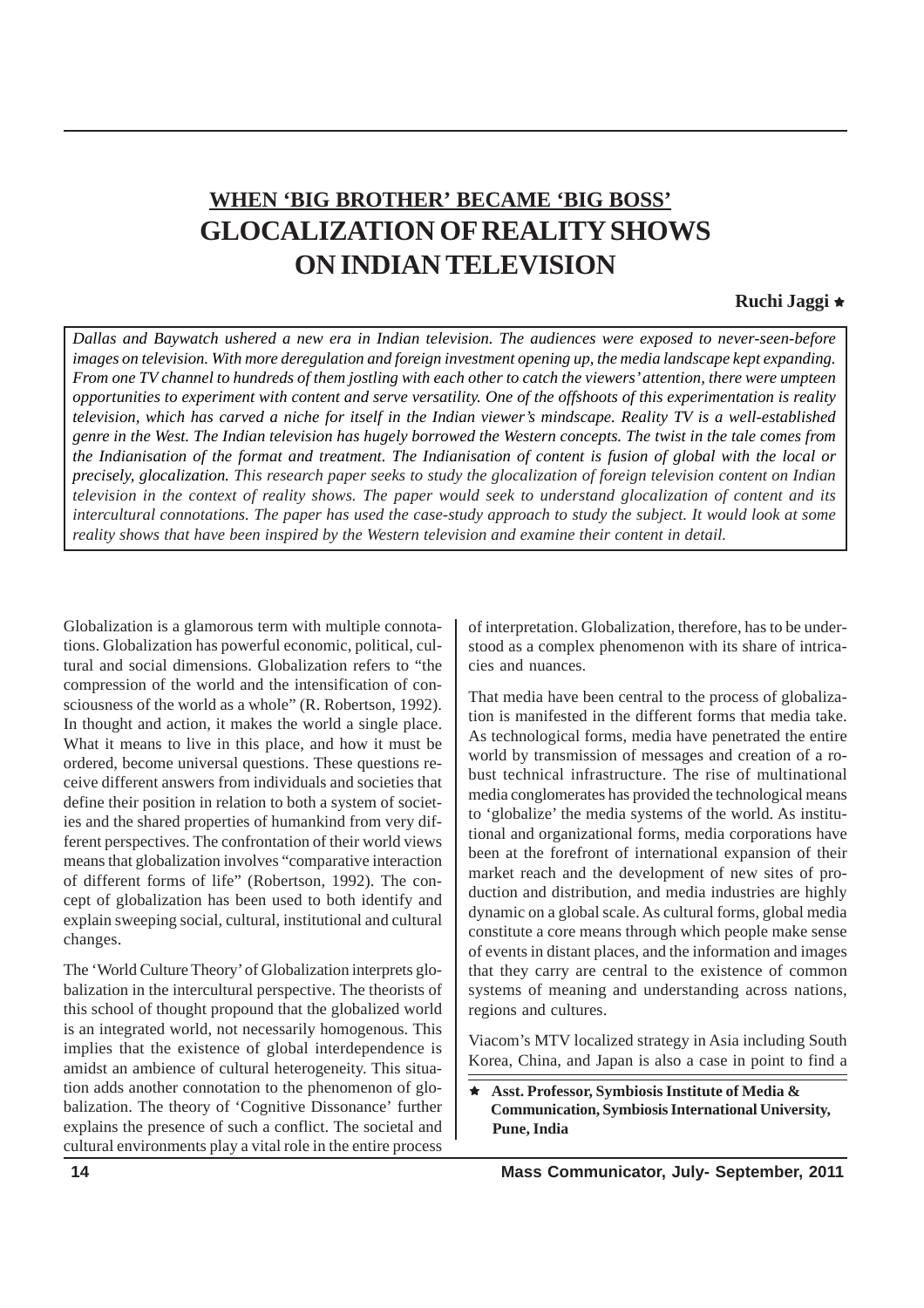mention here. The MTV strategy for entry into foreign markets was based on the policy that localized programming and localized business mode were more successful rather than following a standardization or unification strategy. Television in Asia has infact been transformed since the introduction of cable and satellite cross-border channels since 1991. In the Asian context, the plurality of languages, dialects and cultures is a crucial issue in programme distribution and consumption. This is a direct reflection of its importance in relation to its national and other cultural identities. India presents itself as a vibrant example in this context. Taking cue from the cultural dimension of the media, one can understand how media have penetrated the world in different ways. With special reference to India, which had just four television channels in 1990 and is going to cross the 500 mark by the end of this year, media globalization is blatantly evident. It is now almost two decades since international satellite services were first seen via cable to the home in India, inaugurating an era of profusion of private channels in a society that had previously only known a government-controlled national broadcasting network, Doordarshan. The so-called primitive era of Indian television went in for a small change in the 1980s with infusion of entertainment genres including soaps, films and film related programming. However the real transformation came in 1992 when liberalization allowed the entry of transnational players like Star TV. When Rupert Murdoch expanded the Star network in India, his agenda was based on a strategic, commercial goal. But the initial stint of Star brought in limited success.

The television industry was the dominant entertainment media industry in India at the end of 2005 with a share of around 42% and it is expected to grow by around 9% per annum till 2010. In this scenario, television broadcasting companies are adopting the strategies of glocalization and regional-based customization to improve, both viewership and Return on Investment (RoI). The mushrooming of new channels has intensified the competition for viewership. Because of this and due to digitization, the Indian television channels are fragmented. A number of popular Western serials, reality-shows and game-shows have been adapted and Indianized to meet the local culture, religious beliefs, and other ethnic characteristics of the regional viewers of India. 'Dallas' and 'Baywatch' ushered a new era in Indian television. Though this trend was criticized as an invasion on the Indian cultural identity, yet it managed to create its own cultural space as well as intertwine in the national cultural landscape. With more deregulation and foreign investment opening up, the media landscape kept expanding. From one TV channel to hundreds of them jostling with each other to catch the viewers' attention, there were umpteen opportunities to experiment with content and serve versatility. One of the offshoots of this experimentation is reality television, which has carved a niche for itself in the Indian viewer's mindscape.

Factually, Reality television is a genre of television programming that presents purportedly unscripted dramatic or humorous situations, documents actual events, and usually features ordinary people instead of professional actors. Although the genre has existed in some form or another since the early years of television, the term reality television is most commonly used to describe programs of this genre produced since 2000. Documentaries and nonfictional programming such as news and sports shows are usually not classified as reality shows.

Reality shows have made a progression into the Indian television space mostly during the last 10 years. Among the first few reality shows to become a roaring success were Zee TV's 'Antakshari' and 'Sa Re Ga Ma' and Channel V's 'Viva' experiment. Channel V's concept of auditioning for a pop band of five singers was a huge success with young dreamers queuing up in huge numbers to try their luck. Since then the reality television picture has got bigger and better with participant and audience interest growing with each passing day. The television channels have pulled all stops to adapt popular reality shows from western televisual space and have in return received an overreaching response from the viewers. People have turned up in hundreds to audition for shows such as 'Indian Idol', 'Fame Gurukul', 'India's Best' and 'Roadies' to name a few. Reality shows have raked high TRPs for the television channels. TRPs (Television Rating Points) measure the percentage of viewers watching a particular TV programme at a certain time.

Studying the international television scenario, the Indian counterpart has promptly caught-up with the latest trends. There is an international flow of television content in the reality genre where the concept is international whereas the execution happens specifically with the national audience in mind. There is a spate of reality shows on Indian television that are based on western concepts. Such a trend can be looked at as a strong manifestation of glocalization. The foreign concepts have been so dexterously weaved on the Indian television that the viewers can relate to them well. The success of the reality genre in the Indian scenario is a case in point to prove the way the Indians have caught on to the phenomenon of glocalization in this respect. The viewers' experience of these programmes and their counterparts in the reality format has propelled more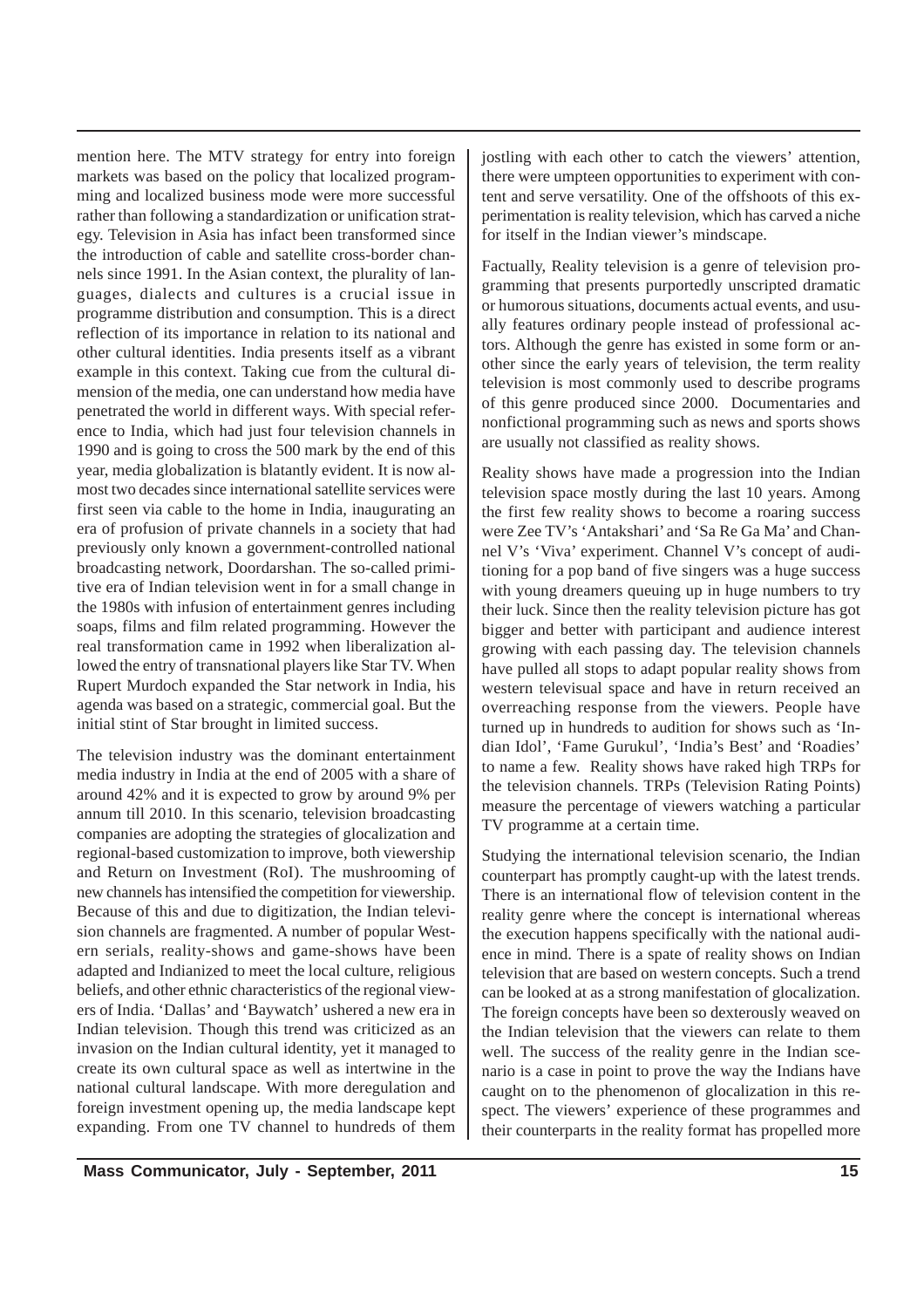and more production companies to buy the rights of reality show concepts from abroad and localize them. Infact, it would not be an exaggeration to say that most of these reality shows have today donned a deeply Indian character that unless otherwise informed, the viewers would not be able to look at them as Western shows.

In the context of this discussion, this paper would attempt to do an analysis of a few popular reality shows on Indian television which have been adapted from the international television scenario. This research paper would seek to study the glocalization of foreign television content on Indian television in the context of reality shows. The goal of the research would be to identify the commonalities and differences between the original shows and their Indian counterparts. Based on this analysis, the paper would seek to understand glocalization of content and its intercultural connotations.

# **I. Research Design and Methods**

The case study method has been used to comment on localization approaches of recreating content on the Indian versions of the western television reality shows.

# **II. Results and Discussion**

## **Indian Idol vis-à-vis America Idol**

Though a couple of musical shows like 'Sa Re Ga Ma' and 'Antakshari' had been there on television on Indian television for some time, yet Indian Idol deserves the credit for being the first actual musical reality show. Launched in 2004, the show raked very high viewership ratings throughout. It was for the first time that the audience got an opportunity to participate by casting votes in for their favorite participants. The show was produced by one of India's leading production house Miditech Pvt. Ltd. The show was inspired by the American programme 'American idol' which in turn has been adapted from the British show 'Pop Idol. The aim of the show is to find a 'solo singer' who's crowned the idol. Though 'Pop Idol' was the pioneer, but it stopped after the second season. 'American Idol' currently is in the eighth season while 'Indian Idol' has successfully completed four seasons. The show searches for the hottest young singing talent in the country. Much like the American version, the series has produced many in the top 14 position who have gone on to fame despite not winning. The first season of 'Indian Idol' had three celebrity judges while the last two have featured four of them. Out of all, 'Anu Malik' (music director) remains the most acerbic judge just like 'Simon Cowell'(TV producer) in 'American Idol'. The Indian counterpart gels with its American counterpart in the choice of winners as well. None of the two shows have ever had just singing talent as their ultimate winners. Infact, they vouch for a complete package in terms of singing, personality and performance.

The Indian version has done a lot of alterations with the format however including interspersing the show with region-specific episodes as well as folk-based content. Besides the 'regional' factor has also been exploited as the trump card. For instance the 'North-East factor' figured in much enormity in the 'Indian Idol Season -3' grand finale, when both the finalists, Prashant Tamang from Darjeeling and Amit Paul from Shillong were pitched against each other. There were also many episodes of taking the contestants to temples and shrines. Besides that their personal struggles and family circumstances were made public to create an emotional atmosphere on the show. Another instance was when the show did not get a female winner till the first three seasons. Indian society's prejudice against females was discussed and debated publicly. With Surabhee Debbarm, being declared the winner of 'Season 4', the programme attempted to instill a victory of the fairer sex as a part of its social agenda. The way the show focuses on fascinating stories of the ambitions of small-town India works very well with the audience. The show was further spiced up by getting in celebrity judges from the Hindi film industry. The fifth season of 'Indian idol' which concluded in 2010 was also a big success. In the words of Tarun Katial, COO Big FM, "Reality TV gave people from the most humble backgrounds a shot at stardom". And this was true for Indian Idol that challenged and transformed the Indian mindset on celebrities and success in its own musical way.

## **Kaun Banega Crorepati vis-à-vis Who Wants to be a Millionaire**

Hosted by Chris Tarrant, 'Who Wants to be a Millionaire' originated in Britain in 1998. With a format of answering 12-15 multiple choice questions consecutively with increasing difficulty, the show gives out a winning amount of one million pounds. Produced by ace quizmaster Siddharth Basu's company Synergy Communications, the Indian version 'Kaun Banega Crorepati' was launched in 2000. The show brought Hindi cinema's biggest star Amitabh Bachchan on television for the first time. Bachchan's rendition of the Hindi language and the warmth he displayed to the not-so-glamorous participants was a hit with the Indian viewers. Though the Western counterpart has been very successful and the prize money aspect has always wooed audiences, the Indian version had more to it than the money part. The vulnerability of the Indian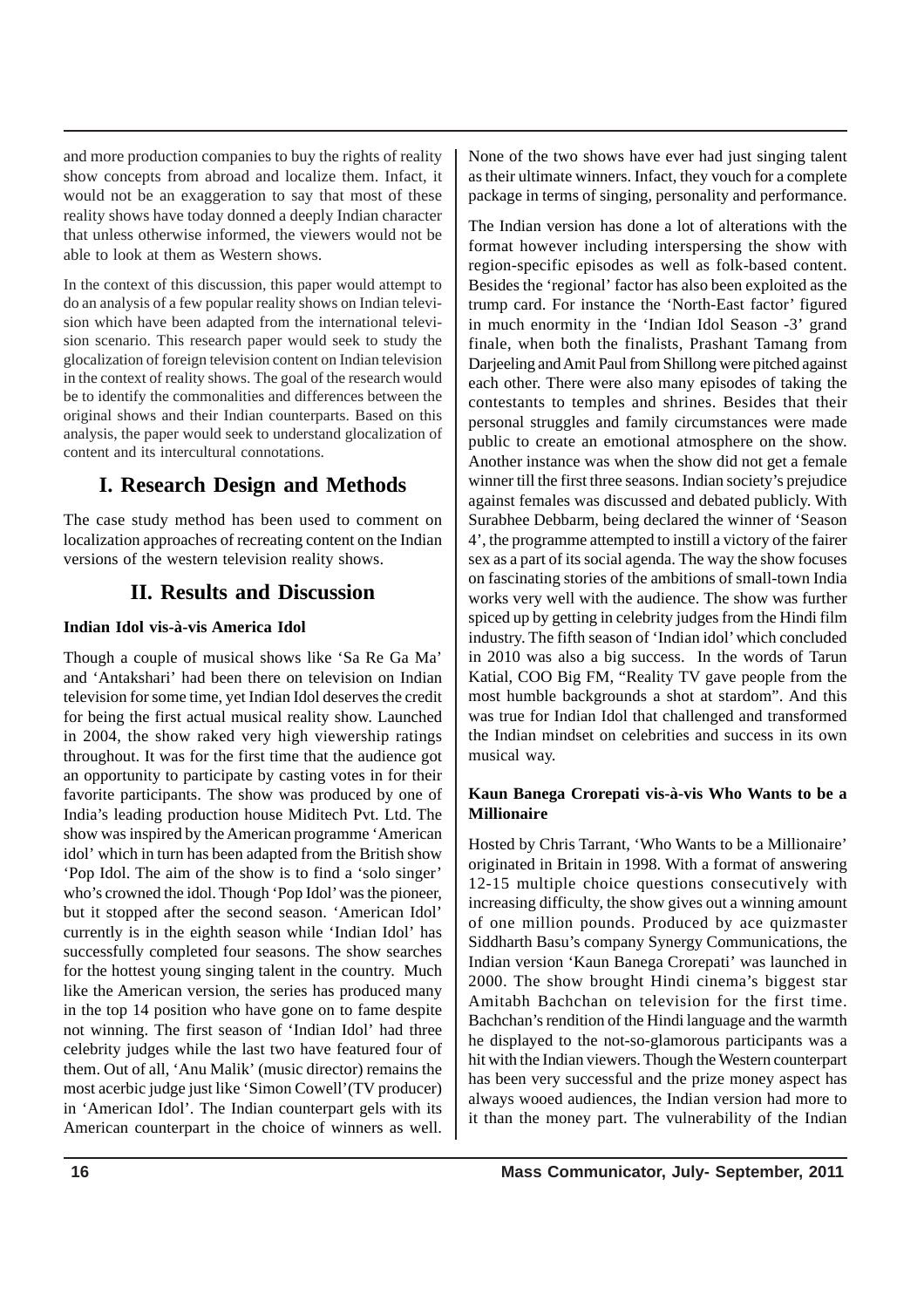middle class, their need for money to tie the loose ends of their lives and Bachchan's empathizing involvement spurred a lot of interest in the show. Infact, star plus the channel telecasting KBC recorded the highest TRPs for a very long time. Localization of the format grabbed not only eyeballs but also fetched undying attention to the programme to the extent that there was a spate of appeals to not end it when the first season was coming to end. Kaun Banega Crorepati revolutionized Indian television. The last season of the show was hosted by one of the biggest stars of the Hindi film industry – Shahrukh Khan. The Oscar-winning film 'Slumdog Millionaire' has a connotation to the success of such a format in a country like India. This reality show is planning a huge comeback on Sony Entertainment television in October, 2010 with Amitabh Bachchan as its host once again.

## **Sach Ka Saamna vis-à-vis The Moment of Truth Hosted by Mark Walberg.**

'The Moment of Truth' is an American game show that asks contestants very personal and embarrassing questions and gives away cash prices for it. The same has been adapted by Synergy Communications on Indian television as 'Sach ka Samna' that is hosted by actor Rajiv Khandelwal. The show's format is gripping and controversial. The participants' answers are tested with a polygraph machine. Personal questions on one's life ranging from their past experiences of having lied, betrayed, adultery and other such controversial episodes are asked. The success of such a show in a pan Indian sociological and ideological framework is a case in point to explain glocalization. Though there have been protests from different quarters regarding the show's content, yet high viewership ratings and support from several quarters tells a different story altogether. The show that had been planned for fifty episodes successfully completed its stint on September 18, 2009. The success of the show also gave an insight into an emerging mature audience among Indians. There have always been a talk about audiences lapping up original formats of international shows, but develop an aversion to the same programmes with Indian participants. On 'Sach ka Samna' our own version of 'The moment of truth' , free will was a key factor—-the contestant was free to walk away without answering any question at any given time, provided they were willing to forfeit the prize. The questions probed the weakest links, usually those related to sexual, marital relationships, friendships and betrayals. There was no compulsion. This was a very different approach in the Indian social setup. The Indian audience did take such an on-screen controversial content with greater ease and understanding. Such a behavior might have opened novel content ideas for television for the consumption of more mature audiences.

## **Bigg Boss vis-à-vis Big Brother**

India's rendezvous with Big Brother happened in two different ways. The first meeting was when the Western programme was redone in the localized format and called 'Bigg Boss'. The show featured few celebrities who were locked in a house and were supposed to carry out some tasks as assigned by the 'big boss'. The format was similar to the Western counterpart, the difference being Indian faces and celebrities graced the house of 'Bigg Boss'. Here a group of contestants, called housemates, live in isolation from the outside world in a "house" that is custom built but includes everyday objects, such as a fully equipped kitchen and a garden. The House is also a television studio, and includes cameras and microphones in most of the rooms to record the activity of the housemates. The only place where housemates can escape the company of the other contestants is the 'Confession Room,' where they are encouraged to voice their true feelings. Each week all housemates nominate two of their fellows for potential eviction. The voyeuristic tendency of the viewers was exploited by dramatizing the interactions between the inmates. These interactions ranged from subtle exchange of warmth, rage and in some cases even romantic link – ups. The keyword here is 'subtle'. The Western version is much more blatant and that is where the context of cultural connotations manifests itself. The infamous racially abusive remarks against Shilpa Shetty by Jade Goody in the British 'Big Brother' brought forth the blatant nature of expression in that version. The Western version is also more explicit in terms of sexual connotations.

'Big Boss' is in its fourth season in India. The shift from the first to the fourth season has also been marked by a change of content besides the change in the inmates who occupy the Big Boss' house. After getting the audience hooked to the concept, the content as well as presentation has evolved. Shilpa Shetty and Amitabh Bachchan in the last two seasons, and Salman Khan in the current season as hosts of this show, have added more glamour and chutzpah to it. Though there are sporadic instances of sexual and otherwise objectionable content, yet the show has managed to create an identity and carved a niche in the viewers' mindscape to imbibe the content as palatable. The show marks a transition in the Indian television scenario where celebrities normally perceived as demigods come across as vulnerable with all their human weaknesses. According to the latest aMap (ratings agency) report, the first episode of 'Bigg Boss season 3' that got Amitabh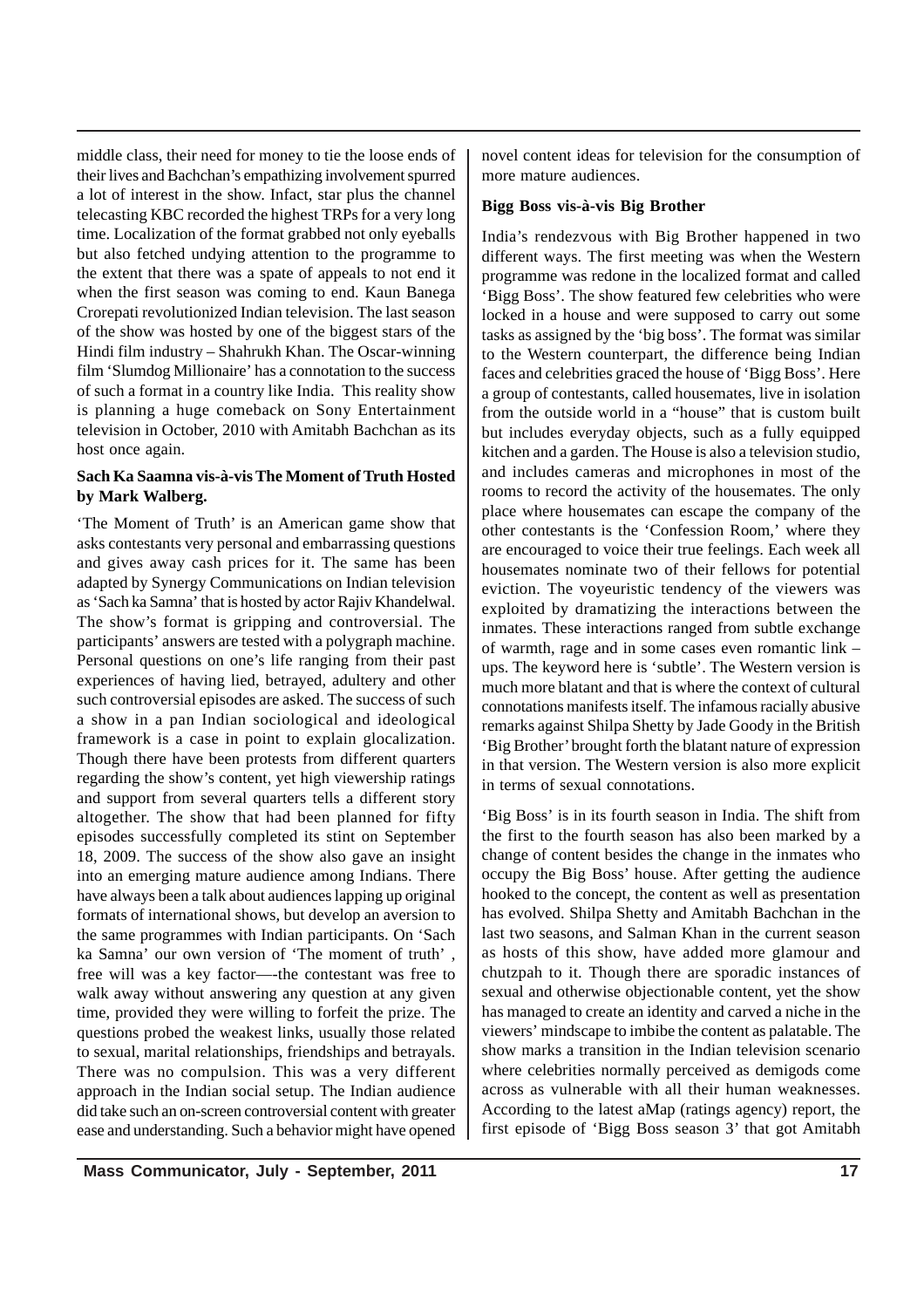Bachchan back on television raked a record TRP of 6.0 for the channel. Just like its Western version, 'Bigg Boss' in India has also become a cultural phenomenon that brings the role of television in the heart of public debate. Infact it is one of the most successful franchises in the world television history. The old Indian tradition of 'chaupal' where villagers gathered to talk about different issues and people (read gossip) is an intrinsic feature of 'Bigg Boss'.

### **Pati, Patni Aur Woh vis-à-vis Baby Borrowers**

A spin-off of the American reality show 'Baby Borrowers', 'Pati, Patni Aur Woh' is a recent entry on the Indian television landscape. The America version, produced by Love Productions and telecast on BBC 3, features five young teenage couples who start off by looking after a baby for three days, before moving onto toddlers, preteens, teenagers and finally an elderly person. It's a concept where these youngsters experiment living together as well as parenthood. The concept in the Indian version 'Pati, Patni Aur Woh' is exactly the same with the only difference being that no teenagers but celebrated TV actors (couples) have been roped in for the same. Most of the celebrity couples in the Indian version are either married or are preparing to marry. This is a digression from the original concept as India's cultural ethos would not accept teenagers in live-in and parental roles.

## **III. Conclusion**

The process of globalization has reshaped the world's political, social, economic and cultural landscapes. A salient feature of contemporary TV has been the appearance of programs that appeal more widely across national boundaries than many earlier television shows. The above case study analysis discusses only few cases to explain the phenomenon of the fusion of global with the tinge of local. There are lots of other examples to study this trend. However through the medium of these few reality shows, the gamut of glocalization in this context represents a lot of attributes. There is a plethora of reality shows on the Indian television screen which are borrowed concepts but have been doing very well after they have been reformatted in the local context. Infact the 'Acceleration of the Hit Model' is effectively at play here. The tried and tested formula has worked well. The trade in formats is not about the export or trade in culture. While formats may carry certain recognizable elements, the content has been nationalized and adapted for the national market and culture. The localization aspect of the content underlines the concepts of 'demassification' as well as the creation of 'participatory content' by localizing. In addition to 'Indianizing'

the content, the viewers find themselves in a very significant position by voting in favour or against contestants, thus getting an intrinsic dimension in the entire process. This is a way by which global seems within reach. To see your own people in your own environment makes the experience more realistic. Thus globalization doesn't look like an alien phenomenon. It comes across as something pragmatic, right before one's eyes, making sense in the entire realm of commerce and economy.

This case study analysis of the Indian reality shows adapted from their Western counterparts brings forth a dynamic insight. Most of these shows have had a successful run on Indian television with some of them having completed more than one season. The Indianization of these concepts has not only grabbed viewers' attention but in some ways has influenced as well as been influenced by the social structures and cultural framework.

The impact of globalization on reality shows in India, when understood as glocalization, can be interpreted as a set of practices in which the Indian general entertainment TV channels have absorbed the global, rejuvenated the local and increased audience feedback. Glocalization of these shows has brought about a balance between the global and the local, i.e., localizing the global (to meet the local cultural, linguistic and ethnic preferences and tastes). It has involved translation, replication and editing of the global messages befitting the relevant local requirements. The reality genre on Indian television has taken stock of the cultural and social ethos, customs and beliefs, social taboos etc. of the social set up.

## **References**

- Bauman, Zygmunt On Glocalization: or Globalization for some, Localization for some Others, Retrieved on October 10, 2009 from http://the.sagepub.com/cgi/ content/short/54/1/37
- French, D., Richards, M. (2000). Television in Contemporary Asia, Sage Publications.
- Global Television, Retrieved September29, 2009 from http:// web.mit.edu/comm-forum/forums/ global\_television.html
- Rethinking Global Media: Creative Diversity and Media Dispersal, Flew T., Paper presented to Communicating for Social Impact: 58th Annual International Communications Association Conference, Montreal, Quebec, Canada, May 22-26, 2007, Retrieved October 5, 2009 from http://www.allacademic.com/meta/ p\_mla\_apa\_research\_citation/2/3/0/4/2/ p230427\_index.html
- The Globalization Website, Retrieved October 4, 2009 from http://www.sociology.emory.edu/globalization/ theories03.html

 **18 Mass Communicator, July- September, 2011**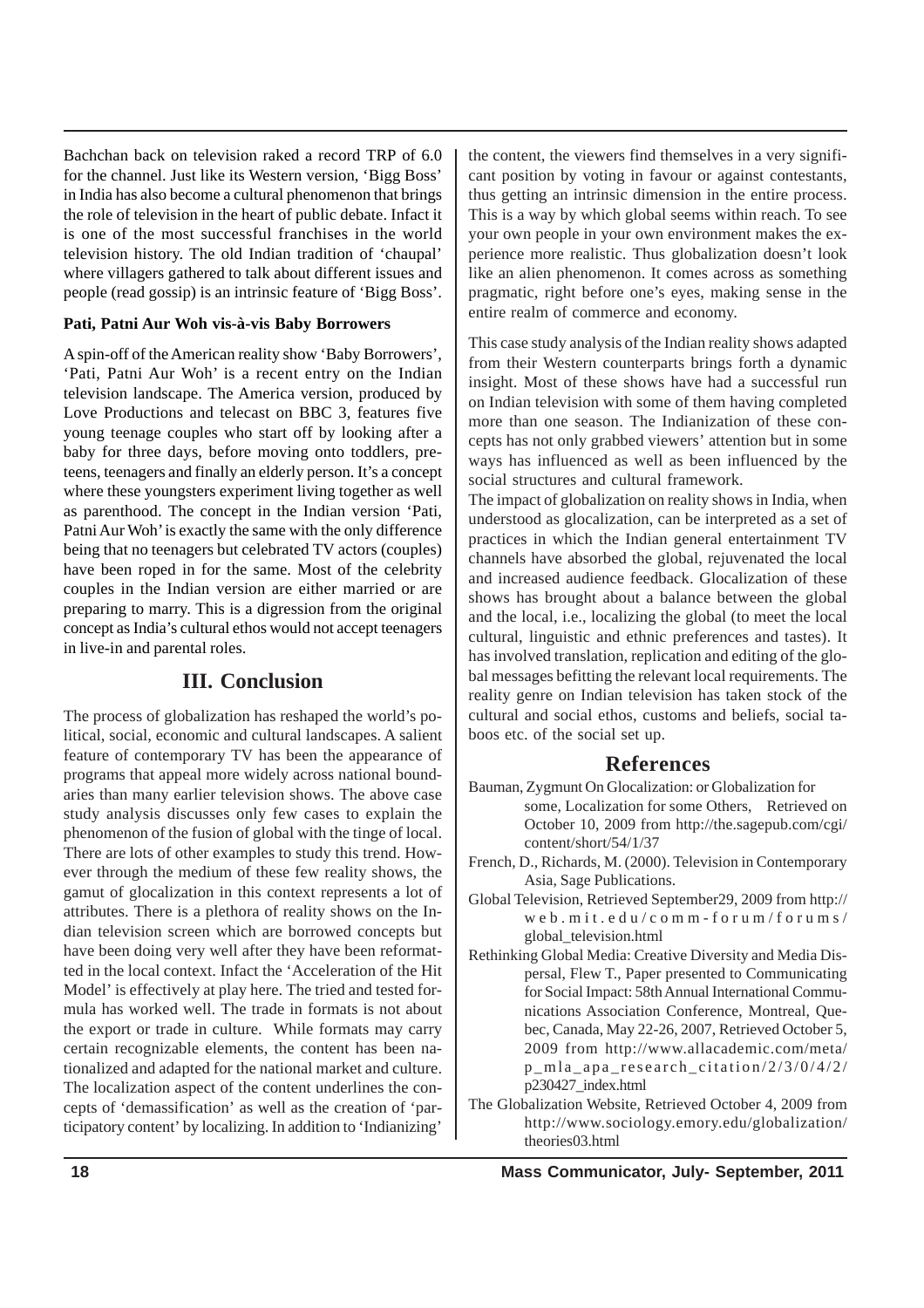# **EMPOWERING WOMEN THROUGH COMMUNICATION**

#### **KG Halaswamy**Ì

*Women power enrichment per se is humanly a herculean task as so many factors are involved in it. It requires a detailed study of the various prerequisites and methodology that can work in the civil society. However, one of the many factors of women empowerment is the communication input. This study was conducted to find out the access, reach and use of communication by women of two districts in Karnataka i.e. Afzalpur, an underdeveloped district and Davangere, a developed district. The results were compared to project the dichotomy between the two in the communication output for empowering women.*

Inspite of the injustice of unequal laws and degrading social customs, even in ancient times women played a significant role in moulding family thinking. In Kumarasambhava, Kalidasa says: "The girl is the very life of the family". That is why the attitude of women in facing any problem assumes tremendous importance.

Woman is the personification of self-sacrifice, but she, unfortunately, does not realize what a tremendous advantages she has over man. As Tolstoy used to say that women are labouring under the hypnotic influence of man. If they would realize the strength of non-violence, they could not consent to be called the weaker sex.

Historically women have been made to suffer the worst form of humiliation and discrimination at the hands of men. Though women constitute a sizable population, at least in their numerical strength, have continued to be deprived of the opportunities for their social, economic, political and cultural equality in the society.

India is predominantly a rural society. She has nearly 5.5 lakh villages. The main occupation of them is agriculture. As per the 2001 census the total population of India was (102 crores) 1027.01 million, out of this, women amounted to 465.73 million. Therefore women constitute 50 percent of the population, perform two-thirds of work and produce 50 percent of food commodities consumed by the country, they earn one third of remuneration and own 10 percent of the property or wealth of the country (Reddy.et, al,1994)

Many communication Researchers have found how the media treats women's issues. Content Analysis in terms of space or time have been measured. Some researchers have also looked into the access of rural women to media and 'how' the content relates to their life situation. The researcher here provides some related literature that has been looked into that relates to the present study.

#### **AIMS AND OBJECTIVES**

Following are the aims and objectives of the present study.

- To study the socio-economic profile of the women. • To examine the media habits and interpersonal con tacts among the rural women.
- To understand the sources of communication avail able to the women living in villages.
- To study the ongoing programmes meant for the enrichment of women power, and the awareness about these programmes among women.
- To examine the role of communication in enriching women power.

### **Hypotheses**

Following are the hypotheses formulated for the present study and are taken up for examination in the light of the empirical data gathered through the field study.

- Higher the social status of a family better the women awareness about effective use of communication facilities.
- Ì **Head,Dept of Journalism, HKES Shree Veerendra Patil Degree College, Sadashivanagar, Bangalore, India**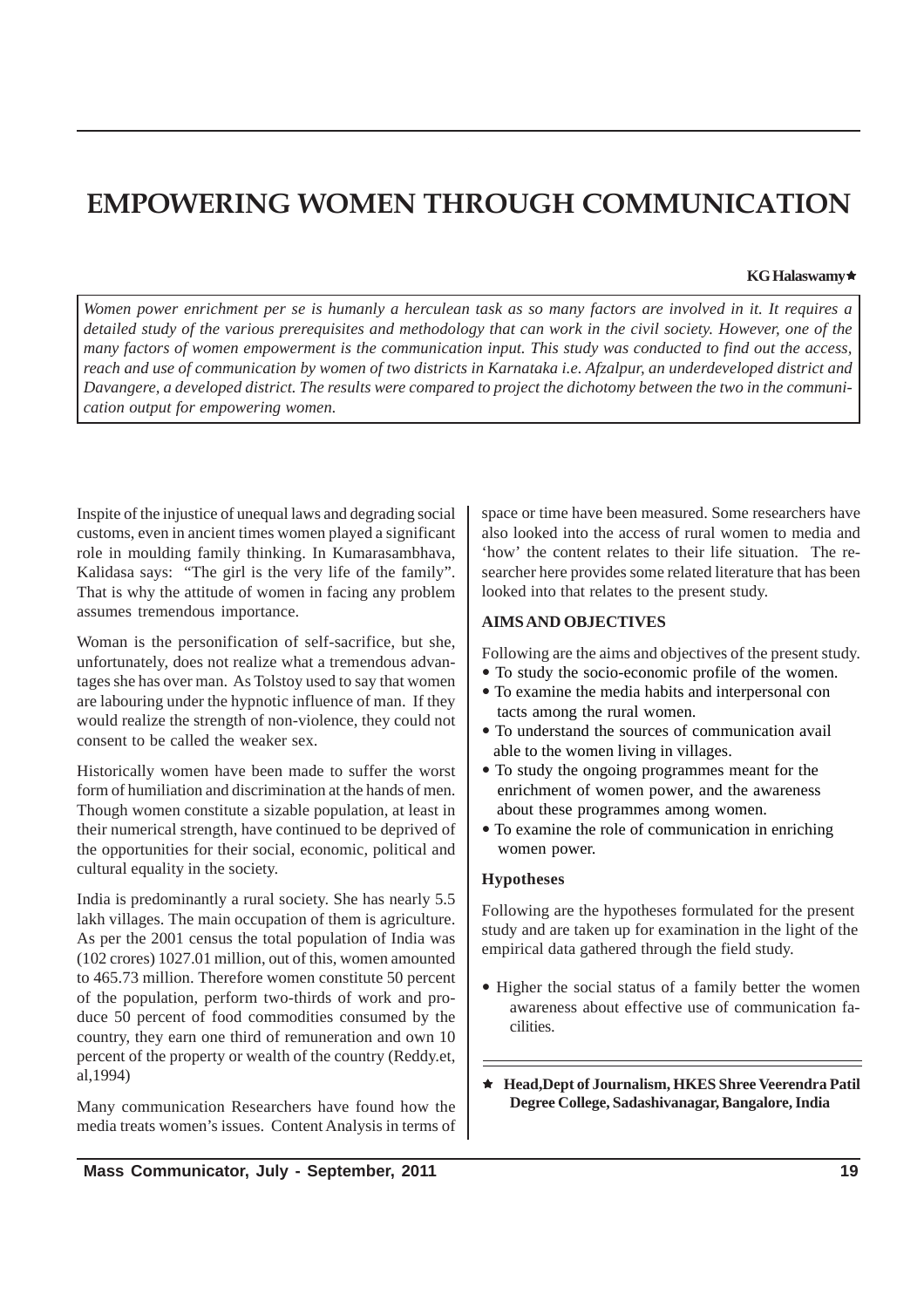- Women from better family background only will use communication systems better in the women enrichment process.
- Communication facilities are available to women in varying terms
- The varying availability of communication facilities to women will have a varying influence on them.
- The media exposure and informed choice are related. Educated women use communication facilities in a better way than uneducated women.
- Legal awareness is related to enrichment of women power.
- Women's participation in modern organizations help in the enrichment of power.

## **Operationalization of variables**

The researcher considers here communication as interpersonal and mass media communication. The researcher has looked mass media like Newspaper, Magazine, television and Radio and their technological development, then entry into rural area and then functioning as effective social agents by providing day-to-day events and developmental issues on various factors.

Enrichment of power and empowerment are synonymous. The intention of the both words is to enable persons' mental power, make persons active to lead their life independently with self-control and self- confidence. Hence, enrichment of women power is operationalized as to lead life independently with increase in self confidence.

## **LIMITATION OF THE STUDY**

The study is undertaken among the women majority of who hold domestic responsibility of the house. They may be married or unmarried or widows or separate or divorced.

The area of the study is limited to six villages in two talukas of two different districts, Davanagere and Gulbarga in Karnataka. The Davanagere and Afzalpur taluka are selected following area sampled method and six villages are selected following stratified random sampling method.

The study is restricted to the role of communication both formal and interpersonal in enriching women power.

## **I. Review of Literature**

Bhagat (1980) analyzing the role of new generation women stated that employed women in rural India have participated in decision-making process especially money management in the family.

Samanta (2005) in his work on empowering rural women has focused on the varied dimensions of empowering rural women.

He also maintains that in most of the developing countries today, more and more emphasis is laid on the need for development of women and their active participation in the main stream of development process. It is also widely recognized that apart from managing household, bearing children, rural women bring income with productive activities ranging from traditional work in the fields to working in factories or running small and petty businesses. They have also proven that they can be better entrepreneurs and development managers in any kind of human development activities.

Sandhya Rao (2004) has studied the Rural-urban dichotomy of Doordarshan's programming in India. The study reveals that radio appears to be the most dominant medium available in rural households, with most of the 154 of the 156 who responded to this question having at least one radio set.

Everett J. and Savara (1994) revealed in their study on "Empowerment of women of four different occupational categories" that the women played a larger role in house hold decision making, married women tended to practice family planning after they had reached their desired family size of 3-4 children and they had high occupational aspiration for their daughters.

Only 23 percent of the respondents felt that paid work had made a positive impact on their lives. The respondents participated as voters and as users of ration cards. There were two main channels of state organized participation and about half of them participated in their occupational organizations.

Neelima has also stated that Information and Communication technologies(ICT) need to be considered as an option along side other communication technologies that can be used, such as radio or television. Women are interested in finding opportunities to share with others beyond their communities because they see this as empowering.

Giriappa (1997) has analysed the women empowerment with the corresponding level of discrimination and effectiveness of decision-making by women in different rural enterprises and concludes that in the female headed households effective decisions were taken in respect of work mobility, schooling, healthcare, asset creation, employment generation and social participation.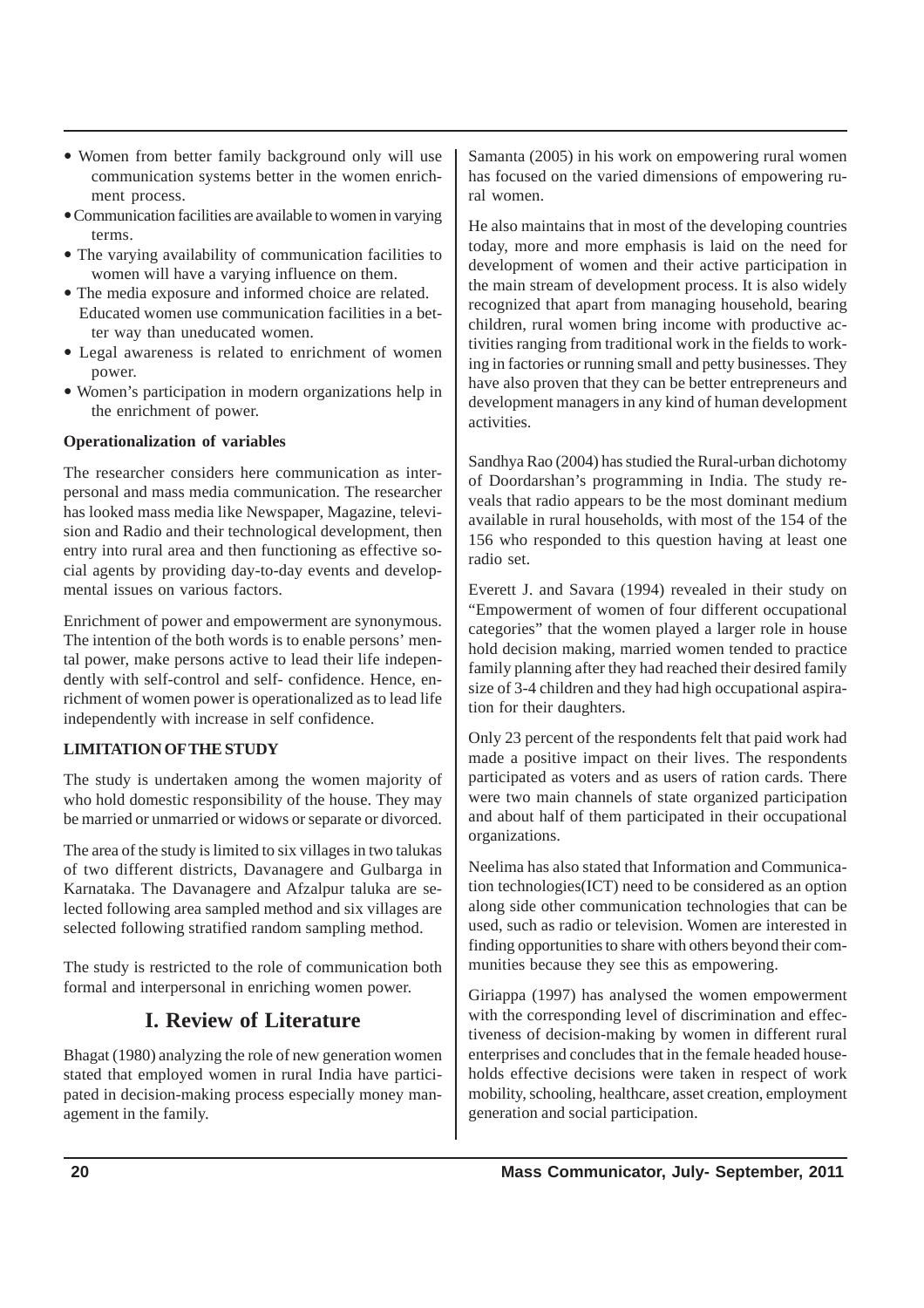In low social status households the informal empowerment was wide spread. Though women were earning members, their decisions were subjected to various degrees of discrimination by males.

Sudharani et al. (2000) conceptualize empowerment as the process of challenging existing power relations and of gaining greater control over the sources of power. Empowerment is a process of awareness and capacity building leading to greater participation to gender decision making power and to transformative action.

Sammbireddy and Punnarao, (1993), in their study conducted in Guntur District of Andhra Pradesh, report that contact farmers in TV have played a role in the transfer of technical know-how from the extension workers to the farming community. . Therefore, according to them contact farmers are the opinion leaders.

Reddy and Reddy (1997) in the study of mass media effect inferred that out of 18 selected variables four were found to be positively significant with listening behavior of 0.01 level of probability and they included farm size, socio-political participation, extension participation and mass media exposure.

Radhakrishnan (1988) studied viewing behaviour in terms of TV sets, awareness about community TV set, years of viewing time of viewing. It was found that more than half of the viewers (55%) were viewing TV for more than one hour and 67 percent had the habit of viewing TV for more than one hour per day.

Mayuri (1998) explains that TV is a powerful medium to mobilize opinion in many issues related to women's empowerment. She also indicates that programs depict problems, discussions and dilemmas of women's groups generally shunned by not only male but also female viewers.

All India Radio, Bangalore (1993) in its Women's Programme - "Reach and impact audience research" has found that 78 per cent of the total respondents were reported to be listening to the women's program in general. Though listening to women's programme was 80 per cent, yet only 17 per cent of the respondents listened to all the programmes, 23 per cent to some and 38 per cent to a very few programmes.

Hemanth Khandai (2001) reports that the program of action 1992 has comprehensively given the parameters of empowerment of women as follows:-

Enhance self-esteem and self- confidence in women.

- Build a positive image of women by recognizing their contribution to the society and economy development in them and ability to think critically.
- Foster decision-making action through collective process.
- Enable women to make informed choices in area like education, employment and health especially reproductive health.
- Ensure equal participation in developmental process.
- Provide information, knowledge and skill for economic development.
- Enhance access to legal literacy and information related to their rights and entitlements in the society with a view to enhance their participation in all areas.

From the above reviews, it clearly reveals that the organized women groups are having their influence in improving the self-confidence, self-esteem and making them selfreliant.

It is also very clear that women are actively participating in different decision making areas, their awareness improved, they are transforming gradually from the traditional thinking and they are able to take control of their own lives and their families also.

In the Indian context, the urban-rural divide is so vast, the status of women also differs significantly. Women, in general, have limited access to resources, including the media. The catalytic action of media, in empowering people can never be ruled out. Hence, in order to find how media could make women gain power, the study was envisaged with the following aims and objectives;

# **II. Research Design and Methods**

## **Locale of the study**

The State of Karnataka is chosen for empirical study. The purpose with which Karnataka is selected as the locale and final field study conducted is because of the following factors:

- Karnataka has more media facilities and is educationally advanced.
- It is culturally an important landmark in India.
- More importantly about 33% political reservation in local self Government bodies for women is implemented in the state.
- Jobs for women in teaching at primary and secondary levels have been reserved for women to the extent of one third of the positions.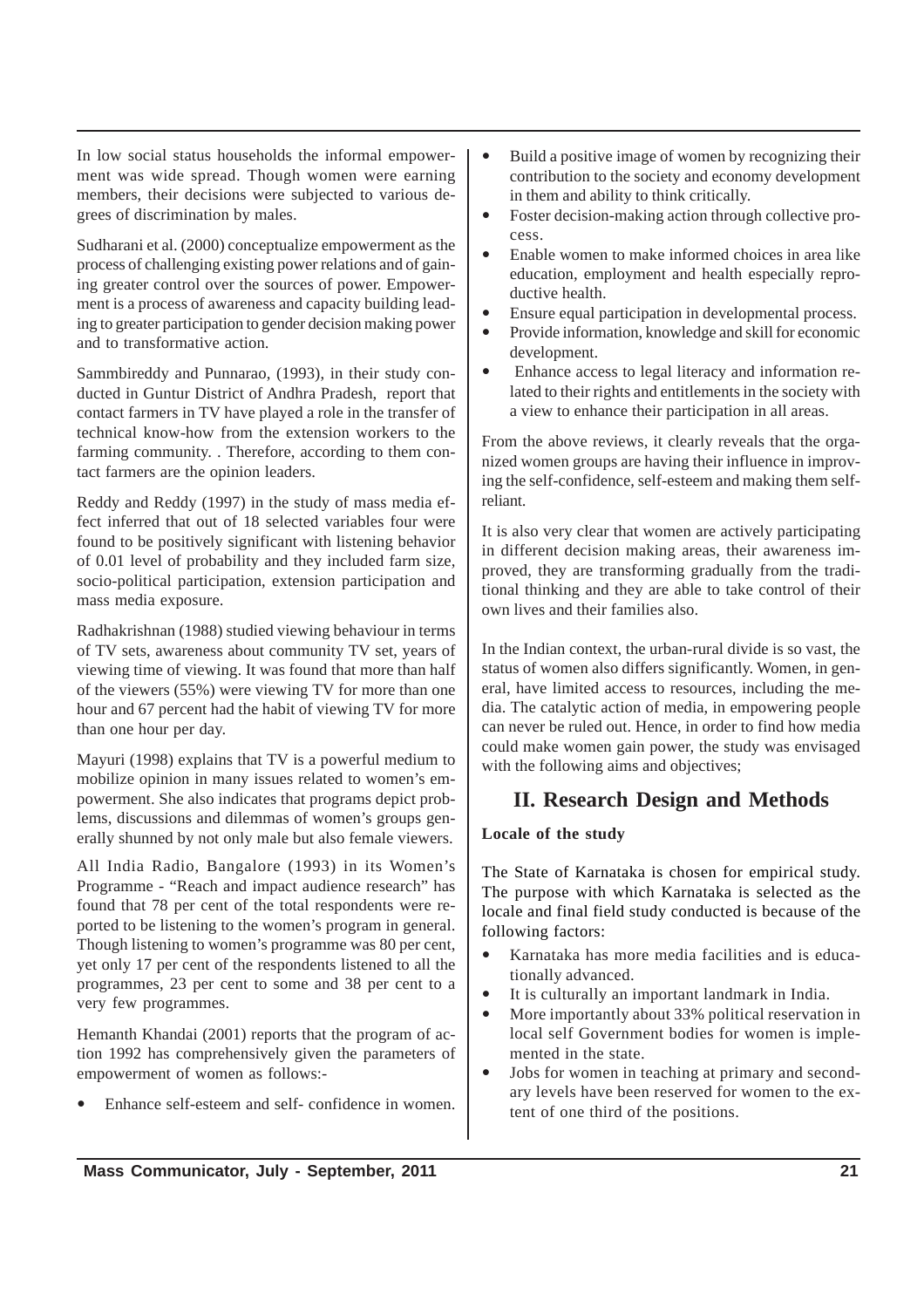- Women participation in the economic sector in Karnataka is also encouraging.
- Women have taken a greater role to play in the micro-financing (SHG) and Stree Shakti Yojan which are supported by the state on the measure in enriching women power in Karnataka.

The ex-post facto research design is adopted for achieving the objectives of the study. Considering the adoptability of the proposed design with respect to the type of variables under investigation and the phenomenon being studied, the ex-post-facto design was selected as an appropriate research design.

## **Pilot Study**

An interview schedule for data collection was drafted and the draft interview schedule containing the items with regarding to measuring media communication role in enrichment of women power. The draft schedule was pre-tested in non sampling area comprising about 10% of the total respondents i.e. 50 respondents were identified and the schedule was administered, to the sampled respondents. Based on the pilot study findings the necessary changes were made and incorporated in to the final schedule after a thorough consultation with the experts.

## **Sample and Sampling Procedures**

Random sampling procedure was adopted for selection of respondents.

## **Selection of Districts**

Out of 27 districts in Karnataka, Davanagere and Gulburga districts from two different regions were purposively selected

Selection of Taluks: Davanagere District has six taluks and Gulbarga District has ten taluks. By systematic random method Davanagere taluk from Davanagere district and Afzalpur taluk from Gulbarga district were chosen.

Selection of Villages: Davanagere taluk has 153 villages and Afzalpur has 89 villages. The villages were categorized into three groups on the basis of households as "small" with below 500 households, "medium" with 501 to 1000 households and "large" with 1001 and above. From each category two villages were chosen randomly. Based on the major objectives of the study, a brief discussion of the analysis is provided herewith.

## **III. Results & Discussion**

Table 1.1 shows that the electronic media, that is, Radio and Television are comparatively more popular than the print media. Most of the respondents (59.8%) watch TV regularly and listen to Radio also regularly (35%). However 149 respondents never watched TV (29.8%) and 233 respondents never listened to radio (46.6%). In all, it can be noticed that to a great extent the media exposure of the respondents is not very high. This could be due to their rural background, low income level, less educational attainment and also non-availability in their respective place of residence. As women in villages in India are still traditional and not going out into others premises for watching TV programmes and listening to Radio, probably this kind of media exposure could be the reality.

Table-1.2 reveals the choice of items in the print media by the respondents, which are categorized as political, economic, women issues etc. A Chi-square test was applied to the comparison of the contents in Newspapers or magazines.

The chi-square value was not significant in most of the categories of content except with regard to politics( $X2=14.70^*$ ), women's issues ( $X2=80.16^*$ ) and culture (X2=7.24). Respondents read more about politics in Newspaper(21.0%) as compared to magazines. (chisquare value 14.7 significant at 5% level). Women's issues were read more in Newspapers (20.8%) than in magazine(2.6%). This probably is due to the fact that the supplements of Newspaper provides more information in them about women's issues and the major Newspaper content is that of politics.

The awareness created by the main stream media regarding women power enrichment was graded on a four point scale like 'excellent', 'moderate', 'less' and 'no response.'

Table1.3, in general indicates that in creating awareness about women power enrichment audiovisual media are comparatively better than the print media.

The result depicts the role played by communication media in women power enrichment. It is observed from the findings that 46.8 percent of the respondents feel that TV is excrement followed by Radio (30.2%), Newspaper (22.4%) and magazines (6.8%) in enriching women power.

The respondents did not give much response to give regarding awareness created by newspaper and magazine (44.0 and 64.2 percent respectively). The data subjected to statistical test (Chi-square) indicates that there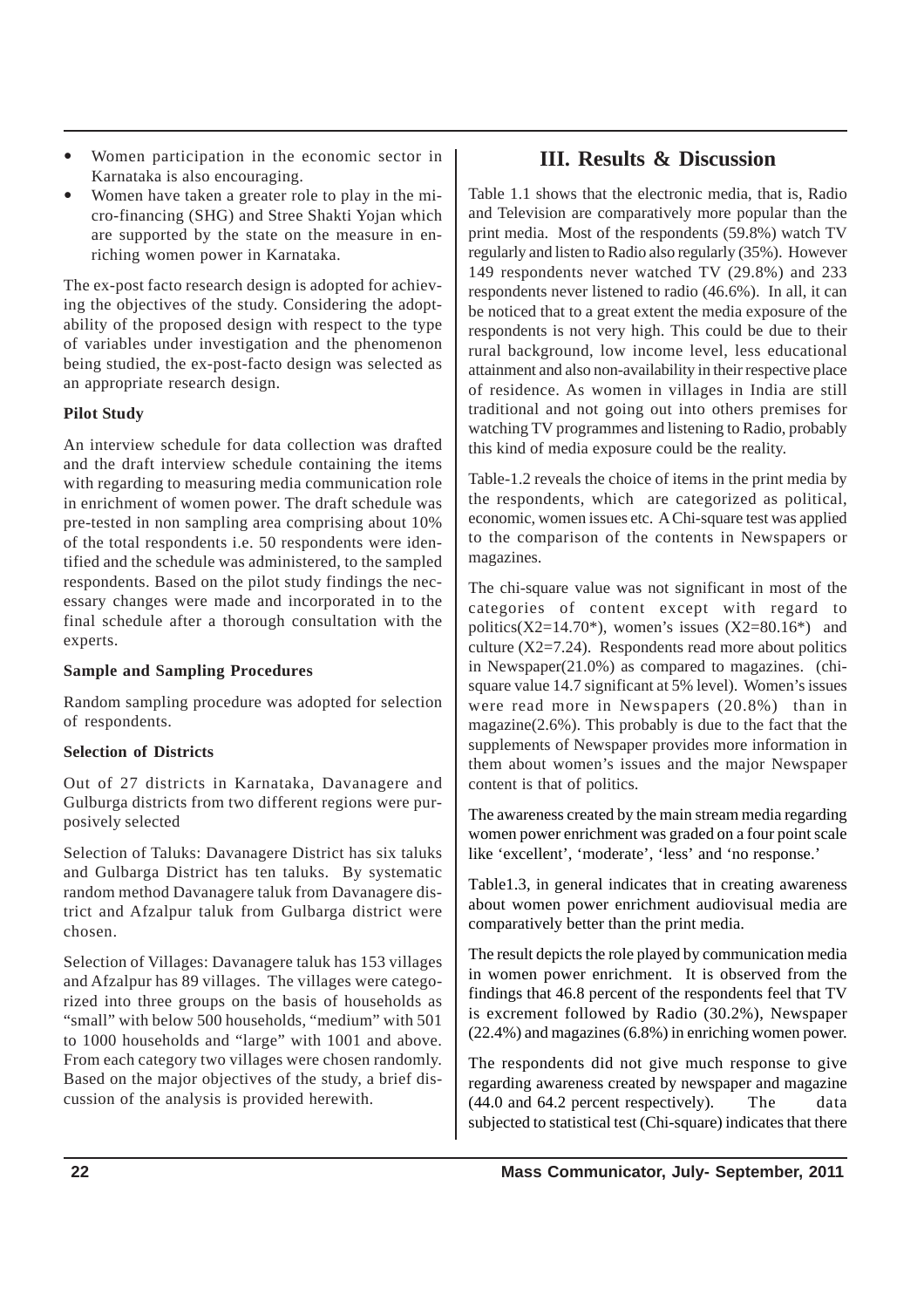is a significant difference in the role played by media in enriching women power  $(x^2=417.66)$ .

The respondents when asked to grade on a three point scale of "more", "little" and "never" on media's contribution in decision making, they have felt that it does contribute a little (48.6%) while making decision, and 39 percent of them said it does contribute more, whereas 12.4 percent of the respondents said it does not contribute towards decision making. We can probably infer that media does contribute while making decision which is indicative of giving a 'Voice' to the respondents. A voice implies 'Power'.

The decision making's level due to the contribution of media, was graded on a three point scale as 'more', 'little' and 'never'.

The result indicate that 39 percent of the respondents expressed the role of media is useful in decision making to more extent compared to 48.6 percent opined as to the little extent.

Table 1.6 is further related to decision making of the respondents. It is a division of the two districts i.e. Afzalpur and Davanagere. A Chi-square test was applied here to find out whether there is significant difference between study districts in decision making with relation to the media's contribution (X2=6.32\*)

This indicates that the respondents in Afzalpur area and those in the Davanagere area differ in their view as to the decision making. However, the table indicates that the media is helpful in making decision as expressed by most of the respondents.

The role of media contact in decision making in further examined in the personal characteristics of respondents. The details are presented in the following table. 1.7

Table 1.7 indicates that as the age increases the degree of decision making increases. It can be noticed that age found to be a significant factor in decision making as per the statistical analysis results  $(x^2=44.66)$  are concerned.

About 57.3 percent of literate respondents had more decision making power compared to illiterates (14.1%). The association between educational status of respondents with degree of decision making seemed significant  $(x^2=97.59)$  indicating the impact of education.

The table indicates that housewives are not very good at decision making (32.5%) while compared to women of the other category (60.9%). The statistical  $X^2$ -test indicates

significant association between occupational status and degree of decision-making aspect  $(x^2=30.96)$ 

In the interview the respondents were asked about the source of information on women development programmes. The respondents opined that it was through TV. Nearly 63% of the respondents said that it was available on TV and some of them obtained information from public places like office, meetings etc. (15%). It could be inferred from the table that TV being the popular media it is possible that the respondents could have gathered information from TV.

Table 1.9 indicates the details in informal sources of communication. The sources are categorised as family members, extension officers, relatives, opinion leaders, social organizations, and women's association. The above table indicates that family members happen to be highly informative in most cases, be it health issues (11.6%) or cultural matters (33.2%). The extension officers are found to be providing information regarding utility of gobargas, relatives are good sources when it comes to education, utility of gobargas, cultural matters. Although it is perceived that opinion leaders play an important role in developmental activities as per the table, it can be noticed that they are good sources of information only regarding utility of gobar gas.

- As far as media exposure is concerned, about 26.8% and 8% of the respondents read news paper and magazines daily respectively.
- As far as TV watching and Radio listening is concerned, about 60% and 35% of the respondents watch TV and listen to Radio regularly
- The analysis of the relationship between communication media and power enrichment of women is found significant at 5% level.
- The analyses of data pertaining to media contact and decision making has revealed that only about 12% have said 'no' to use of the media in decision making while 39% have said it is "more useful."
- The study reveals that interpersonal communication is more effective in learning about various women related issues.

# **IV. Conclusion**

Development being an all pervasive concept it can not be totally achieved through the communication system alone. Various factors of the society also matter when we deal with the process of development. The furtherance of development leads to advancement of society. To a certain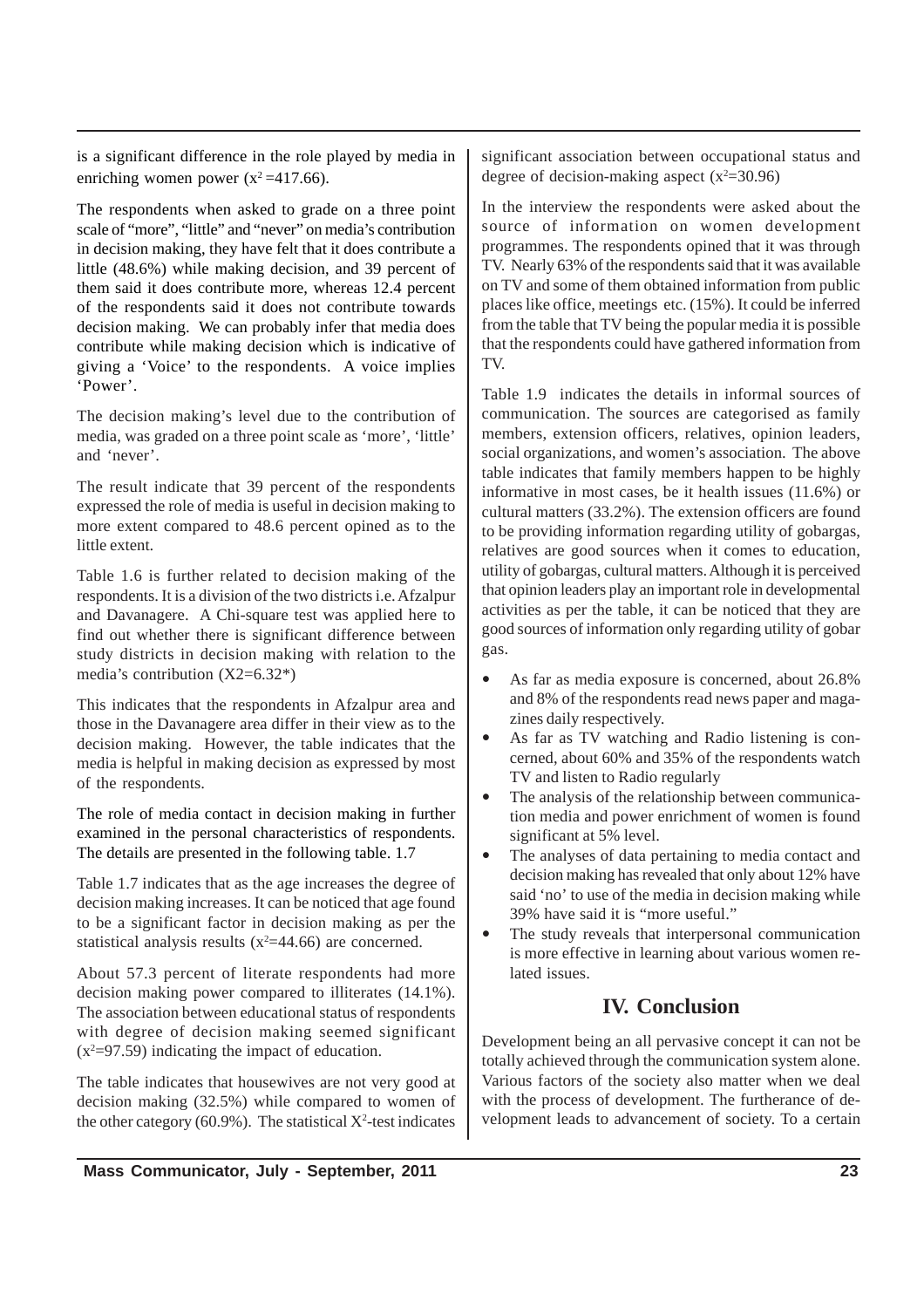extent the advancement indicates attainment of power. The power enrichment can be probably enhanced with the help of the communication system.

The women power enrichment can possibly be brought through this creation of awareness through the communication system. This study is conducted in order to find out the role of communication media plays in enriching women power.

Indian society is patriarchical in nature in which male domination apparently finds its position. Through women are educated and better informed, if the freedom is not collectively obtained, women attaining enrichment becomes difficult. Larger sectors of India's rural women population being less educated or illiterate, having low health status, less political freedom, no decision making power, the enrichment of power for such women is still a mirage.

## **SUGGESTIONS**

During the process of personal interview with the respondents, the interaction with the village leaders and husbands of the respondents. The interviewer was offered some suggestions by them, which can be taken into consideration. The following are the suggestions:

- The government should initiate some new measures for economic development in the villages. As agriculture alone can not be sufficient to help growing population in the villages reviving certain indigenous and modern industrial activities seem to be pertinent.
- The educational foundation of the villages needs to be strengthened. As the younger generation is more learning centered more and more educational programmes need to be established.
- As the adult population is predominantly illiterate and have very low education levels (attained only primary level education) the literacy programme has to be strengthened by giving necessary financial support for infrastructure.
- The media facility needs to be extended to all the poor through local bodies. Panchayat can establish a library in each village for meeting the learning facility requirement of the villagers.
- As television has became the most effective media of communication arrangement may be made by the government so that the local bodies and co-operatives. Grameena Banks and other financial establishments should give easy loan facility for buying TV and Radio.
- There should be capacity building exercises for all the adults to make them to be more productive in what-

ever area they work. Women need more such trainings for improving knowledge and skills with which one can became more productive.

- The self help group is an important non-formal organization. Along with streeshakti samaja and traditional mahila and yuva sangha, more and more economic and cultural programmes should be taken up. The government should extend the necessary support for that.
- Television, Radio and Print media should be used still more effectively for disseminating information on advantages of formation of non-formal organizations for productive activities.
- Women should participate in the political affairs of the community, sub-region and region. The existing 33% reservation may not be adequate looking into the size of women population. The gender proportion (50- 50%) has to be maintained for political reservation of women.

## **References**

- Agarwal B.C., (1985), Anthropological Methods in communication Research. Concept, NewDelhi.
- Ajay Kumar., P. and Veerabhadraiah, V., (1991), "Mass-Media Utilization and Information Seeking Pattern Among Grape Growers", Current Research, 20 (4) : 68-71.
- Ammu Joseph and Kalpana Sharma, (1995), Whose News?, Sage, New Delhi.
- Anand V.K. (2001), Avenue for Sustainable Empowerment of Rural Women, Social Welfare, Vol.48, No.4, July.
- Andal N. (2002), Women and Indian Society: Options and Constraints, Rawat, Jaipur.
- Anne Miric Gictz, (2001), Women Development, Sage, New Delhi, 2001.
- Aravind Singhal, Everett M., Rogers, (2002), India's Communication Revolution, Sage, New Delhi.
- Berlo, David K. (1960) The Process of Communication: An Introduction to Theory and Practice, Rinehart Press, San Francisco.
- Bhagat R., and Mathur, P.N., (1987), Reading Habits of Farm Women, Maharashtra Journal of Extension Education, Vi, 11-16.
- Boserup, E. (1970) Women's Role in Economic Development, St. Martin's Press, New York.
- Damayanti & Hiranand, (1983), Characteristics of Rural Women Key Communicators, Indian J. of Ext. Educ., 19. (3&4), 47-55.
- Deepti Agarwal, (2000), Capacity building for Rural Women, Social Welfare, 47 (4) : 7-9.
- Gupta A.K., (2002), Empowering Women, Abhishek, Chandigarh.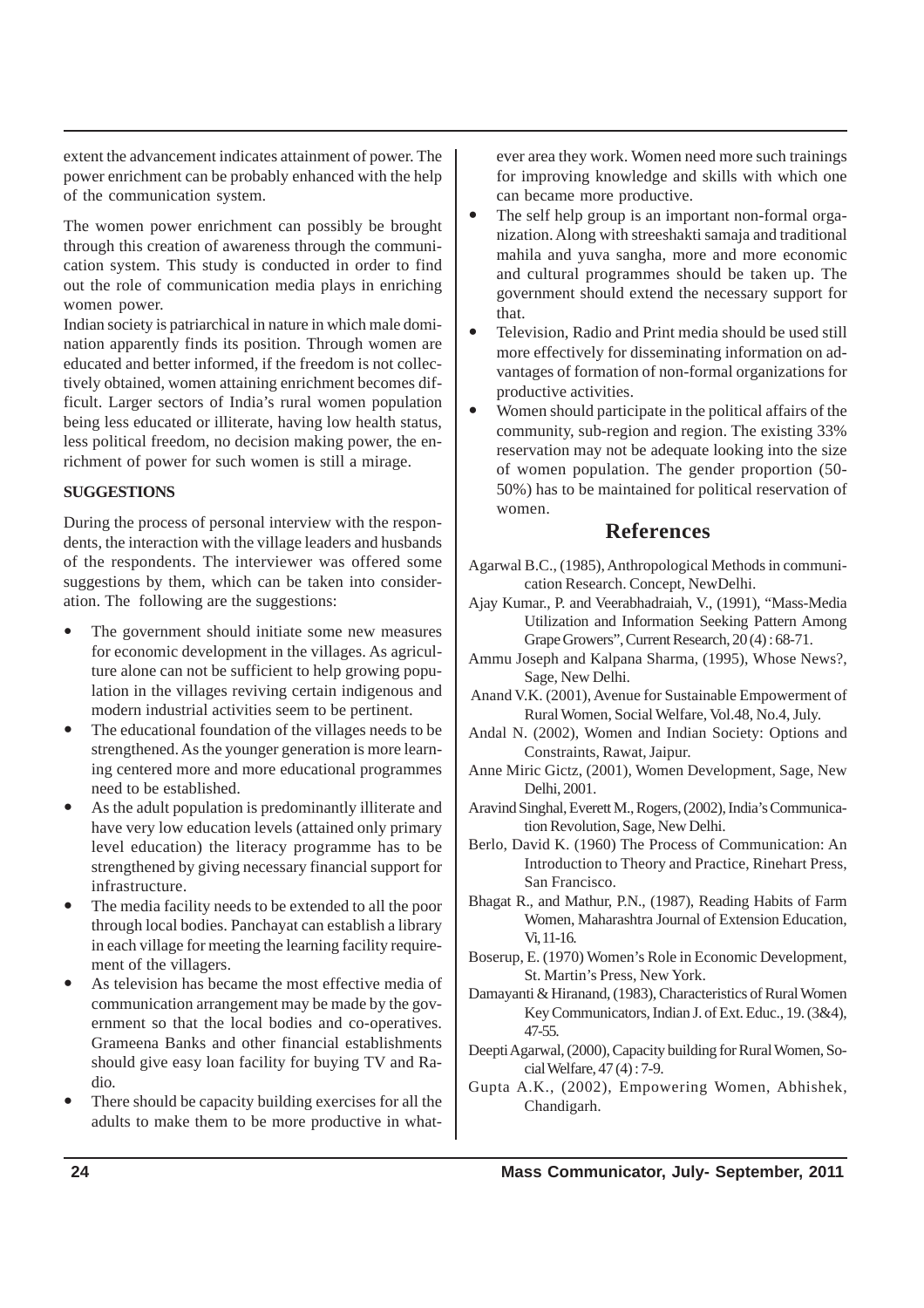- Ingle, P.O. and Dharmadhikari, N. (1987), Personal and Socio Economic Status of Agricultural Women Labour, Maharashtra J. of Ext. Educ., 6127-33.
- James A. Anderson, (1989), Communication Year Book/12, Sage, New Delhi.
- Kumar Ranjana (Ed), (1992), Women in Decision Making, Vikas, New Delhi.
- Leela Dube, Elanor Leacock, Shirley Ardener (Ed), (1986), Visibility and Power, Essay on Women in Society and Development, Oxford University Press, New Delhi.
- Mahajan, Kamelesh, (1996), Television and Women's Development, Classical, New Delhi.
- Mayuri K. (1998), TV and Women's Empowerment, Social Welfare, 45 (2) 15-17.
- Pramilla Kapur, (2001) Empowering Indian Women, Publication Division, Ministry of I & B, New Delhi, 2001.
- Radhakrishna, T., (1988), Impact of Agricultural Telecast on Farmers., M.Sc., (Agri.) Thesis (Unpublished), Agri. University, Coimbatore, Tamil Nadu.
- Sakuntala Narasimhan, (1999), Empowering Women, Sage, New Delhi.
- Senthamani G., Manoharan, M. and Paul Mansingh, J., (1997), Socio-Personal and Psychological Characteristics of Farm Women, Journal of Extension Education, 8 (5), 1607- 1608
- Tejaswini, C.N., & Veerabhadariaha, V., (1997), Knowledge Assessment of Rural Women and DWCRA and Their Problems. 'Kurukshetra' 14 (10): 48-49.
- Uma Devi K., (2000), Women's and Quality in India, Discovery Publication, New Delhi.
- Yojana, Empowerment Publication Division, GOI, Bangalore, 2001-2004.

|                      |                                         | <b>Respondents</b> |         |
|----------------------|-----------------------------------------|--------------------|---------|
| <b>Type of Media</b> | <b>Frequency of Viewing / Listening</b> | <b>Number</b>      | Percent |
| Television           | Regularly                               | 299                | 59.8    |
|                      | Occasionally                            | 52                 | 10.4    |
|                      | Never                                   | 149                | 29.8    |
| Radio                | Regularly                               | 175                | 35.0    |
|                      | Occasionally                            | 92                 | 18.4    |
|                      | Never                                   | 233                | 46.6    |
| Total                |                                         | 500                | 100     |

Table  $-1.1$ Respondents Electronic Media Exposure Contact N=500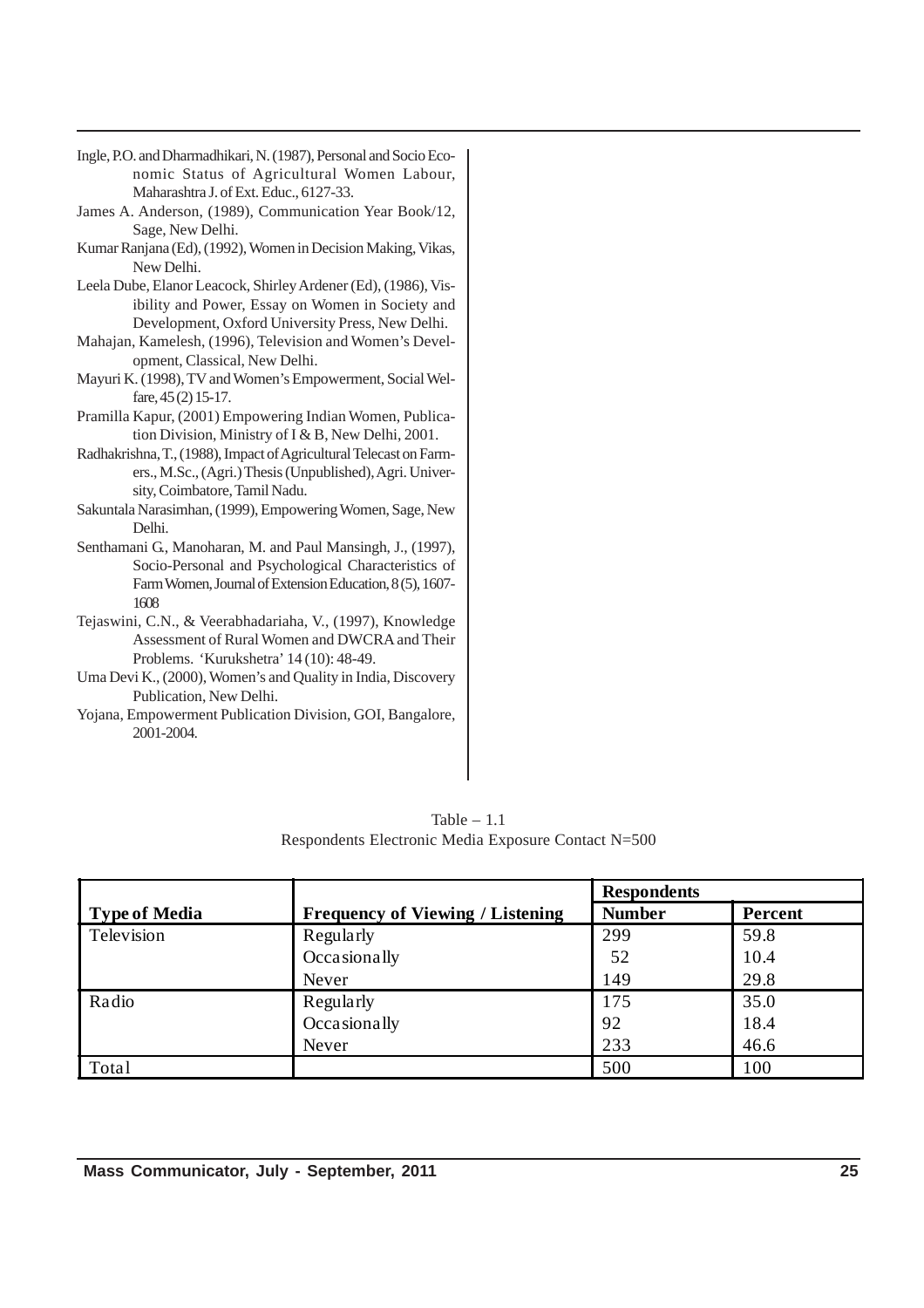|                  | <b>Preference of issues</b> |               | $\mathbf{X}^2$   |               |                    |
|------------------|-----------------------------|---------------|------------------|---------------|--------------------|
|                  | <b>News Paper</b>           |               | <b>Magazines</b> |               | <b>Value</b>       |
| Aspects $@$      | N                           | $\frac{6}{6}$ | N                | $\frac{6}{6}$ |                    |
| Political        | 105                         | 21.0          | 60               | 12.0          | $14.70*$           |
| Economics        | 13                          | 02.6          | 09               | 01.8          | 0.76 <sup>NS</sup> |
| Education        | 113                         | 22.6          | 95               | 19.0          | 1.97 <sup>NS</sup> |
| Health           | 109                         | 21.8          | 91               | 18.2          | 2.03 <sup>NS</sup> |
| Recreational     | 78                          | 15.6          | 96               | 19.2          | 2.25 <sup>NS</sup> |
| Women issues     | 104                         | 20.8          | 13               | 02.6          | $80.16*$           |
| Culture          | 47                          | 09.4          | 25               | 05.0          | $7.24*$            |
| Food Preparation | 97                          | 19.4          | 106              | 21.2          | 0.50 <sup>NS</sup> |

#### Table  $-1.2$ Respondents' choice of items in the Print Media N=500

@ Multiple Response \* significant at 5 % Level NS : Non-Significant

| Table $-1.3$                                                         |
|----------------------------------------------------------------------|
| Respondents by Role of Communication Media in Women power Enrichment |

N=500

|                      |                  | <b>Response on Role of Media</b> |          |               |      |               |                    |               |              |               |  |  |
|----------------------|------------------|----------------------------------|----------|---------------|------|---------------|--------------------|---------------|--------------|---------------|--|--|
| <b>Type of Media</b> | <b>Excellent</b> |                                  | Moderate |               | Less |               | <b>No Response</b> |               | <b>Total</b> |               |  |  |
|                      | N                | $\frac{6}{6}$                    | N        | $\frac{6}{6}$ | N    | $\frac{0}{0}$ | N                  | $\frac{6}{6}$ | N            | $\frac{6}{6}$ |  |  |
| News Paper           | 112              | 22.4                             | 137      | 27.4          | 31   | 6.2           | 220                | 44.0          | 500          | 100           |  |  |
| Magazine             | 34               | 6.8                              | 44       | 8.8           | 101  | 20.2          | 321                | 64.2          | 500          | 100           |  |  |
| Television           | 234              | 46.8                             | 110      | 22.0          | 38   | 7.6           | 118                | 23.6          | 500          | 100           |  |  |
| Radio                | 151              | 30.2                             | .69      | 33.8          | 39   | 7.8           | 141                | 28.2          | 500          | 100           |  |  |

 $X^2$  Value = 417.66  $*$ 

 $\overline{\text{``significant at 5\% Level}}$ 

Table 1.4 Respondents by Role of Media in Enriching Women Power in study areas

| Type of media | <b>Preferential Ranking Order</b>                               |      |                              |  |  |  |  |
|---------------|-----------------------------------------------------------------|------|------------------------------|--|--|--|--|
|               | <b>Afzalpura</b><br><b>Davanagere</b><br>$(N=290)$<br>$(N=210)$ |      | <b>Combined</b><br>$(N=500)$ |  |  |  |  |
| News Paper    | 1.04                                                            | 1.00 | 1.02                         |  |  |  |  |
| Magazine      | 0.60                                                            | 0.57 | 0.58                         |  |  |  |  |
| Television    | 1.90                                                            | 1.91 | 1.90                         |  |  |  |  |
| Radio         | 1.31                                                            | 1.33 | 1.32                         |  |  |  |  |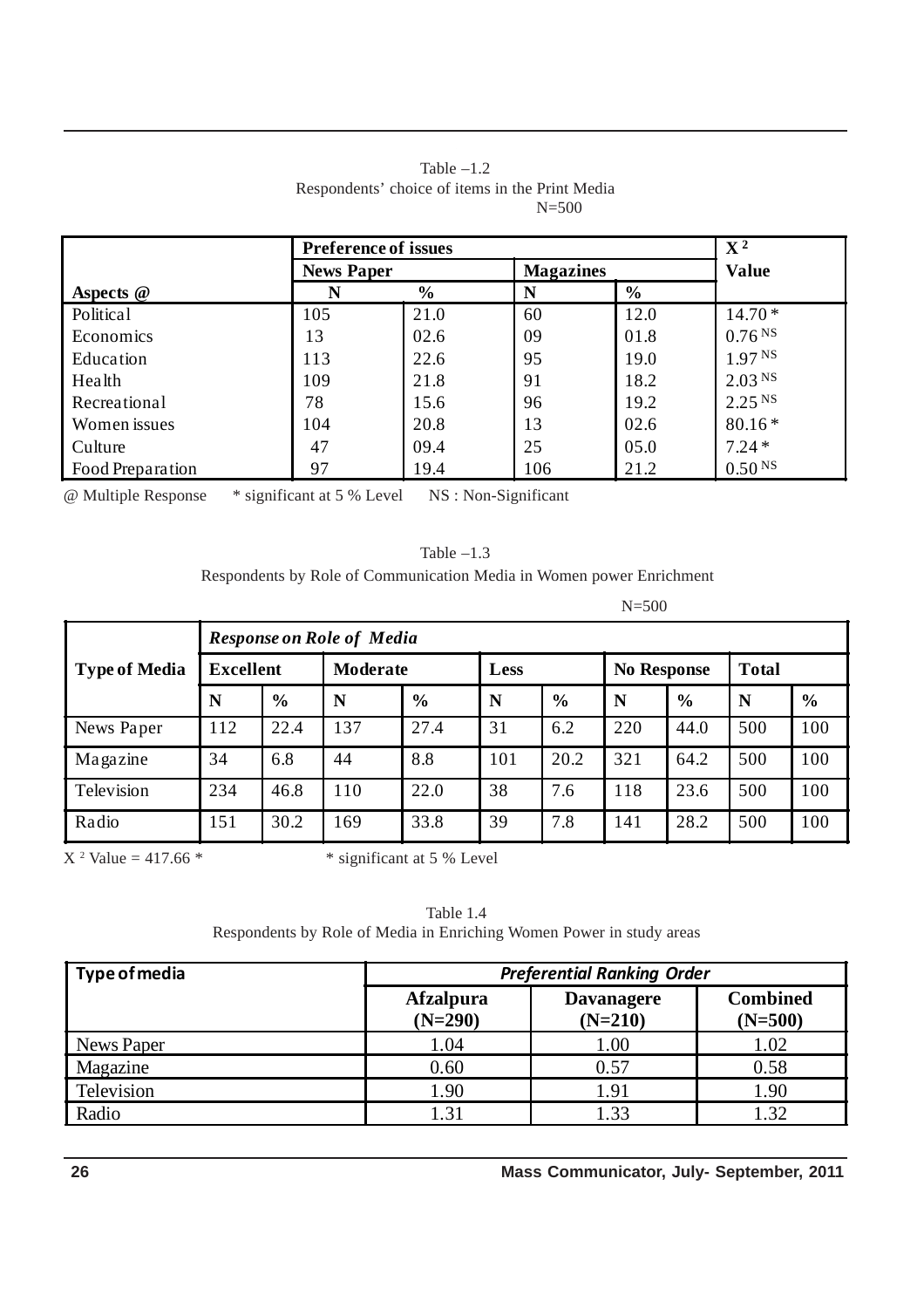| Table 1.5                                       |
|-------------------------------------------------|
| Respondents by Media Contact in Decision Making |

|                        | <b>Respondents</b> |                |  |  |  |
|------------------------|--------------------|----------------|--|--|--|
| <b>Decision Making</b> | <b>Number</b>      | <b>Percent</b> |  |  |  |
|                        | 195                | 39.0           |  |  |  |
| More<br>Little         | 243                | 48.6           |  |  |  |
| Never                  | 62                 | 12.4           |  |  |  |
| Total                  | 500                | 100            |  |  |  |

Table 1.6 Media Contact by Locations and Decision making

| <b>Decision</b> | <b>Afzalpur</b> |               | <b>Davanagere</b> | <b>Combined</b> | $X^2$ Value |               |         |
|-----------------|-----------------|---------------|-------------------|-----------------|-------------|---------------|---------|
| making          | N               | $\frac{6}{6}$ | N                 | $\frac{6}{9}$   | N           | $\frac{6}{9}$ |         |
| More            | 111             | 38.3          | 84                | 40.0            | 195         | 39.0          |         |
| Little          | 134             | 46.2          | 109               | 51.9            | 243         | 48.6          | $6.32*$ |
| Never           | 45              | 15.5          | 17                | 8.1             | 62          | 12.4          |         |
| Total           | 290             | 100           | 210               | 100             | 500         | 100           |         |

\* Significant at 5 % Level

|                        | <b>Decision making</b> |               |     |               |    |               |     |                 |                |
|------------------------|------------------------|---------------|-----|---------------|----|---------------|-----|-----------------|----------------|
|                        |                        | More          |     | Little        |    | <b>Never</b>  |     | <b>Combined</b> | $\mathbf{X}^2$ |
| <b>Characteristics</b> | N                      | $\frac{6}{6}$ | N   | $\frac{6}{6}$ | N  | $\frac{6}{9}$ | N   | $\frac{6}{6}$   | <b>Value</b>   |
| <b>Age (Years)</b>     |                        |               |     |               |    |               |     |                 |                |
| Below 36               | 130                    | 49.8          | 109 | 41.8          | 22 | 8.4           | 261 | 100             | $44.66*$       |
| 36-45                  | 50                     | 38.8          | 59  | 45.7          | 20 | 15.5          | 129 | 100             |                |
| Above 45               | 15                     | 13.6          | 75  | 68.2          | 20 | 18.2          | 110 | 100             |                |
| Education              |                        |               |     |               |    |               |     |                 |                |
| Illiterate             | 30                     | 14.1          | 150 | 70.8          | 32 | 15.1          | 212 | 100             | $97.59*$       |
| Literate               | 165                    | 57.3          | 93  | 32.3          | 30 | 10.4          | 288 | 100             |                |
| Occupation             |                        |               |     |               |    |               |     |                 |                |
| House Wife             | 125                    | 32.5          | 210 | 54.5          | 50 | 13.0          | 385 | 100             | $30.96*$       |
| <b>Others</b>          | 70                     | 60.9          | 33  | 28.7          | 12 | 10.4          | 115 | 100             |                |
| Total                  | 195                    | 39.0          | 243 | 48.6          | 62 | 12.4          | 500 | 100             |                |

Table 1.7 Respondents by Role of Media Contact in Decision Making and personal Characteristics N=500

\* Significant at 5 % Level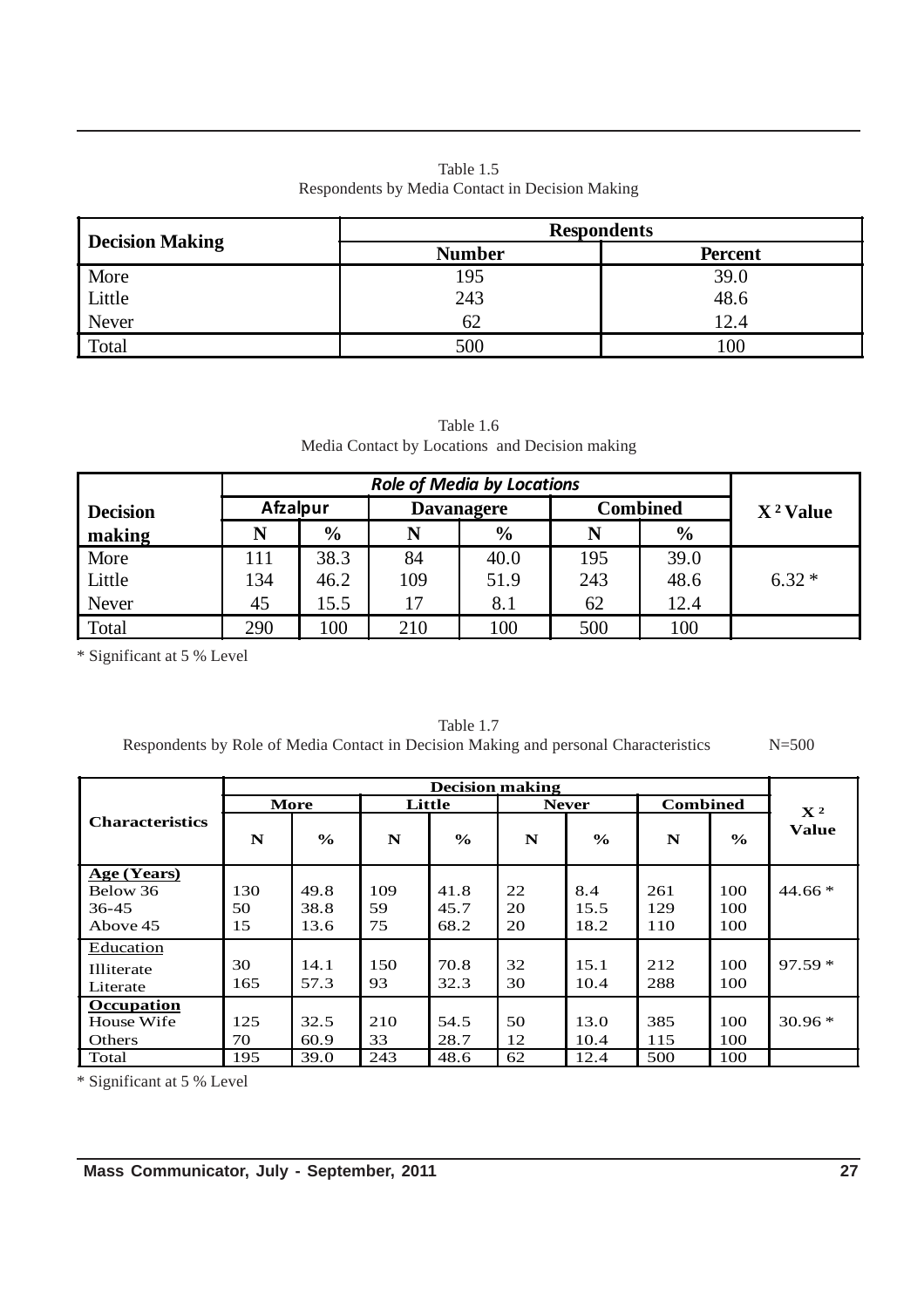| Table 1.8                                     |
|-----------------------------------------------|
| Respondents to Women Developmental Programmes |
| $N = 500$                                     |

|                | <b>Response</b> | <b>Respondents</b> |                |  |
|----------------|-----------------|--------------------|----------------|--|
| <b>Aspects</b> |                 | <b>Number</b>      | <b>Percent</b> |  |
| Type of Media  | Newspaper       | 42                 | 8.4            |  |
|                | Magazine        | 31                 | 6.2            |  |
|                | Radio           | 39                 | 7.8            |  |
|                | Television      | 313                | 62.6           |  |
|                | Public places   | 75                 | 15.0           |  |

| Table 1.9                                               |           |
|---------------------------------------------------------|-----------|
| Respondents Informal Communication Source on Programmes |           |
|                                                         | $N = 500$ |
|                                                         |           |

|                                       | <b>Response on Source of Information (%)</b> |                                    |                  |                           |                         |                |              |
|---------------------------------------|----------------------------------------------|------------------------------------|------------------|---------------------------|-------------------------|----------------|--------------|
| <b>Various</b><br><b>Programmes</b>   | Family<br>members                            | <b>Extension</b><br><b>Officer</b> | <b>Relatives</b> | Opinion<br><b>Leaders</b> | <b>Social</b><br>Organ. | Women<br>Asso. | Combi<br>ned |
| Health issues                         | 9.6                                          | 1.0                                | 3.0              | 2.0                       | 1.6                     | 0.4            | 17.6         |
| Legal issues                          | 7.6                                          | 5.0                                | 3.4              | 1.8                       | 3.2                     | 6.2            | 27.2         |
| Employment<br>avenues                 | 6.4                                          | 6.0                                | 6.8              | 3.4                       | 4.0                     | 2.2            | 28.8         |
| Women<br>Participation in<br>politics | 7.6                                          | 6.2                                | 3.2              | 4.2                       | 6.6                     | 17.2           | 45.0         |
| Environmental<br>1SSU <sub>es</sub>   | 10.6                                         | 6.6                                | 6.0              | 5.0                       | 9.0                     | 1.4            | 38.6         |
| Utility of Gobar<br>/Natural Gas      | 11.8                                         | 8.6                                | 8.2              | 7.0                       | 7.8                     | 2.4            | 45.8         |
| Education                             | 7.6                                          | 4.6                                | 9.0              | 1.0                       | 6.4                     | 5.0            | 33.6         |
| Cultural                              | 33.2                                         | 3.8                                | 10.2             | 6.0                       | 4.0                     | 3.6            | 60.8         |

 $\hat{\mathcal{A}}$ 

 $\hat{\boldsymbol{\beta}}$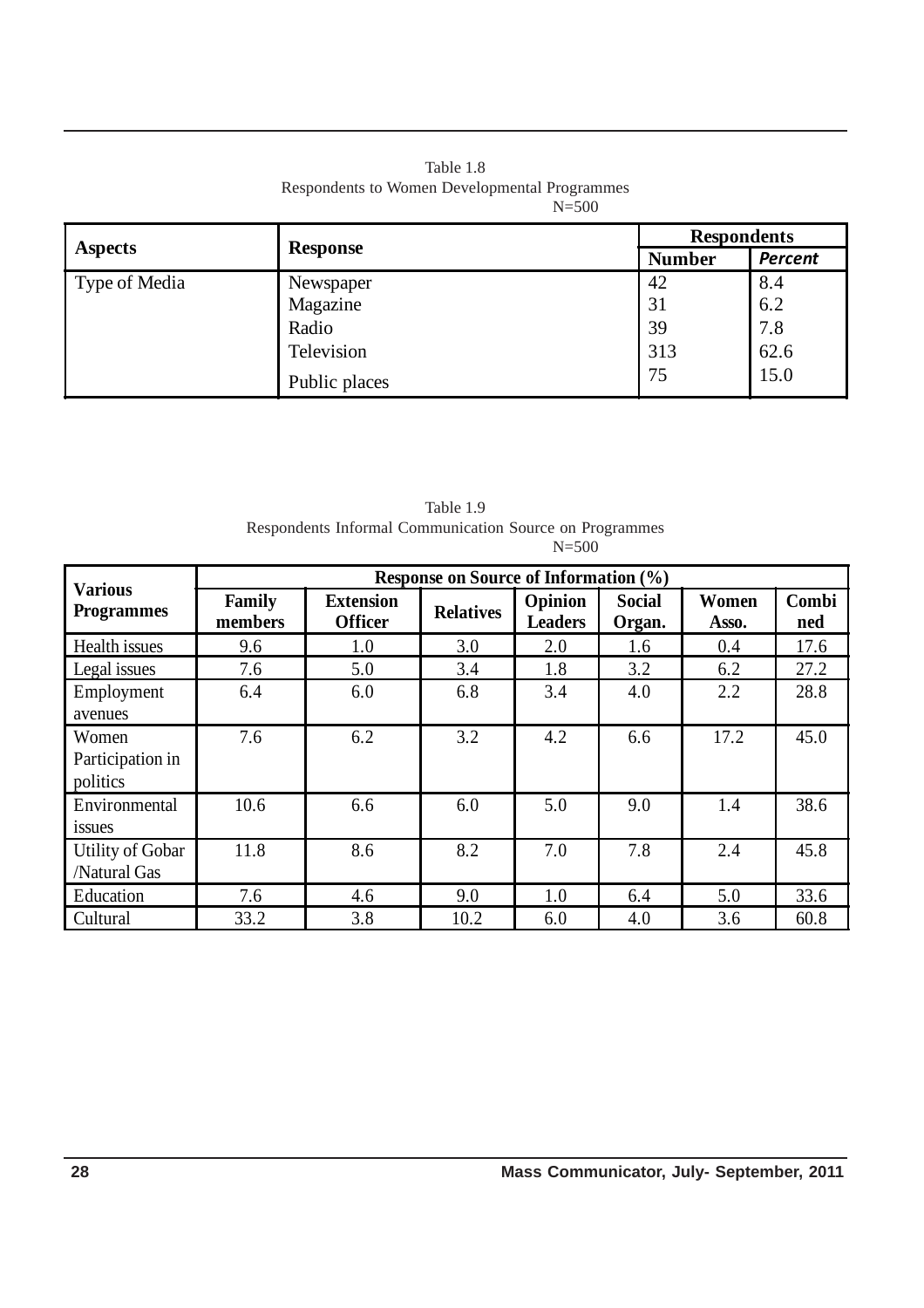# **COVERAGE OF HEALTH NEWS IN INDIAN MAINSTREAM MEDIA**

#### **Sunitha Kuppuswamy**  $\star$  **Balachander Kamatchi** $\star$  **P.B. Shankar Narayan**  $\star$   $\star$

*Health Communication is one of the important functions of the Print Medium because they not only create awareness among the public regarding various diseases and their symptoms but also influence reader's health care decisions based on the health information they provide. So the Journalists have a special responsibility in covering the health and medical news. And the quality of news published needs to be analyzed for betterment of the health news coverage. There are lots of health related scientific and technical terms which need to be communicated in a simplified manner for the understanding of a common man. This could be well done only by the print medium. Hence there is an underlined need for analyzing the print media coverage of health news. This study was conducted to understand the effectiveness of the print media in health communication in Chennai with special reference to two English newspapers, The Hindu and Deccan Chronicle. Content Analysis of these newspapers were done for a period of three months from November 2008 to January 2009 to study the number of articles being published and the importance given to health communication. The interview with experts gave a clear insight into the existing problem in health communication and gave their suggestions for improving the health communication to the general public.*

Indian news media environment changes rapidly. Even then, it continues to hold a critically important role in society. Millions of Indians turn to various news media every day for information, and what they learn there makes a difference in which issues rise or fall on the national agenda, how the public perceives key issues, how well they understand important health debates and the need for health education. Thus the general public relies on the media as important sources of health information (Wade and Schramm, 1968; Toggerson, 1981; Freimuth et al., 1984; Johnson, 1998). Reagan and Collins' (Reaganand Collins, 1987) research showed that for health care information in two small communities, the newspaper outranked other media, being listed just below physicians, family and relatives. Studies by Johnson and Meischke (Johnson and Meischke, 1992) clearly identified media as a main source of health-related information and a study by Meischke et al. (Meischke et al., 2002) showed that majority of the respondents reported mass media as the most frequently reported source of information on health issues.

The main purpose of this study is to take a broad look at how the news media covered one vital area 'health communication' in 2009. While there have been many studies that have taken a narrow look at news coverage of specific health issues (breast cancer, diabetes), this research takes a wider look at the broad spectrum of health issues, across a particular news medium viz print media.

This research aims to study the Health News Coverage with respect to The Hindu and Deccan Chronicle. The objectives of the study are

- To study the Health News Coverage in The Hindu and Deccan Chronicle from November 2008 to January 2009.
- To compare the Health News Coverage in The Hindu and Deccan Chronicle.

## **I. Review of Literature**

Schwitzer G, Mudur G, Henry D, Wilson A, Goozner M, Et Al., (2005) in the article "What are the Roles and Responsibilities of the Media in disseminating Health Information?" has discussed about the roles and responsibilities of the media in disseminating health information. Journalists have a responsibility to mirror a society's needs and

- Lecturer, Department of Media Sciences, Anna University, Chennai, India
- Software Engineer, Accenture Services India Pvt Ltd, Chennai, India
- $\star \star \star$  Lecturer, Department of Social Work, Pondicherry University, Puducherry, India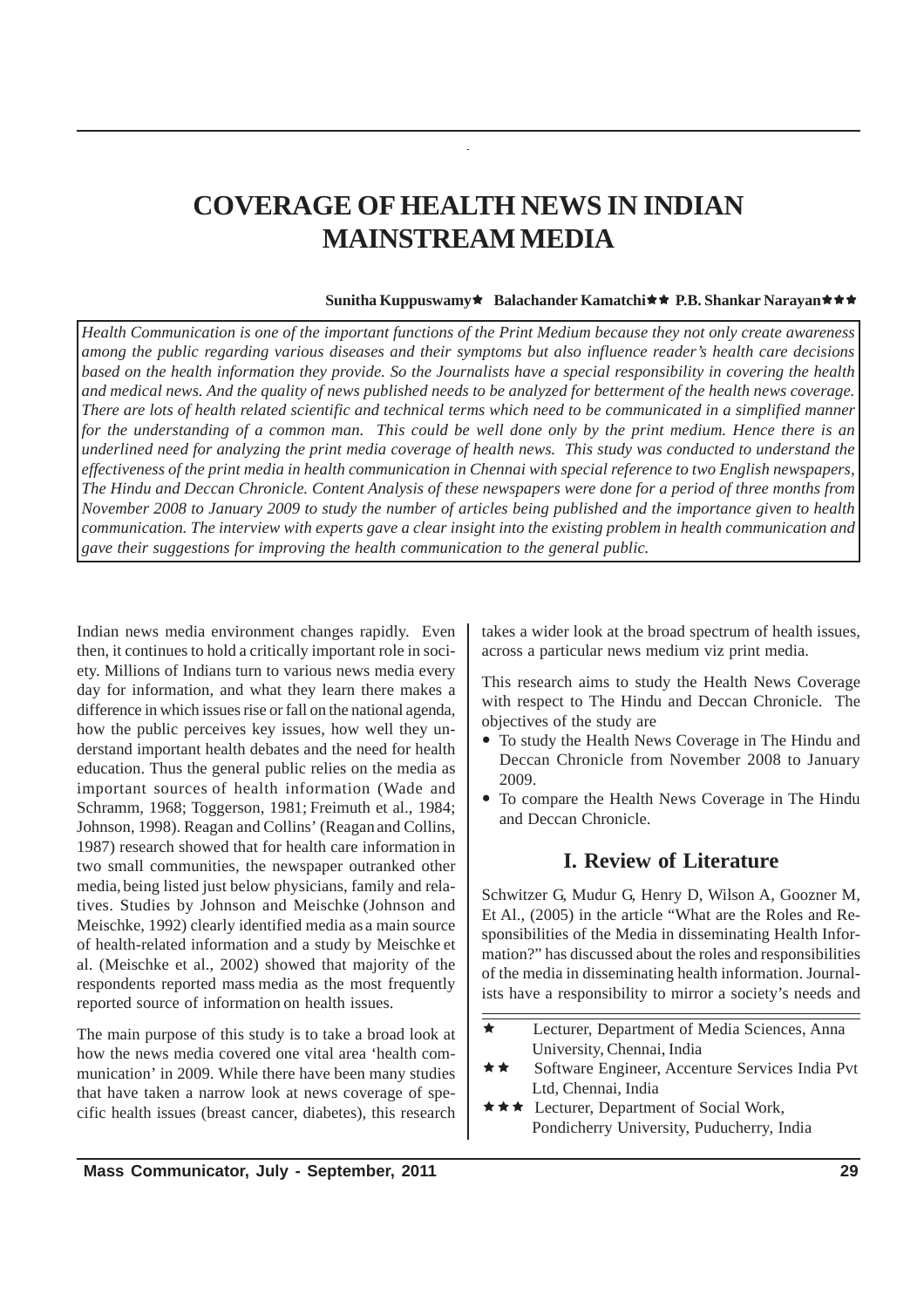issues when comes to health. Readers and viewers may make important health care decisions based on the information provided in the stories. Thus the "Journalists have a special responsibility in covering health and medical news". Health journalists should discuss benefits and harms of new treatments and use independent expert sources. Absence of reporter specialization, sensational claims not supported by data, hyperbole, commercialism, baseless predictions of treatments based on basic science studies, single-source stories should be avoided. Too much news about the delivery of medical services is available but not enough news about the cost of, quality of, and evidence for those services.

Meredith Young, Karin Humphreys., (2008) in the article "Media Coverage Affects How People Perceive Threat of Disease" has discussed how media coverage affects how people perceive threat of disease. When a certain disease receives repeated coverage in the press, people tend to focus on it and perceive it as a real threat. The researchers chose 10 infectious diseases drawn from the Centre for Disease Control database. Five medical disorders were highly prevalent in the recent print media (anthrax, SARS, West Nile virus, Lyme disease and avian flu) and another five medical disorders that have not often been present in current media (Tularemia, human babesiosis, yellow fever, Lassa fever and hantavirus).

Two groups of students, undergraduate and medical students, were asked to rate how serious, how prevalent, and how "disease-like" various conditions were. A single incident reported in the media, can cause great public concern if it is interpreted to mean that the potential risk is difficult to control e.g. Avian Flu. Conversely, when participants were presented with the descriptions of the disease, without the name, they actually thought that the diseases which received infrequent media coverage, the control group were actually worse. When factual information was presented about the diseases along with the names of them - the media effect wasn't nearly as strong. Also the medical students who would have more factual knowledge about these diseases were just as influenced by the media as the other people.

S Nichols, N Chase., (2005) in the article "A Content Analysis of Health Research Reported by The Daily Newspapers of Trinidad And Tobago" has discussed about the content of health research articles published by the daily newspapers of Trinidad and Tobago. Peer-reviewed journals, Press releases, articles from international news agencies, articles by local journalists based on published research were included in the study. Newspaper editorials, Commentaries, Narrative reviews, Letters to the editor, Case reports, Articles related to the local health sector, Advertisement of health products and services were excluded from the study. The parameters considered were physical presentation, coverage, prominence, relevance, congruency, accuracy of the article compared to its original publication and health model (i.e. preventative versus medical/curative).

Asya A. Besova., (2007) in the article "Print Media Coverage of Passive Smoking: A Content Analysis Study of Mainstream Newspapers" has discussed about the extent and content of newspaper coverage of passive smoking. The methodology adopted was Content Analysis. The units of analysis were the paragraphs that report health outcomes of passive smoking, contain quotations, mention study design, study funding and draw conclusions. The researcher concluded that passive smoking was portrayed as a controversial issue. 29 % of articles concluded that passive smoking is not harmful.

Mu Li, Simon Chapman, Et Al., (2008) in the article "Can even Minimal News Coverage Influence Consumer Health-Related Behaviour? A Case Study of Iodized Salt Sales" has discussed about the minimal news coverage's influence on consumer health related behavior. Salt has never been promoted, advertised or discounted by retailers or manufacturers. Extensive news coverage of health issues has often been shown to influence consumer behavior but the author wanted to find whether a modest news coverage generate changes in consumer health-related behavior? And a significant increase (5.2%) in national iodized salt sales was recorded after a brief period of television and newspaper reports about Iodine Deficiency Disorders. The researcher concluded that even brief news media exposure can influence health-related decisions.

Alan Cassels, Merrilee A. Hughes, Et Al., (2003) in the article "Drugs in the News: An Analysis of Canadian Newspaper Coverage of New Prescription Drugs" has discussed about the content analysis on the newspaper coverage of new prescription drugs in Canada. This research assessed the newspaper descriptions of drug benefits and harms, the nature of the effects described and the presence or absence of other important information that can add context and balance to a report about a new drug. The researcher selected five prescription drugs that was launched in Canada between 1996 and 2001. The researcher selected newspapers that had a weekly circulation greater than 50000. And the articles were selected if they mentioned at least one benefit or harm about the drug.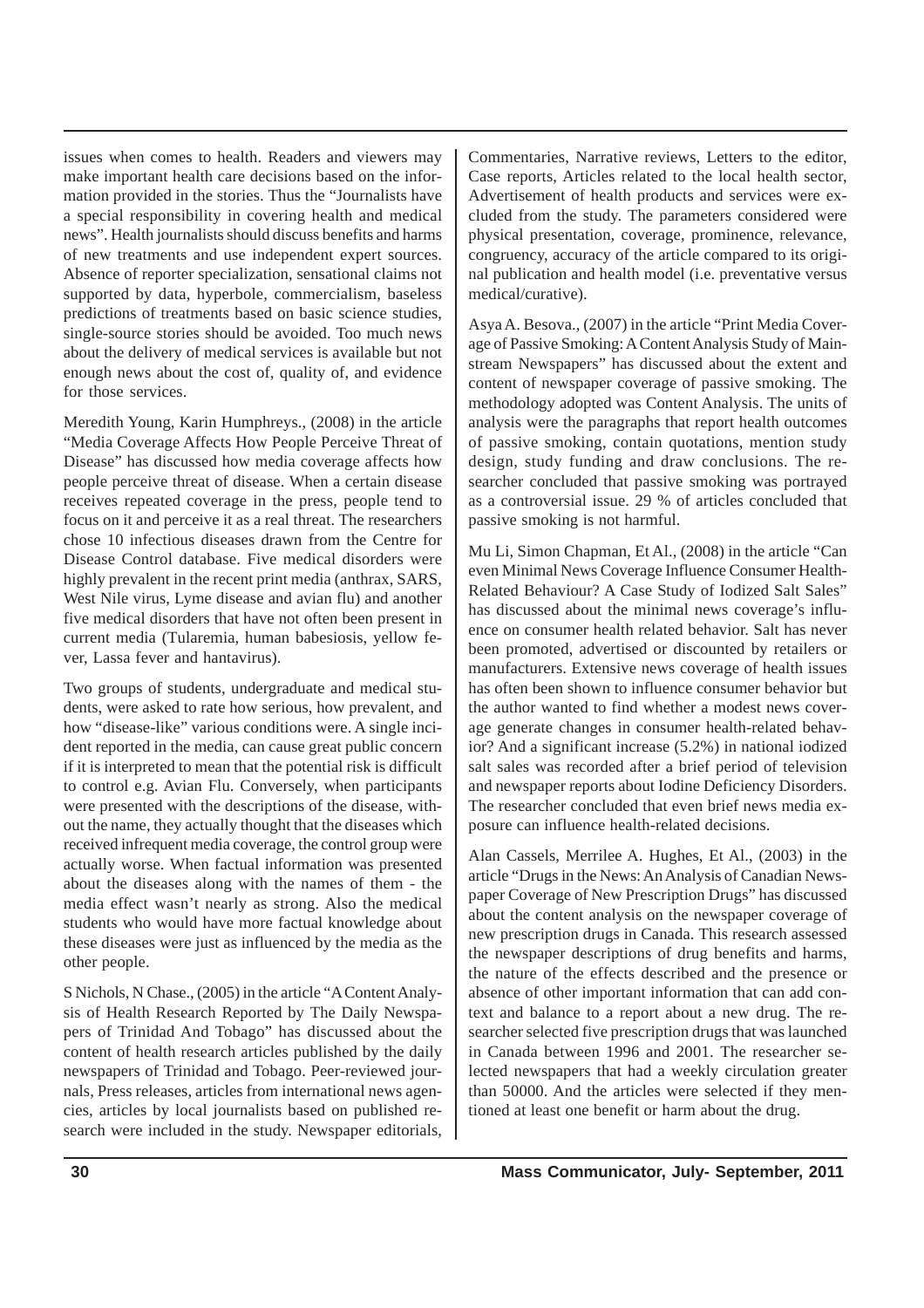The researcher recorded the benefits and harms, other treatment options and costs if mentioned, the names of the interviewees and their affiliation if mentioned. And also if a specific study was mentioned, the study's design as well as the journal in which the study appeared or the meeting at which its findings were presented were also reported. Two researchers independently reviewed the articles (whose title, date, byline were removed and code was assigned) and the same articles selected by both the coders were included for the study. The result of this study was that benefits were mentioned nearly five times as often as harmful effects. Only one-third of articles mentioned the costs of the drugs. The articles commonly included quotes from satisfied patients, researchers and clinicians but rarely stated whether these people had any financial links to the manufacturer. The articles usually lacked quantitative information that would help a reader to know the likelihood that the drug would help them or the likelihood of adverse effects.

R Durrant, M Wakefield, Et Al., (2001) in the article "Tobacco in the News: An Analysis of Newspaper Coverage of Tobacco Issues in Australia, 2001" has discussed about the extent and nature of newspaper coverage of tobacco related issues in Australia in 2001. The researcher selected all articles at least seven lines long and containing at least one paragraph focused on tobacco in all major Australian national and State capital city newspapers. The parameters set by the researcher were number of articles, month of publication, State in which newspaper published, prominence of article, type of article, article theme, and slant of article relative to tobacco control objectives. The result of the study was that the most frequent theme covered was secondhand smoke issues followed by education, prevention, and cessation programmes and services. Events that were covered were predominantly positive for tobacco control: 62% of articles were related to events that were positive, compared with 21% that were negative for tobacco control objectives. The opinions expressed by the authors of articles were also mainly positive (61%) rather than negative (22%) for tobacco control objectives.

Deborah C. Glik., (2003) in the article "Health Communication in Popular Media Formats" has discussed about the increased coverage of health and science topics over the past 20 years. Popular news formats include broadcast, print, and Internet sites with news. Numerous polls have concluded that "news media are important sources of health information for the general public". Even though there has been a steady decline in the percentage of adults who are regular news watchers since 1964, a countertrend is that as people age they consume more news. Health stories were the fifth most common topic covered in the news media. Thus news media affects the audience's health related decisions.

Aiex, Nola Kortner, (1992) in the article "Health Communication in the 90s" has discussed about the health communication in the 90's. The author gives some recommendation to health communicators for using the mass media effectively in promoting good health. They are as follows:

- Identify the needs and interests of the intended audience.
- Target the segments of the population most likely to be responsive and then match the media with the targeted population.
- Create high quality messages which are accurate.
- Cultivate a relationship with reporters and editors so that the improvement of the health and well-being of the community will become a joint effort between media and health professionals.

John P Pierce, Elizabeth A Gilpin (2001) in the article "News media coverage of smoking and health is associated with changes in population rates of smoking cessation but not initiation" has discussed about the association between news media coverage of smoking and health and the changes in people's behavior. The objective of this research was to determine whether changes in news media coverage of smoking and health issues are associated with changes in smoking behavior in the USA. The author concluded that the level of coverage of smoking and health in the news media may play an important role in determining the rate of population smoking cessation, but not initiation.

Local Voices is an Internews project that improves local reporting on public health issues in developing countries. Since 2003, nearly 1,000 journalists from eight countries – India, Kenya, Nigeria, Ethiopia, Burma, Cambodia, Thailand and Viet Nam have received training and long term mentoring, enabling them to produce quality stories on health and gender issues on air and in print media. Many local journalists lack the training or resources to cover health topics accurately and effectively. Internews addresses these gaps, and share what they've learned with a select group of interested agencies, journalists, individuals and foundations.

Medical Terms for Diseases worry People more than lay terms.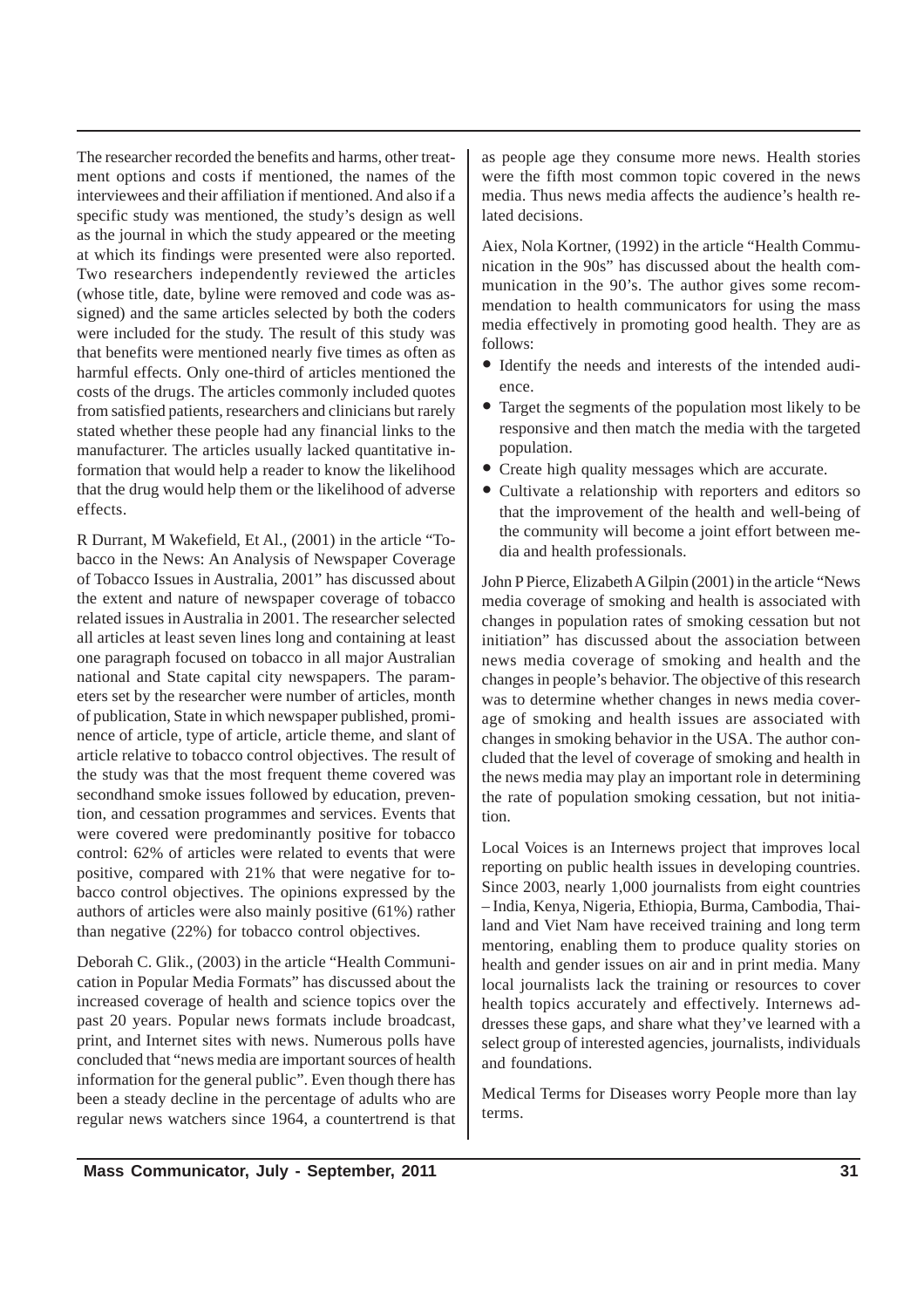Patients get more worried if a disease is referred to in the medical jargon rather than in lay terms according to a new research from McMaster University. When medical jargons are used, the people perceived the disease to be more severe, and more likely to be rare, compared to the same disorder presented with its synonymous lay label. For example, impotence is now widely known as erectile dysfunction; excessive sweatiness is also known as hyperhidrosis, chronic heartburn is also called as gastro esophageal reflux disease. "A simple switch in terminology can result in a real bias in perception. These findings have implications for many areas, including medical communication with the public, corporate advertising and public policy," said Meredith Young, one of the study's lead authors.

## **Blogs**

What isn't mentioned here is that 99% of the health coverage which does appear in the media is:

- Rewrites of press releases from drug companies touting studies they've paid for promoting the use of their drugs.
- From academic researchers whose rodent-based research has little or no immediate relevance to human diseases.
- Until journalists start scrutinizing these biased press releases and looking at the data underlying them, the public will continue to get a dangerously tainted view of the power of drugs and the relevance of cures that work only in rodents.

## **II. Reasearch Design & Methods**

The researcher used the Content Analysis and Expert Interview to study the coverage of Health News in The Hindu and Deccan Chronicle. Content analysis was chosen for the following objectives of the study: To study the Health News Coverage in The Hindu and Deccan Chronicle from November 2008 to January 2009 and to compare the Health News Coverage in The Hindu and Deccan Chronicle.

## **Parameters for Analysis**

A Quantitative analysis of the content of articles on Health News, published by The Hindu and Deccan Chronicle was conducted from November 2008 to January 2009. The newspapers were analyzed for their content of messages or articles on Health. There were various parameters that were considered for the analysis. They were:

**Type of Health News:** Diseases / Condition, Public Health Issue, Health tips / Fitness tips, Camp / Campaign / Workshop / Conference / Inauguration, Ad

**Specific Diseases / Condition:** Anaemia, AIDS, Alzheimer's, Cancer, Common cold & Flu, Diabetes, Down's Syndrome, Epilepsy, Eye problem, Heart disease, Mental health, Obesity, Sleeping disorders, Thyroid, Others

**Type of Health News Article:** Not a research, Research (Not Published in any Journal), Research (Published in a Journal)

**Health News accompanied by Photographs / Images:** Color, Black & White, No photographs

Length: Less than 500 words, Greater than 500 words

**Source of Health News:** Agency, Reporter

## **Placement of Health News in the Newspaper:**

- Front page : This is the first page of the Newspaper
- City : This page is allotted for Chennai news
- Districts : This page is allotted for Rural news
- Nation : This page is allotted for National news
- World : This page is allotted for World news
- Supplementary : Special Tabloid

**Origin of Health News:** Chennai, Rest of Tamil Nadu, Rest of India, Other countries

## **III. Results and Discussion**

The samples are November 2008, December 2008 and January 2009 month newspapers of The Hindu and Deccan Chronicle and they are analyzed using percentage analysis.

## **Coverage of Health News**

The total Health News coverage in The Hindu and Deccan Chronicle from November 2008 to January 2009 are show in Table 1.1.

From the table it is found that the Health News covered by Deccan Chronicle and The Hindu are 1.150 % and 1.415 % respectively. Deccan Chronicle Newspaper covers less health news when compared to The Hindu.

## **Monthwise Health News Coverage**

Coverage of Health News by Deccan Chronicle and The Hindu from November 2008 to January 2009 are shown in Table 1.2.

From the table it is found that The Hindu Newspaper covered more Health News during the month of December 2008.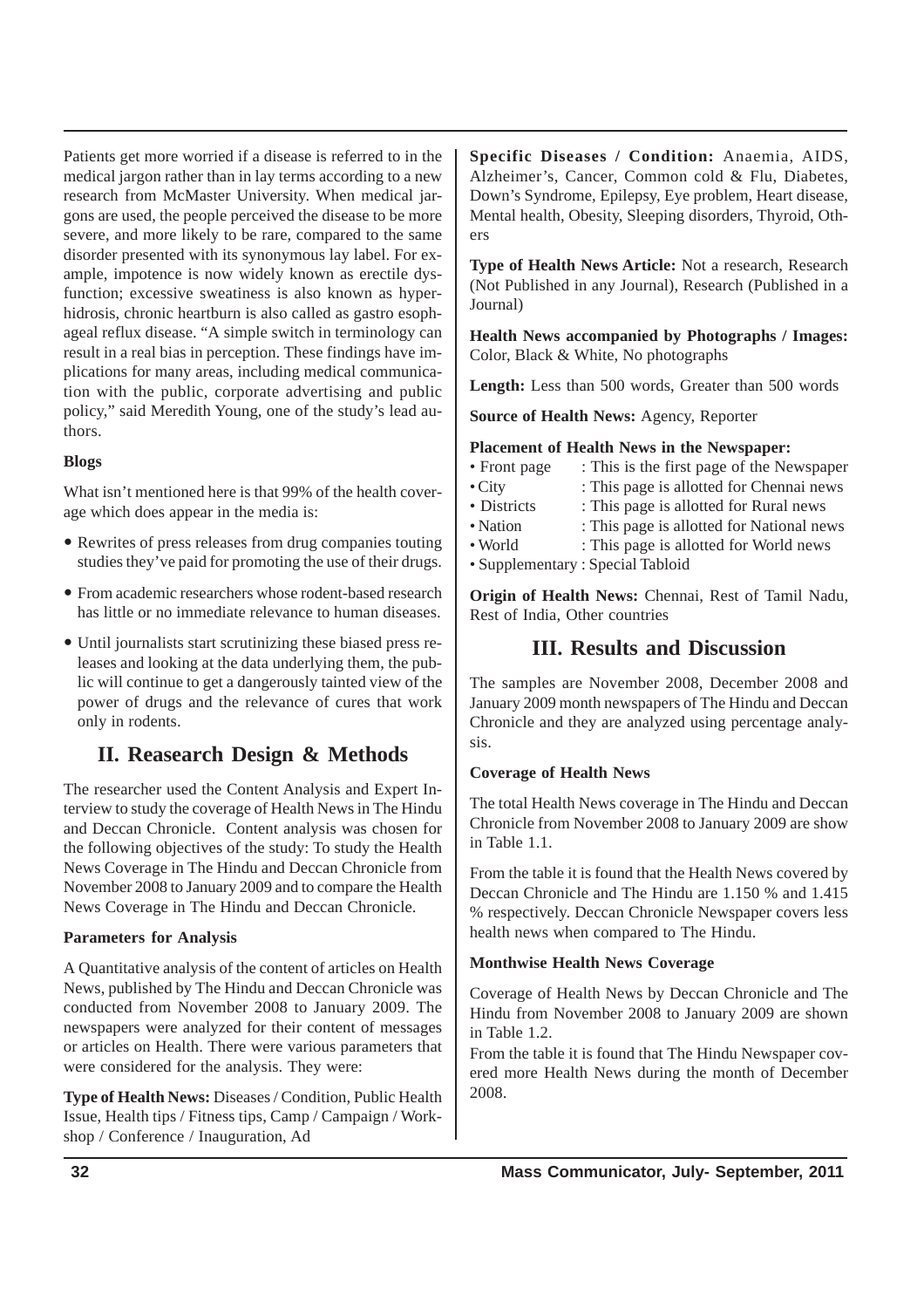From the Table 1.3 it is found that The Hindu covers more health news during Thursdays and Deccan Chronicle covers on Saturdays.

## **Types of Health News**

The Health News is categorized in to five major types namely Diseases / Condition, Public health issue, Health tips / Fitness, Camp / Campaign / Workshop / Conference / Inauguration and Ad.

From the Table 1.4 it is found that Deccan Chronicle gives more news regarding the effects or treatment of Specific Diseases / Conditions and Public Health Issues. While The Hindu gives more news regarding the Health and Fitness tips and regarding the Health Camps, Conferences and Workshops that are conducted.

## **Specific Diseases / Conditions**

The Diseases and Conditions are categorized into the following. They are as follows:

From the Table 1.5 it is found that among the Specific Diseases / Conditions, AIDS, Cancer and Mental Health are given more importance in Deccan Chronicle whereas in The Hindu, more coverage is given to Diabetes, Eye Problems, Heart disease and Obesity.

The Figure 1.2 gives the percentage of the types of Specific Diseases / Conditions that appear in Deccan Chronicle.

The above figure 1.3 gives the percentage of the types of Specific Diseases / Conditions with respect to The Hindu.

## **Type of Health News Articles**

The Health News Articles that appeared in Deccan Chronicle and The Hindu are classified in to the following categories:

From the Table 1.6 it is found that majority of the Health News articles are not research articles in both Deccan Chronicle and The Hindu. Also most of the research articles that are covered in both the newspapers are not published in a journal.

From the Figure 1.4, we can find that most of the Health News Articles are not Research articles in both Deccan Chronicle and The Hindu.

## **Health News accompanied by Photographs / Images**

The Health News is either accompanied by photographs / images or nothing and they are classified as follows:

From the Table 1.7 it is found that 61.88 % of the Health News are not accompanied by photographs or images in

## **Length of the Health News**

The length of the Health News articles in Deccan Chronicle and The Hindu are classified as follows:

From the Table 1.8 it is found that the length of 95.58 % of the Health News in Deccan Chronicle and 72.73 % of the Health News in The Hindu are less than 500 words. And it is illustrated in the figure 1.6.

## **Source of Health News**

The source of the news is either the reporter or the agency. The percentage of the source of the Health News for Deccan Chronicle and The Hindu are tabulated below:

From the Table 1.9, it is found that the major source for the Health News for both Deccan Chronicle and The Hindu is through the Reporter.

From the figure, it is found that the source for the Health News for The Hindu is more than the Deccan Chronicle Newspaper.

## **Placement of Health News in the Newspaper**

The importance of the Health News is found in this section by identifying the placement of the Health News in the Deccan Chronicle and The Hindu.

From the Table 1.10, it is found that no Health News has appeared in the front page in The Hindu. Also the Health News has appeared more in the Supplementary (42.15 %) of The Hindu whereas it is only 18.78 % in Deccan Chronicle. 24.31 % of Health News has appeared in World section of Deccan Chronicle but it is very less in The Hindu (10.74 %). It is illustrated in the figure 1.8.

## **Origin of Health News**

The origin of the Health News in Deccan Chronicle and The Hindu is classified as Chennai, Tamil Nadu, India and Other Countries.

From the Table 1.11, it is found that the majority of the health news that is covered in both Deccan Chronicle and The Hindu has their origin in Tamil Nadu (including Chennai).

In Deccan Chronicle, 62.15 % of Health News has their origin in Chennai but it is more in The Hindu (79.31 %).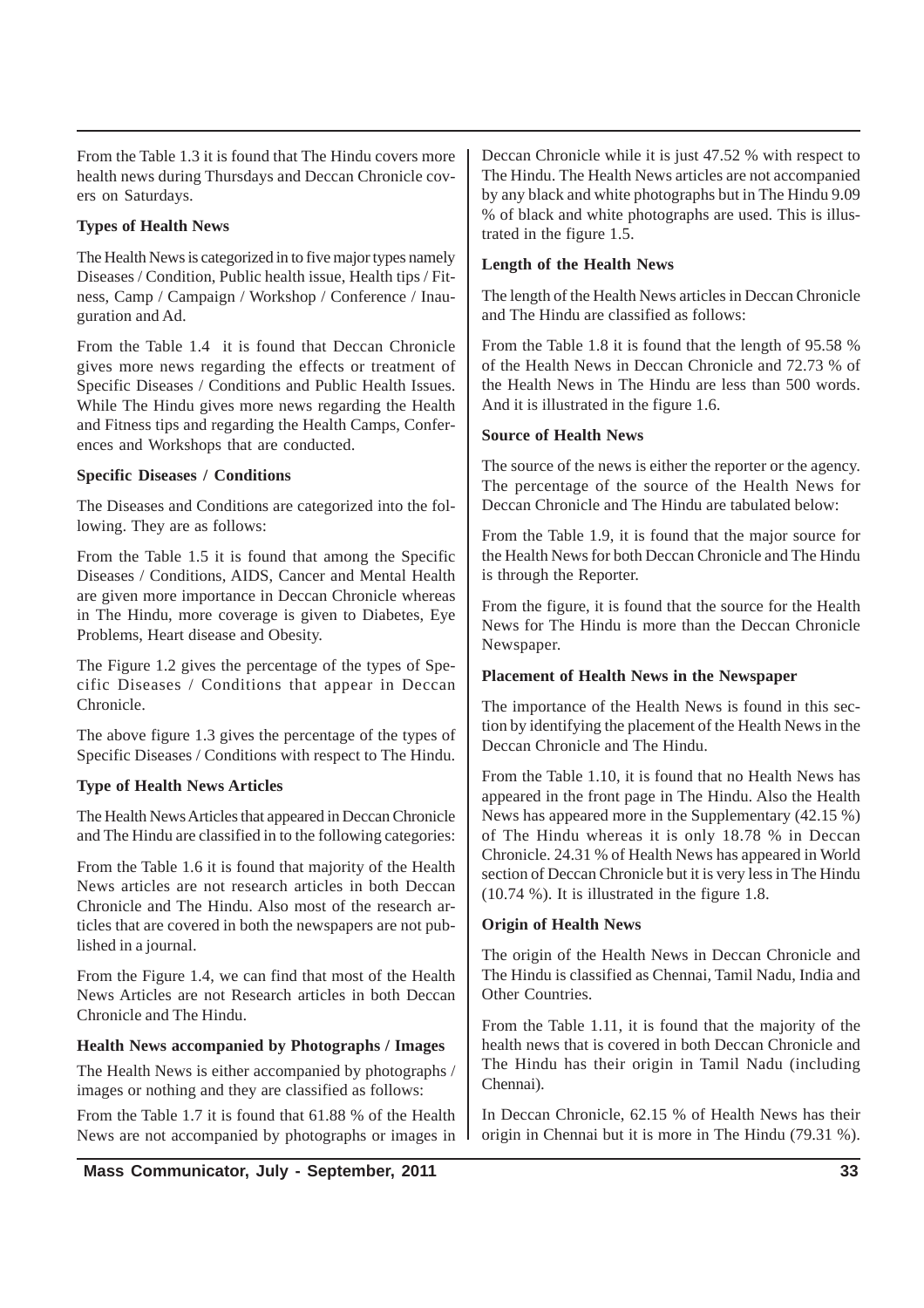But the Health News from the other countries is less in The Hindu when compared to Deccan Chronicle. The figure illustrates the origin of the Health News in Deccan Chronicle and The Hindu.

Thus, from the content analysis,

- The Hindu covered 1.415 % of the Health News and Deccan Chronicle carried only 1.150 %.
- The Hindu carried 93 out of 243  $(38.27 \%)$  health articles on Thursdays and Deccan Chronicle carried 38 out of 181 (20.99 %) health articles on Saturdays.
- In Deccan Chronicle, among the Health News Coverage, 57.46 % of the articles were on Specific Diseases / Condition, 19.89 % were on Public Health Issue, 13.25 % were on camps and campaigns, 7.19 % were on Health / Fitness Tips and 2.21 % were on advertisements regarding to health issues.
- In Hindu, among the Health News Coverage, 40.50 % of the articles were on Specific Diseases / Condition, 7.85 % were on Public Health Issue, 27.69 % were on camps and campaigns, 19.83 % were on Health / Fitness Tips and 4.13 % were on advertisements regarding to health issues.
- Under the Specific Diseases / Conditions, Heart disease (12.24 %) was given more importance in The Hindu and Cancer (17.31 %) was given more importance in Deccan Chronicle.
- The Hindu covered 86.78 % of health articles which were not research articles. And Deccan Chronicle covered 28.73 % of research articles which includes both published and unpublished articles in peer reviewed journals.
- 61.88 % of the health articles did not carry any photographs or images in Deccan Chronicle and also they did not use any black and white images. But in The Hindu, it carried both color and black & white photographs and 47.52 % of the health articles did not carry any photographs.
- y Only 4.42 % of the health articles had more than 500 words in the article in Deccan chronicle but in The Hindu, 27.27 % of the article had the length greater than 500 words.
- The sources of 83.06 % of the health news were from the reporter and only 12.81% were from the agency with respect to The Hindu. But in Deccan Chronicle, 75.14 % were from the reporter and 22.65 % were from the agency.
- The Hindu carried 42.15 % of the health news in the Supplementary and never carried any health news in

the front page but Deccan carried majority of the health news in the City section (41.44 %).

• In The Hindu, the origin of  $79.31%$  of the health articles were from Chennai and only 10.76 % were from other countries. Whereas in Deccan Chronicle, 24.86 % of the health articles were from other countries and 62.15 % were from Chennai.

It was found from the Content Analysis of The Hindu and Deccan Chronicle that The Hindu covered more Health news than the Deccan Chronicle and majority of the health news was regarding the Specific Diseases and Conditions followed by the Public Health Issues in Deccan Chronicle and Camp and Campaign news in The Hindu. Majority of the health articles were not research articles, had the length less than 500 words, had their origin in Chennai, with the reporter as their source for most of the articles in both the newspapers that were considered for the study.

## **Expert Interview**

Interviews were conducted with the health experts and journalists. This was done to elicit opinions from experts in the field of Health and Print medium asking them suggestions to a better and improved form of creating health awareness among the public. Here is what they said about the print media's coverage regarding the health issues.

## **Health Specialists**

Media plays a very important role in creating awareness among the people about various diseases and their symptoms. Media should not only focus on creating awareness and to disseminate the correct message but also to remove other pre-conceived wrong thoughts about medicine and treatment. For example, Cancer treatment, people assume, as painful and that its treatment makes the condition even worse. Our audiences do not even know that not all cancers are fatal.

The audience can also write a letter to the Newspaper and ask about their illness which is answered by the Health Specialist. In such cases, use of technical words must be avoided so that all people can understand easily. The number of Health news articles that are published must be increased. Health journalists should discuss all the benefits and harms of new treatments and use independent expert sources. Too much news about the delivery of medical services is available but not enough news about the cost of, quality of, and evidence for those services. Absence of reporter specialization, sensational claims not supported by data, hyperbole, commercialism, baseless predictions of treatments based on basic science studies, single-source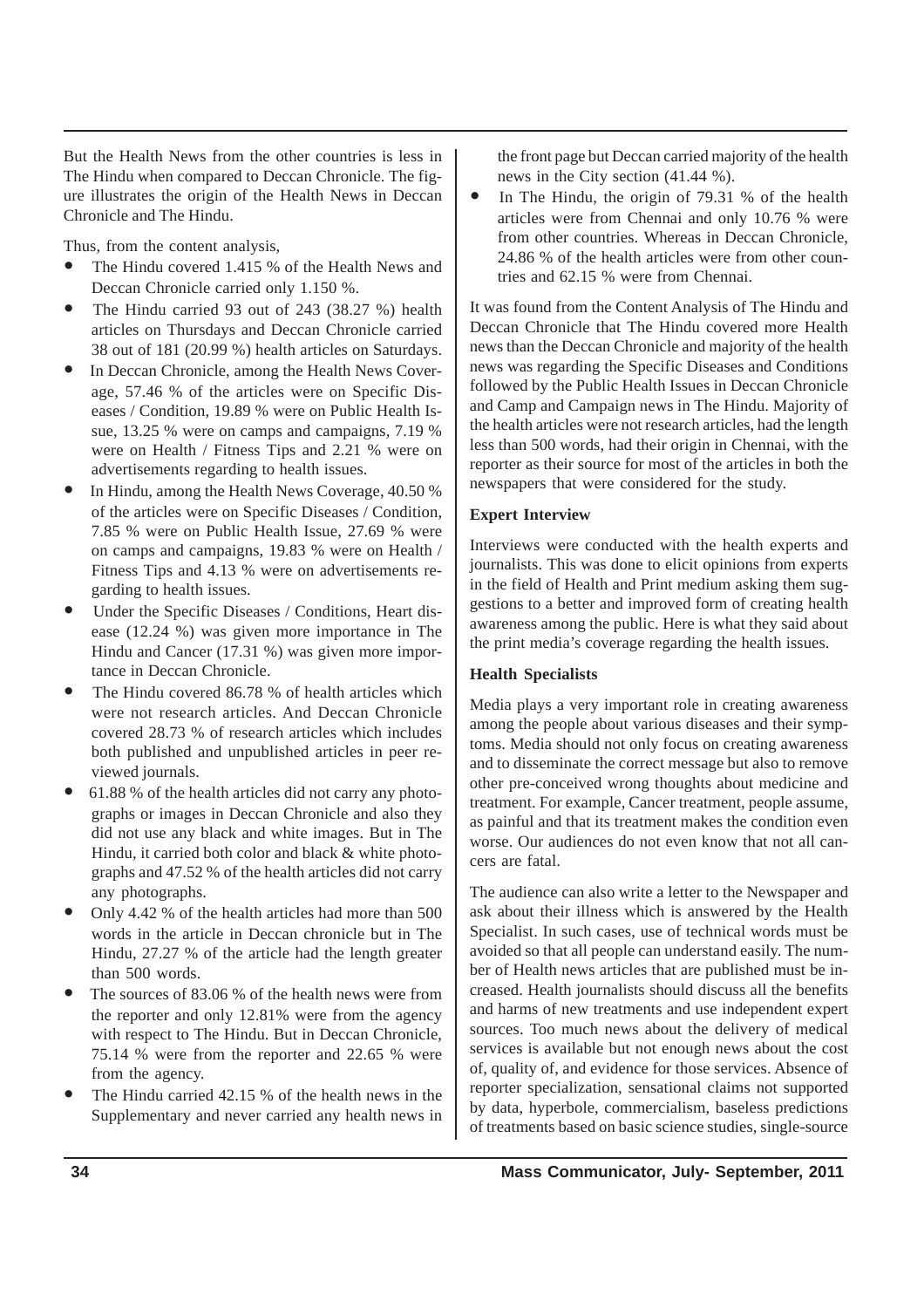stories must be avoided. Only media has the power to influence people to the betterment and spread awareness as there is nothing more important in life than health.

## **Journalists**

The amount of coverage given to health care topics has stayed the same or increased at their news organization and the quality of coverage has been stable or gotten better over the past few years. They frequently or sometimes reports stories on news releases without substantial additional reporting. Some news organization frequently or sometimes allows sponsors or advertising staff to influence story selection or content. News stories that are published are based on the articles that have been published in peer reviewed journals. They publish news stories based upon the needs of the people like saying about the benefits of new drug that has been introduced. Separate columns are written by health specialists (Doctors or Experts) like Health tips, diet, fitness, etc that comes in Supplementary.

## **Findings from Content Analysis**

The Health news coverage done by The Hindu and Deccan chronicle is very less. The highest health news coverage was done by The Hindu. The Hindu had more number of health news during the month of December 2008 and Deccan Chronicle covered more health news during January 2009. The Hindu covered more health news on Thursdays while Deccan Chronicle covered more on Saturdays. The type of health news that was covered more by both The Hindu and Deccan Chronicle was regarding specific diseases / condition followed by Public Health Issue in Deccan Chronicle and camp and campaign news in The Hindu. Under the Specific Diseases / Conditions, Heart disease was given more importance in The Hindu and Cancer was given more importance in Deccan Chronicle.

Most of the health news covered by The Hindu was not research articles. When it comes to Research articles, Deccan Chronicle covers more when compared to The Hindu. Most of the Health news covered by the Deccan Chronicle is not accompanied by any photographs. And no black and white photographs were used in Deccan Chronicle but whereas in The Hindu both color and black and white photographs were used. The source of most of the health news covered by The Hindu and Deccan Chronicle is reporter. And all the Health articles from the agency are research articles in both the newspapers. In The Hindu, most of the health news appears in the Supplementary section of the newspaper but in Deccan Chronicle, it is in the City section. Not even single health news has

appeared in the front page of The Hindu. Chennai is the main origin of health news in both the newspapers.

Vital information like stem cell research and other health research news is not given much preference. This proves the Agenda-setting theory, which suggests that by reporting on some issues and not others, the print media influence what issues people think about and how they think about them. According to this theory, we would expect members of the general population, including health practitioners and policy makers, to view well-publicized issues as more important than those receiving little media attention.

## **Findings from Expert Interview**

## **Health Specialists**

- Media must create awareness among the people about various diseases and their symptoms.
- $\bullet$  Media should disseminate information to remove preconceived wrong thoughts about medicine and treatment.
- The media should use simple words to communicate health issues to the people so that they can understand easily.
- The frequency of appearance of health related issues must be increased.
- There must be proper understanding between the Journalists and the Health Specialists in communicating the health news to the people.
- Absence of reporter specialization, sensational claims not supported by data, hyperbole, commercialism, baseless predictions of treatments based on basic science studies, single-source stories must be avoided.
- Incomplete information regarding new treatments, news drugs must be avoided.

## **Journalists**

- The amount of coverage given to health care topics has stayed the same or increased at their news organization and the quality of coverage has been stable or gotten better over the past few years.
- They frequently or sometimes reports stories on news releases without substantial additional reporting.
- Some news organization frequently or sometimes allows sponsors or advertising staff to influence story selection or content.
- News stories that are published are based on the articles that have been published in peer reviewed journals.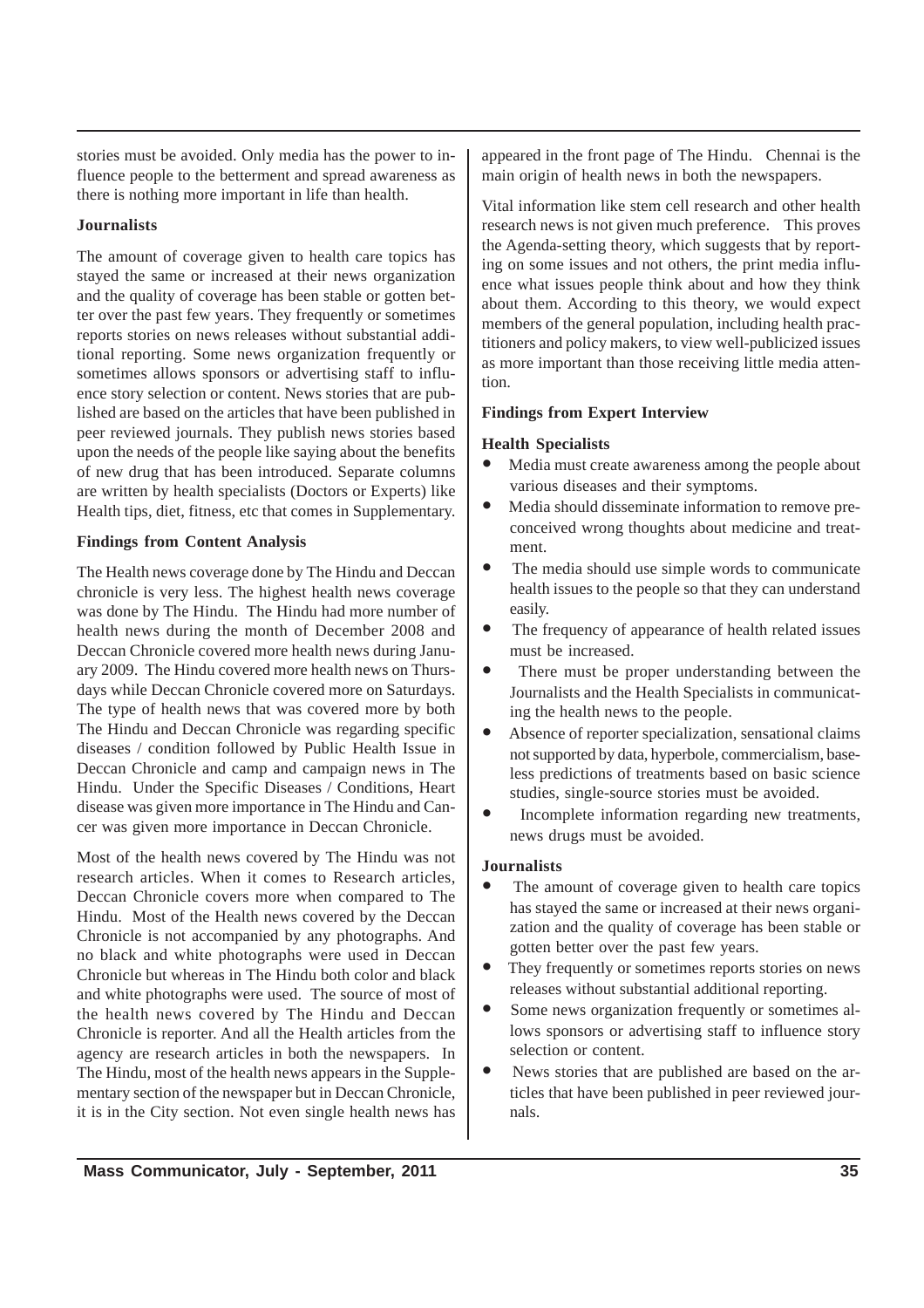- They publish news stories based upon the needs of the people like saying about the benefits of new drug that has been introduced.
- Separate columns are written by health specialists (Doctors or Experts) like Health tips, diet, fitness, etc that comes in Supplementary.

## **IV. Conclusion**

The amount of health news coverage done in the print media must increase as readers and viewers may make important health care decisions based on the information provided in the newspapers. The Print media must also avoid using technical words in communicating the health information to the public so that everyone can understand easily. The journalists must have a specialization in the health field before reporting for Health News so that they can convey correct message to the public. The Health Journalists should discuss both the benefits and harms of new treatments.

## **References**

- Schwitzer, G., Mudur, G., Henry, D., Wilson, A., Goozner, M., Et. Al., (2005). What are the Roles and Responsibilities of the Media in disseminating Health Information?. PLoS Med, 2(7), pp.215.
- John, P.P., & Elizabeth, A.G. (2001). News media coverage of smoking and health is associated with changes in population rates of smoking cessation but not initiation. Tobacco Control, Vol.10, 145-153.
- Maja, L.L., & Inger, T.G., Et. Al., (2007). Tobacco Images And Texts In Norwegian Magazines And Newspapers. Scandinavian Journal of Public Health, 35(1), 31-38.
- Durrant, R., & Wakefield, M. Et. Al., (2001). Tobacco in the News: An Analysis of Newspaper Coverage of Tobacco Issues in Australia. Tobacco Control, Vol.12 pp.75.
- Meredith, Y. & Karin, H. (2008). Media Coverage Affects How People Perceive Threat of Disease. Science Daily.
- Mu, L., & Simon, C., Et. Al., (2008). Can even Minimal News Coverage Influence Consumer Health-Related Behaviour? A Case Study of Iodized Salt Sales, Australia. Health Education Research, 23(3), 543-548.
- Alan, C., & Merrilee, A.H., Et. Al., (2003). Drugs in the News: An Analysis of Canadian Newspaper Coverage of New Prescription Drugs. CMAJ, 168(9), 1133–1137.
- Nichols, S. and Chase, N. (2005). A Content Analysis of Health Research Reported by The Daily Newspapers of Trinidad And Tobago. West Indian med. Journal, 54(5).
- Sheryl, M., Annemarie, C., Et. Al., (2001). Print media coverage of California's smokefree bar law. Tobacco Control. 10(2), 154–160.
- Waddell, C., Et. Al., (2005). Joining the Conversation: Newspaper Journalists? Views on Working with Researchers. Healthcare Policy, 1(1), 123-136.
- A CMS ENVIS Centre Research Study, Trends of Environmental news in National Dailies.
- www.cmsindia.org/cmsenviscentre/researchstudy/trends.pdf
- Kothari, C.R. (2004). Research methodology. New Age International (P) Ltd Publishers, New Delhi.
- Jerry, C.P. (2009). Health Communication in the New Media Landscape. Springer Publishing Company.
- The National Academies Press. (2002). Speaking of Health: Assessing Health Communication Strategies for Diverse Populations.
- http://books.nap.edu/openbook.php?record \_id=10018 &page=11
- David, E.N., Et. Al., (2002). Communicating Public Health Information Effectively: A Guide for Practitioners. American Public Health Association.
- Teresa, L.T., Et. Al., (2003). Handbook of Health Communication. Routledge Publishers.
- Prepared by the Social Issues Research Centre and Royal Society and The Royal Institution of Great Britain. (2001). Guidelines for Science and Health Professionals.
- www.sirc.org/publik/revised\_guidelines.pdf
- A Report by The Kaiser Family Foundation and The Pew Research Center's Project for Excellence in Journalism. (2008). Health News Coverage in the U.S Media.
- www.kff.org/entmedia/upload/7839.pdf
- Asya, A.B., (2007). Print Media Coverage of Passive Smok-
- ing: A Content Analysis Study of Mainstream Newspapers.
- www.allacademic.com//meta/p\_mla\_apa\_research \_citation/2/0/3/0/7/pages203079/p203079-1.php
- Jeffrey, K.S., Et. Al., (2003). The Ailing State of Health News Coverage: Is PR the Antidote?.
- www.grady.uga.edu/coxcenter/activities/activities0203/ docs/Ailing\_Health\_News\_2003.rtf
- Deborah, C.G, Health Communication in Popular Media Formats.
- www.medscape.com/viewarticle/466709
- Aiex & Nola, K. (1992). Health Communication in the 90s. ERIC Digest.
- http://www.ericdigests.org/1992-2/health.htm
- Ani, (2008). Medical terms for diseases worry people more than lay terms.
- http://www.thaindian.com/newsportal/india-news/medicalterms-for-diseases-worry-people-more-than-layterms\_100128910.html
- Piyush Diwan, (2008 ). New Rules for Media Reporting on Hiv/ Aids in India.
- www.topnews.in/healthcare/content/-2123new-rules-media-reporting-hiv-aids-india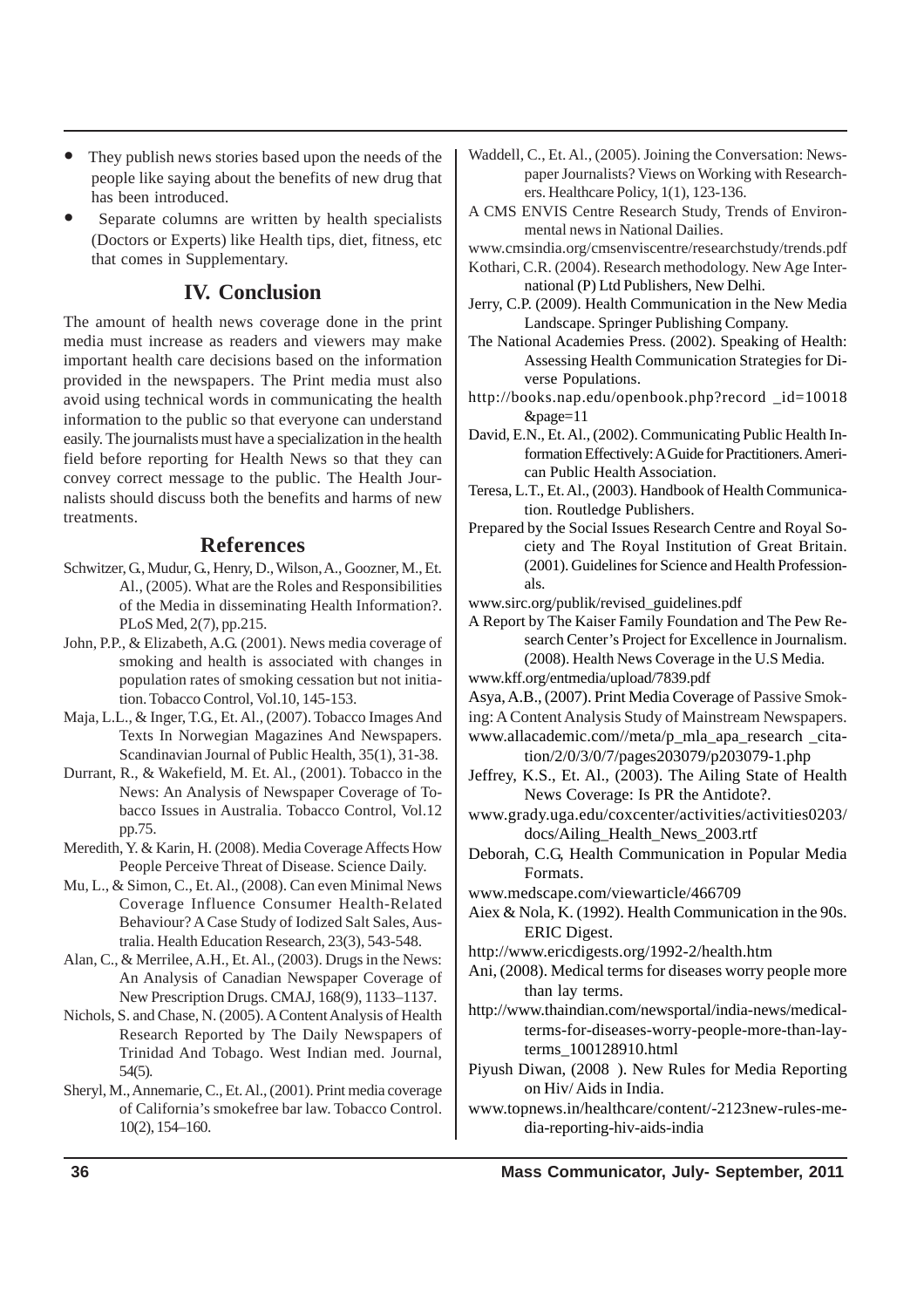|  | Table 1.1 - Total Health News Coverage in The Hindu and Deccan Chronicle |  |  |
|--|--------------------------------------------------------------------------|--|--|
|  |                                                                          |  |  |

|                    | <b>Deccan Chronicle</b> | <b>The Hindu</b> |
|--------------------|-------------------------|------------------|
| <b>Health News</b> | 150 %                   | .415 %           |

| Table 1.2          |                                                                                                               |             |            |  |
|--------------------|---------------------------------------------------------------------------------------------------------------|-------------|------------|--|
|                    | Total percentage of Health News Coverage from November 2008 to January 2009 in Deccan Chronicle and The Hindu |             |            |  |
| <b>Health News</b> | November'08                                                                                                   | December'08 | January'09 |  |
| Deccan Chronicle   | $0.938\%$                                                                                                     | 1.151 %     | 1.383 %    |  |
| l The Hindu        | 1.30 %                                                                                                        | $1.550\%$   | 1.399 %    |  |

Table 1.3 Highest Health News Coverage during a single day

| <b>Newspaper</b> | Dav      | Percentage |
|------------------|----------|------------|
| Deccan Chronicle | Saturday | 20.99 %    |
| The Hindu        | Thursday | 38.27 %    |

| Table 1.4 Total percentage of type of Health News |                      |                   |  |  |
|---------------------------------------------------|----------------------|-------------------|--|--|
| <b>Health News</b>                                | Deccan Chronicle (%) | The Hindu $(\% )$ |  |  |
| Specific Diseases/Condition                       | 57.46                | 40.50             |  |  |
| Public health issue                               | 19.89                | 7.85              |  |  |
| Health tips / Fitness                             | 7.19                 | 19.83             |  |  |
| Camp/Campaign/Workshop                            | 13.25                | 27.69             |  |  |
| /Conference/Inauguration                          |                      |                   |  |  |
| Ad                                                | 2.21                 | 4.13              |  |  |

| <b>Diseases</b>    | Deccan Chronicle (%)     | The Hindu $(\% )$ |
|--------------------|--------------------------|-------------------|
| Anemia             | 2.88                     | 2.04              |
| <b>AIDS</b>        | 16.35                    | 11.22             |
| Alzheimer's        |                          | 1.02              |
| Cancer             | 17.31                    | 9.18              |
| Common cold & Flu  | 1.92                     | 2.04              |
| Diabetes           | 8.65                     | 10.20             |
| Down's Syndrome    | 1.92                     | 1.02              |
| Epilepsy           | 1.92                     | 4.08              |
| Eye problem        | 0.96                     | 5.10              |
| Heart disease      | 10.58                    | 12.24             |
| Mentalhealth       | 8.65                     | 4.08              |
| Obesity            | 4.81                     | 7.14              |
| Sleeping disorders | 1.92                     | 2.04              |
| Thyroid            | $\overline{\phantom{a}}$ | 2.04              |
| Others             | 22.12                    | 26.53             |

**Mass Communicator, July - September, 2011** 37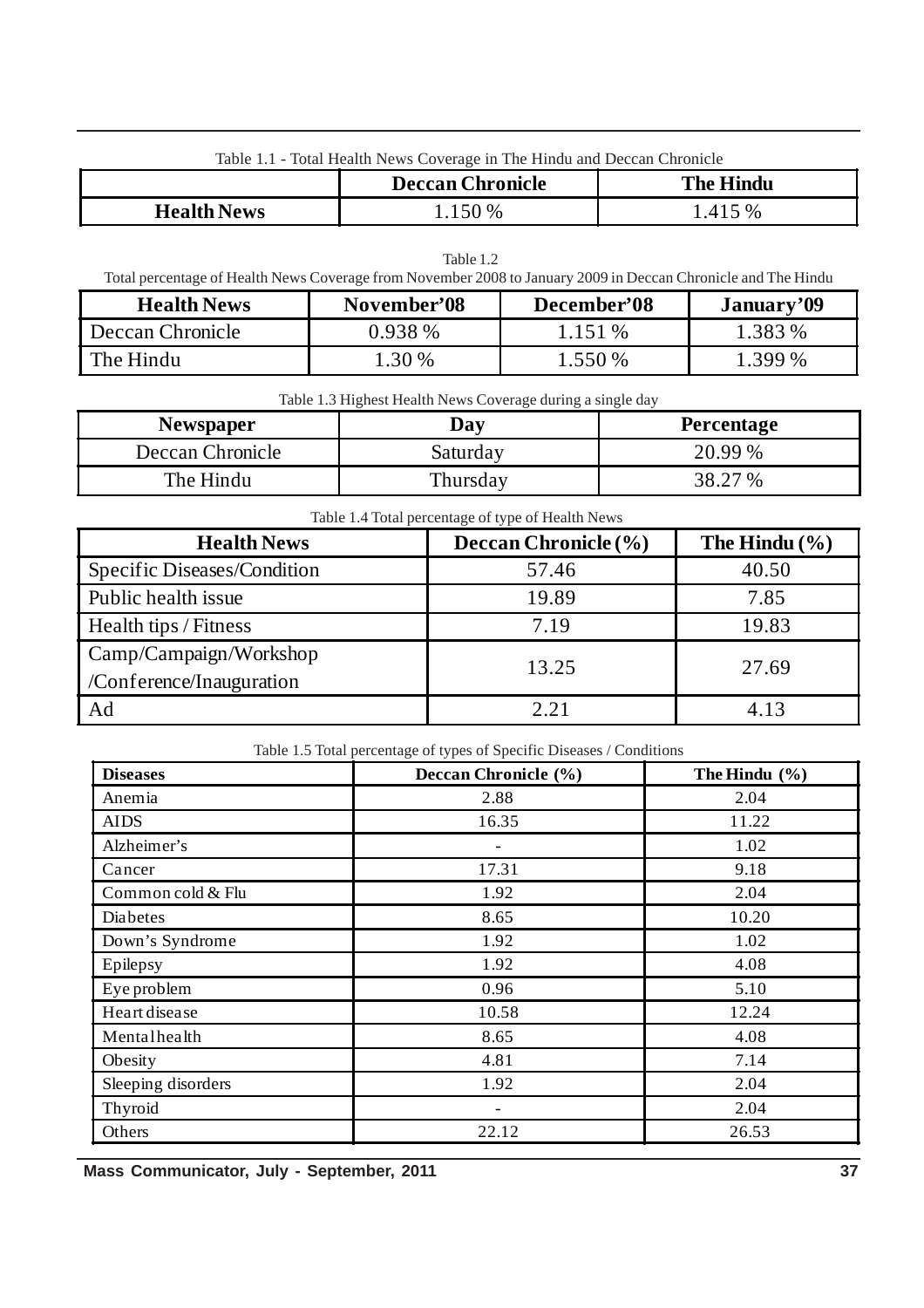Table 1.6 Type of Health News Article

| <b>Articles</b>                | <b>Deccan Chronicle</b> $(\% )$ | The Hindu $(\% )$ |
|--------------------------------|---------------------------------|-------------------|
| Not a research                 | 71.27                           | 86.78             |
| Research (Unpublished)         | 24.31                           | 9.50              |
| Research (Published - Journal) | 4.42                            | 372               |

Table 1.7 Percentage of Health News articles accompanied by Photographs / Images

| <b>Photographs / Image</b> | Deccan Chronicle (%)     | The Hindu $(\% )$ |
|----------------------------|--------------------------|-------------------|
| With Color                 | 38.12                    | 43.39             |
| With Black & White         | $\overline{\phantom{0}}$ | 9.09              |
| No photo $\sin 2\theta$    | 61.88                    |                   |

Table 1.8 Percentage of the Length of the Health News Articles

| Length (No of words) | <b>Deccan Chronicle</b> $(\%)$ | The Hindu $(\% )$ |
|----------------------|--------------------------------|-------------------|
| 500                  | 95.58                          | 72.73             |
| -500                 | 4.42                           |                   |

Table 1.9 Source of Health News

| <b>Source</b> | Deccan Chronicle (%) | The Hindu $(\% )$ |
|---------------|----------------------|-------------------|
| Reporter      | 75.14                |                   |
| Agency        | 22.65                |                   |

| <b>Placement in paper</b> | Deccan Chronicle (%) | The Hindu $(\% )$ |
|---------------------------|----------------------|-------------------|
| Front page                | 2.76                 |                   |
| City                      | 41.44                | 30.17             |
| <b>TN</b>                 | 4.42                 | 8.68              |
| <b>Nation</b>             | 8.29                 | 8.26              |
| World                     | 24.31                | 10.74             |
| Supplementary             | 18.78                | 42.15             |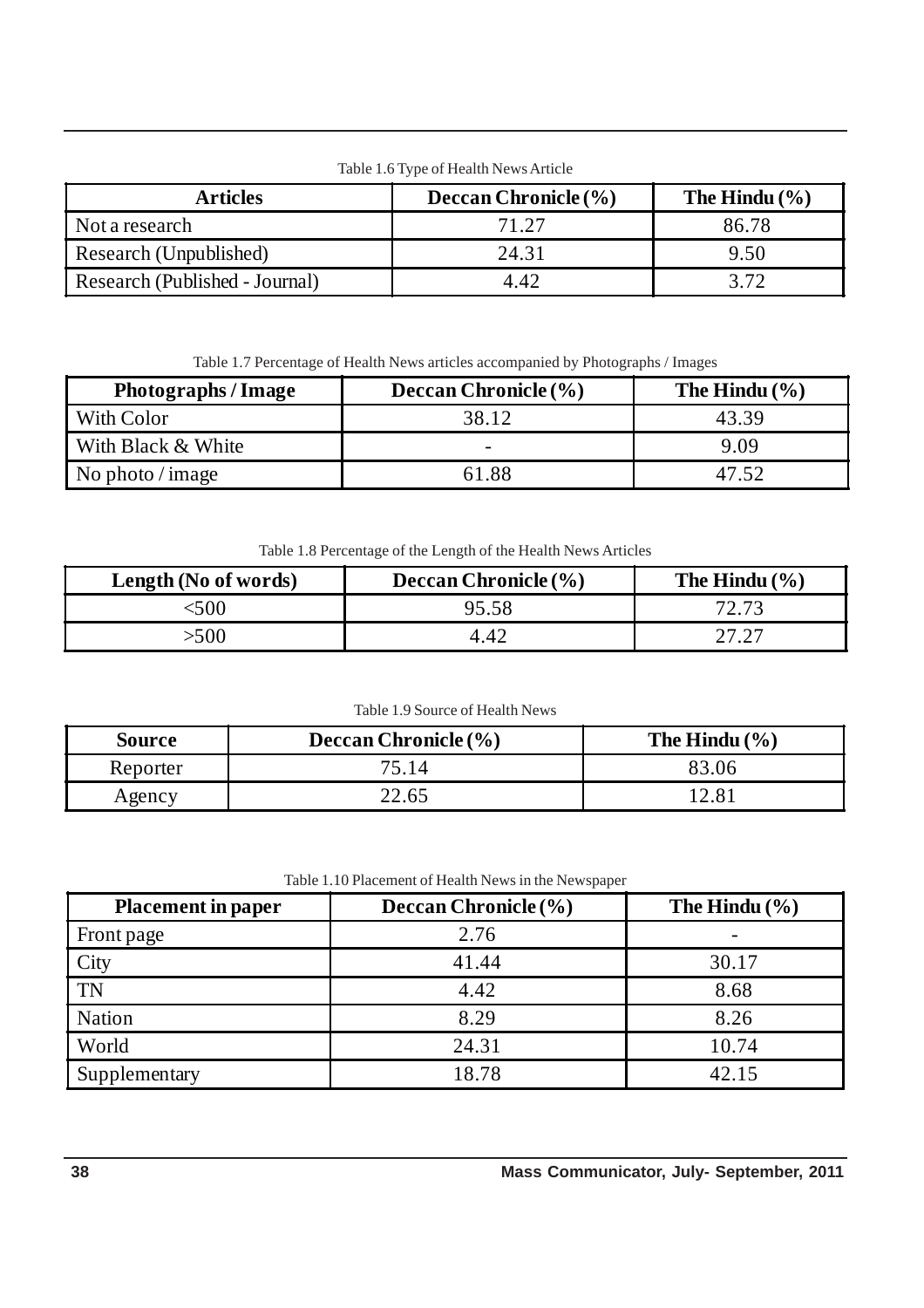| Place of origin of news   | Deccan Chronicle (%) | The Hindu $(\% )$ |
|---------------------------|----------------------|-------------------|
| Chennai                   | 62.15                | 79.31             |
| <b>Rest of Tamil Nadu</b> | 4.52                 | 3.45              |
| Rest of India             | 8.47                 | 6.47              |
| <b>Other Countries</b>    | 24.86                | 10.76             |

Table 1.11 Origin of Health News in Deccan Chronicle and The Hindu

Fig 1.1 Percentage of Types of Health News



Fig 1.2 Deccan Chronicle - Total percentage of types of Specific Diseases / Conditions



Fig 1.3 The Hindu - Total percentage of types of Specific Diseases / Conditions